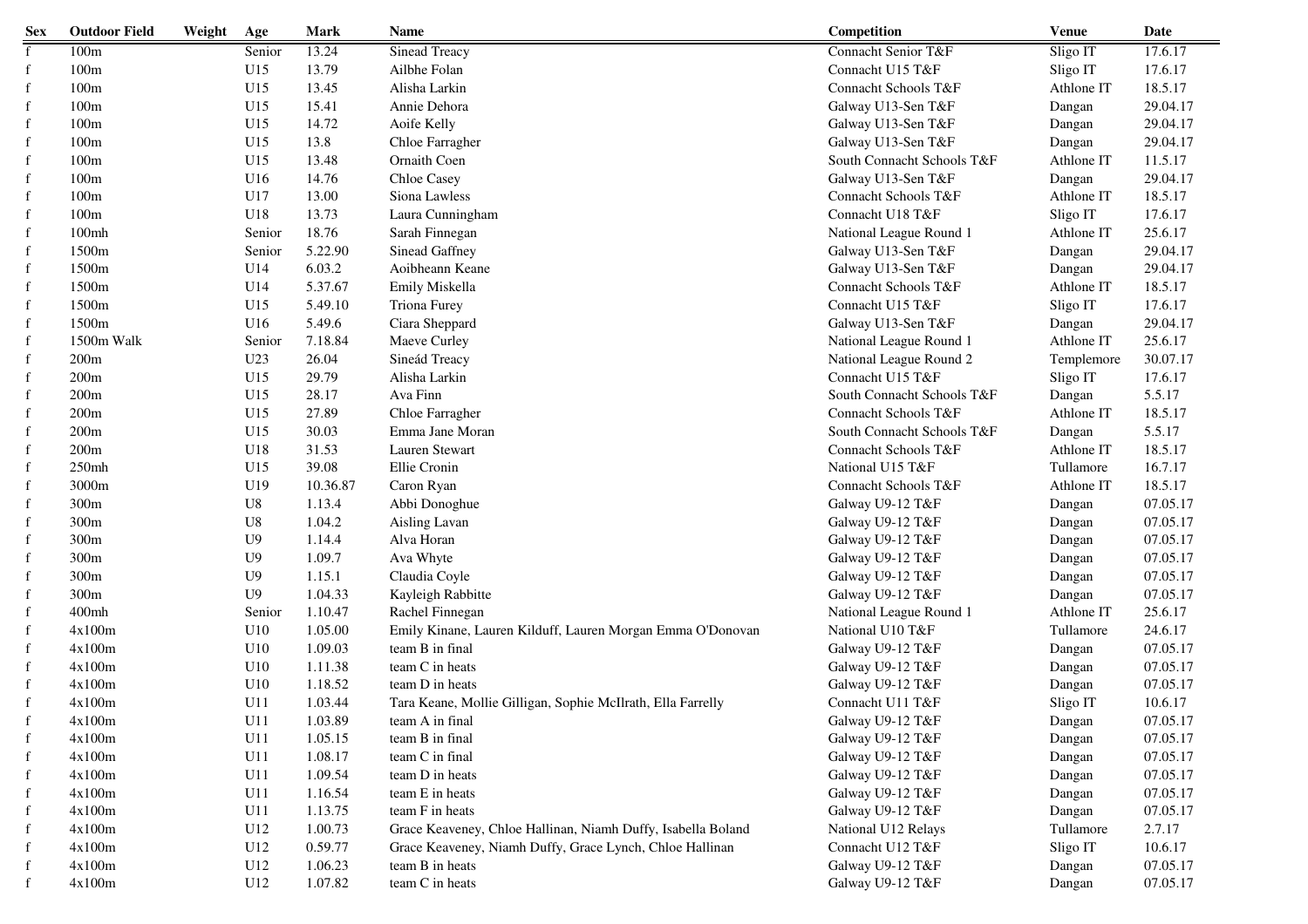| Galway U9-12 T&F<br>07.05.17<br>4x100m<br>U12<br>1.12.40<br>team D in heats<br>$\mathbf{f}$<br>Dangan<br>$\mathbf{f}$<br>4x100m<br>U13<br>1.06.10<br>Chloe Allen, Serena Greaney, Millie Geraghty, Alicia Locteau<br>Galway U13-Sen T&F<br>29.04.17<br>Dangan<br>f<br>4x100m<br>U13<br>0.59.65<br>Erin Kelly, Jade Moorhead, Clodagh O'Meara, Fauve Aylmer<br>Connacht U9-13 T&F<br>Sligo IT<br>10.6.17<br>f<br>4x100m<br>U13<br>1.04.25<br>Sarah Byrne, Siofra Davis, Aoibhe Fahy, Ella Lyons<br>Galway U13-Sen T&F<br>29.04.17<br>Dangan<br>4x100m<br>U13<br>1.10.49<br>Shauna Donohue, Mairead Tucker, Aoibhe Stephens, Grace Leen<br>Galway U13-Sen T&F<br>29.04.17<br>f<br>Dangan<br>4x100m<br>U14<br>1.01.70<br>Clodagh O'Meara, Eleanor Nicholls, Saoirse Pierce, Aoibhinn Keane<br>Galway U13-Sen T&F<br>29.04.17<br>f<br>Dangan<br>4x100m<br>U14<br>1.02.30<br>Erin Kelly, Saoirse Pierce, Eleanor Nicholls, Aoibheann Keane<br>17.6.17<br>f<br>Connacht U14 T&F<br>Sligo IT<br>4x100m<br>U14<br>58.03<br>Sligo IT<br>17.6.17<br>f<br>Eve Ayo, Rebecca Lynch, Oliwia Koman, Hannah Hynes<br>Connacht U14 T&F<br>4x100m<br>U15<br>54.06<br>Aoife Kelly, Ellie Cronin, Alisha Larkin, Ailbhe Folan<br>Sligo IT<br>17.6.17<br>Connacht U15 T&F<br>f<br>4x100m<br>U15<br>53.34<br>Ava Finn, Alisha Larkin, Chloe Farragher, Ornait Coen<br>29.04.17<br>Galway U13-Sen T&F<br>Dangan<br>f<br>2.7.17<br>4x100m<br>U15<br>52.07<br>Chloe Farragher, Aleisha Larkin, Ailbhe Folan, Ava Finn<br>Tullamore<br>f<br>National U15 Relays<br>29.04.17<br>4x100m<br>U15<br>1.01.00<br>Edel Farrelly, Ciara Hughes, Ellie Cronin, Lauren McNally<br>f<br>Galway U13-Sen T&F<br>Dangan<br>2.7.17<br>f<br>4x100m<br>U15<br>53.77<br>Emma Jane Moran, Aoife Kelly, Ornaith Coen, Aine Kelly<br>Tullamore<br>National U15 Relays<br>f<br>4x100m<br>U16<br>54.96<br>Chloe Casey, Ava Power, Leanagh Gilligan, Freya Bohan<br>29.04.17<br>Galway U13-Sen T&F<br>Dangan<br>2.7.17<br>f<br>4x100m<br>U16<br>52.96<br>Chloe Farragher, Chloe Casey, Freya Bohan, Aleisha Larkin<br>Tullamore<br>National U16 Relays<br>4x100m<br>U18<br>Aoife Walsh, Arlene Earls, Shauna Tobin, Laura Cunningham<br>17.6.17<br>f<br>54.94<br>Connacht U18 T&F<br>Sligo IT<br>2.7.17<br>f<br>4x100m<br>U18<br>54.32<br>Aoife Walsh, Lorraine Delaney, Caoilin Milton, Laura Cunningham<br>Tullamore<br>National U18 Relays<br>f<br>4x100m<br>U18<br>54.05<br>Arlene Earls, Laura Cunningham, Siona Lawless, Aoife Walsh<br>29.04.17<br>Galway U13-Sen T&F<br>Dangan<br>4x100m<br>U18<br>54.13<br>Caoilin Milton, Ciana Reidy, Lorraine Delaney, Siona Lawless<br>Connacht U18 T&F<br>17.6.17<br>f<br>Sligo IT<br>2.7.17<br>4x100m<br>U19<br>53.03<br>Aoife Walsh, Dearbhaile Walsh, Caoilin Milton, Laura Cunningham<br>Tullamore<br>f<br>National U19 Relays<br>2.7.17<br>4x400m<br>U18<br>4.21.87<br>Caoilin Milton, Arlene Earls, Lorraine Delaney, Laura Cunningham.<br>Tullamore<br>f<br>National U18 Relays<br>2.7.17<br>4x400m<br>U19<br>4.23.20<br>Tullamore<br>f<br>Arlene Earls, Dearbhaile Walsh, Shauna Tobin, Ciana Reidy.<br>National U19 Relays<br>400m<br>U18<br>1.01.63<br>30.07.17<br>f<br>Arlene Earls<br>National League Round 2<br>Templemore<br>500m<br>U10<br>1.58.4<br>07.05.17<br>f<br>Abby Haugh<br>Galway U9-12 T&F<br>Dangan<br>500m<br>U10<br>07.05.17<br>f<br>2.08.4<br>Amie Connaughton<br>Galway U9-12 T&F<br>Dangan<br>500 <sub>m</sub><br>U10<br>1.59.9<br>Aoife Mullins<br>07.05.17<br>f<br>Galway U9-12 T&F<br>Dangan<br>07.05.17<br>500 <sub>m</sub><br>U10<br>2.07.2<br>Chloe Keane<br>Galway U9-12 T&F<br>f<br>Dangan<br>Ciara O'Connor<br>07.05.17<br>500 <sub>m</sub><br>U10<br>1.54.1<br>Galway U9-12 T&F<br>f<br>Dangan<br>Emma O'Donovan<br>500m<br>U10<br>1.50.64<br>National U10 T&F<br>Tullamore<br>24.6.17<br>f<br>f<br>500 <sub>m</sub><br>U10<br>1.56.2<br>Erin Dillon<br>Galway U9-12 T&F<br>07.05.17<br>Dangan<br>500 <sub>m</sub><br>U10<br>2.05.6<br>07.05.17<br>f<br>Jessica Mcglynn<br>Galway U9-12 T&F<br>Dangan<br>500 <sub>m</sub><br>1.45.90<br>07.05.17<br>f<br>U10<br>Katelyn Walsh<br>Galway U9-12 T&F<br>Dangan<br>500m<br>U10<br>07.05.17<br>f<br>1.43.86<br>Kelly Hallinan<br>Galway U9-12 T&F<br>Dangan<br>500 <sub>m</sub><br>U10<br>2.04.19<br>07.05.17<br>f<br>Lauren Kilduff<br>Galway U9-12 T&F<br>Dangan<br>500m<br>2.02.77<br>U10<br>Lillian Walsh<br>Galway U9-12 T&F<br>07.05.17<br>f<br>Dangan<br>500m<br>2.22.86<br>Maria Gorman<br>07.05.17<br>U10<br>Galway U9-12 T&F<br>f<br>Dangan<br>600m<br>U11<br>2.23.8<br>Aoife O'Meara<br>Galway U9-12 T&F<br>07.05.17<br>Dangan<br>2.18.1<br>07.05.17<br>600m<br>U11<br>Claudia Mcguinness<br>Galway U9-12 T&F<br>Dangan<br>f<br>$\mathbf f$<br>600m<br>U11<br>2.18.12<br>Jessica Ross<br>Galway U9-12 T&F<br>07.05.17<br>Dangan<br>600m<br>Sara Craven<br>Galway U9-12 T&F<br>07.05.17<br>f<br>U11<br>2.04.48<br>Dangan<br>600m<br>Sophie McIlrath<br>National U11 T&F<br>24.6.17<br>U11<br>2.04.95<br>Tullamore<br>f<br>Galway U9-12 T&F<br>07.05.17<br>600m<br>U12<br>2.06.8<br>Abaigh Molloy<br>f<br>Dangan<br>2.39.6<br>Catherine Gorman<br>07.05.17<br>600m<br>U12<br>Galway U9-12 T&F<br>f<br>Dangan<br>2.30.5<br>Erin Doyle<br>Galway U9-12 T&F<br>07.05.17<br>600m<br>U12<br>Dangan<br>f<br>Galway U9-12 T&F<br>07.05.17<br>600m<br>U12<br>2.22.6<br>Holly O'Boyle<br>Dangan<br>f<br>600m<br>U12<br>2.21.05<br>Galway U9-12 T&F<br>07.05.17<br>Muireann Leen<br>Dangan | <b>Sex</b> | <b>Outdoor Field</b> | Weight | Age | <b>Mark</b> | <b>Name</b>   | Competition      | <b>Venue</b> | Date     |
|---------------------------------------------------------------------------------------------------------------------------------------------------------------------------------------------------------------------------------------------------------------------------------------------------------------------------------------------------------------------------------------------------------------------------------------------------------------------------------------------------------------------------------------------------------------------------------------------------------------------------------------------------------------------------------------------------------------------------------------------------------------------------------------------------------------------------------------------------------------------------------------------------------------------------------------------------------------------------------------------------------------------------------------------------------------------------------------------------------------------------------------------------------------------------------------------------------------------------------------------------------------------------------------------------------------------------------------------------------------------------------------------------------------------------------------------------------------------------------------------------------------------------------------------------------------------------------------------------------------------------------------------------------------------------------------------------------------------------------------------------------------------------------------------------------------------------------------------------------------------------------------------------------------------------------------------------------------------------------------------------------------------------------------------------------------------------------------------------------------------------------------------------------------------------------------------------------------------------------------------------------------------------------------------------------------------------------------------------------------------------------------------------------------------------------------------------------------------------------------------------------------------------------------------------------------------------------------------------------------------------------------------------------------------------------------------------------------------------------------------------------------------------------------------------------------------------------------------------------------------------------------------------------------------------------------------------------------------------------------------------------------------------------------------------------------------------------------------------------------------------------------------------------------------------------------------------------------------------------------------------------------------------------------------------------------------------------------------------------------------------------------------------------------------------------------------------------------------------------------------------------------------------------------------------------------------------------------------------------------------------------------------------------------------------------------------------------------------------------------------------------------------------------------------------------------------------------------------------------------------------------------------------------------------------------------------------------------------------------------------------------------------------------------------------------------------------------------------------------------------------------------------------------------------------------------------------------------------------------------------------------------------------------------------------------------------------------------------------------------------------------------------------------------------------------------------------------------------------------------------------------------------------------------------------------------------------------------------------------------------------------------------------------------------------------------------------------------------------------------------------------------------------------------------------------------------------------------------------------------------------------------------------------------------------------------------------------------------------------------------------------------------------------------------------------------------------------------------------------------------------------------------------------------------------------------------------------------------------------------------------------------------------------------------------------------------------------------------------------------------------------------------------------------------------------------------------------------------------|------------|----------------------|--------|-----|-------------|---------------|------------------|--------------|----------|
|                                                                                                                                                                                                                                                                                                                                                                                                                                                                                                                                                                                                                                                                                                                                                                                                                                                                                                                                                                                                                                                                                                                                                                                                                                                                                                                                                                                                                                                                                                                                                                                                                                                                                                                                                                                                                                                                                                                                                                                                                                                                                                                                                                                                                                                                                                                                                                                                                                                                                                                                                                                                                                                                                                                                                                                                                                                                                                                                                                                                                                                                                                                                                                                                                                                                                                                                                                                                                                                                                                                                                                                                                                                                                                                                                                                                                                                                                                                                                                                                                                                                                                                                                                                                                                                                                                                                                                                                                                                                                                                                                                                                                                                                                                                                                                                                                                                                                                                                                                                                                                                                                                                                                                                                                                                                                                                                                                                                                                                                           |            |                      |        |     |             |               |                  |              |          |
|                                                                                                                                                                                                                                                                                                                                                                                                                                                                                                                                                                                                                                                                                                                                                                                                                                                                                                                                                                                                                                                                                                                                                                                                                                                                                                                                                                                                                                                                                                                                                                                                                                                                                                                                                                                                                                                                                                                                                                                                                                                                                                                                                                                                                                                                                                                                                                                                                                                                                                                                                                                                                                                                                                                                                                                                                                                                                                                                                                                                                                                                                                                                                                                                                                                                                                                                                                                                                                                                                                                                                                                                                                                                                                                                                                                                                                                                                                                                                                                                                                                                                                                                                                                                                                                                                                                                                                                                                                                                                                                                                                                                                                                                                                                                                                                                                                                                                                                                                                                                                                                                                                                                                                                                                                                                                                                                                                                                                                                                           |            |                      |        |     |             |               |                  |              |          |
|                                                                                                                                                                                                                                                                                                                                                                                                                                                                                                                                                                                                                                                                                                                                                                                                                                                                                                                                                                                                                                                                                                                                                                                                                                                                                                                                                                                                                                                                                                                                                                                                                                                                                                                                                                                                                                                                                                                                                                                                                                                                                                                                                                                                                                                                                                                                                                                                                                                                                                                                                                                                                                                                                                                                                                                                                                                                                                                                                                                                                                                                                                                                                                                                                                                                                                                                                                                                                                                                                                                                                                                                                                                                                                                                                                                                                                                                                                                                                                                                                                                                                                                                                                                                                                                                                                                                                                                                                                                                                                                                                                                                                                                                                                                                                                                                                                                                                                                                                                                                                                                                                                                                                                                                                                                                                                                                                                                                                                                                           |            |                      |        |     |             |               |                  |              |          |
|                                                                                                                                                                                                                                                                                                                                                                                                                                                                                                                                                                                                                                                                                                                                                                                                                                                                                                                                                                                                                                                                                                                                                                                                                                                                                                                                                                                                                                                                                                                                                                                                                                                                                                                                                                                                                                                                                                                                                                                                                                                                                                                                                                                                                                                                                                                                                                                                                                                                                                                                                                                                                                                                                                                                                                                                                                                                                                                                                                                                                                                                                                                                                                                                                                                                                                                                                                                                                                                                                                                                                                                                                                                                                                                                                                                                                                                                                                                                                                                                                                                                                                                                                                                                                                                                                                                                                                                                                                                                                                                                                                                                                                                                                                                                                                                                                                                                                                                                                                                                                                                                                                                                                                                                                                                                                                                                                                                                                                                                           |            |                      |        |     |             |               |                  |              |          |
|                                                                                                                                                                                                                                                                                                                                                                                                                                                                                                                                                                                                                                                                                                                                                                                                                                                                                                                                                                                                                                                                                                                                                                                                                                                                                                                                                                                                                                                                                                                                                                                                                                                                                                                                                                                                                                                                                                                                                                                                                                                                                                                                                                                                                                                                                                                                                                                                                                                                                                                                                                                                                                                                                                                                                                                                                                                                                                                                                                                                                                                                                                                                                                                                                                                                                                                                                                                                                                                                                                                                                                                                                                                                                                                                                                                                                                                                                                                                                                                                                                                                                                                                                                                                                                                                                                                                                                                                                                                                                                                                                                                                                                                                                                                                                                                                                                                                                                                                                                                                                                                                                                                                                                                                                                                                                                                                                                                                                                                                           |            |                      |        |     |             |               |                  |              |          |
|                                                                                                                                                                                                                                                                                                                                                                                                                                                                                                                                                                                                                                                                                                                                                                                                                                                                                                                                                                                                                                                                                                                                                                                                                                                                                                                                                                                                                                                                                                                                                                                                                                                                                                                                                                                                                                                                                                                                                                                                                                                                                                                                                                                                                                                                                                                                                                                                                                                                                                                                                                                                                                                                                                                                                                                                                                                                                                                                                                                                                                                                                                                                                                                                                                                                                                                                                                                                                                                                                                                                                                                                                                                                                                                                                                                                                                                                                                                                                                                                                                                                                                                                                                                                                                                                                                                                                                                                                                                                                                                                                                                                                                                                                                                                                                                                                                                                                                                                                                                                                                                                                                                                                                                                                                                                                                                                                                                                                                                                           |            |                      |        |     |             |               |                  |              |          |
|                                                                                                                                                                                                                                                                                                                                                                                                                                                                                                                                                                                                                                                                                                                                                                                                                                                                                                                                                                                                                                                                                                                                                                                                                                                                                                                                                                                                                                                                                                                                                                                                                                                                                                                                                                                                                                                                                                                                                                                                                                                                                                                                                                                                                                                                                                                                                                                                                                                                                                                                                                                                                                                                                                                                                                                                                                                                                                                                                                                                                                                                                                                                                                                                                                                                                                                                                                                                                                                                                                                                                                                                                                                                                                                                                                                                                                                                                                                                                                                                                                                                                                                                                                                                                                                                                                                                                                                                                                                                                                                                                                                                                                                                                                                                                                                                                                                                                                                                                                                                                                                                                                                                                                                                                                                                                                                                                                                                                                                                           |            |                      |        |     |             |               |                  |              |          |
|                                                                                                                                                                                                                                                                                                                                                                                                                                                                                                                                                                                                                                                                                                                                                                                                                                                                                                                                                                                                                                                                                                                                                                                                                                                                                                                                                                                                                                                                                                                                                                                                                                                                                                                                                                                                                                                                                                                                                                                                                                                                                                                                                                                                                                                                                                                                                                                                                                                                                                                                                                                                                                                                                                                                                                                                                                                                                                                                                                                                                                                                                                                                                                                                                                                                                                                                                                                                                                                                                                                                                                                                                                                                                                                                                                                                                                                                                                                                                                                                                                                                                                                                                                                                                                                                                                                                                                                                                                                                                                                                                                                                                                                                                                                                                                                                                                                                                                                                                                                                                                                                                                                                                                                                                                                                                                                                                                                                                                                                           |            |                      |        |     |             |               |                  |              |          |
|                                                                                                                                                                                                                                                                                                                                                                                                                                                                                                                                                                                                                                                                                                                                                                                                                                                                                                                                                                                                                                                                                                                                                                                                                                                                                                                                                                                                                                                                                                                                                                                                                                                                                                                                                                                                                                                                                                                                                                                                                                                                                                                                                                                                                                                                                                                                                                                                                                                                                                                                                                                                                                                                                                                                                                                                                                                                                                                                                                                                                                                                                                                                                                                                                                                                                                                                                                                                                                                                                                                                                                                                                                                                                                                                                                                                                                                                                                                                                                                                                                                                                                                                                                                                                                                                                                                                                                                                                                                                                                                                                                                                                                                                                                                                                                                                                                                                                                                                                                                                                                                                                                                                                                                                                                                                                                                                                                                                                                                                           |            |                      |        |     |             |               |                  |              |          |
|                                                                                                                                                                                                                                                                                                                                                                                                                                                                                                                                                                                                                                                                                                                                                                                                                                                                                                                                                                                                                                                                                                                                                                                                                                                                                                                                                                                                                                                                                                                                                                                                                                                                                                                                                                                                                                                                                                                                                                                                                                                                                                                                                                                                                                                                                                                                                                                                                                                                                                                                                                                                                                                                                                                                                                                                                                                                                                                                                                                                                                                                                                                                                                                                                                                                                                                                                                                                                                                                                                                                                                                                                                                                                                                                                                                                                                                                                                                                                                                                                                                                                                                                                                                                                                                                                                                                                                                                                                                                                                                                                                                                                                                                                                                                                                                                                                                                                                                                                                                                                                                                                                                                                                                                                                                                                                                                                                                                                                                                           |            |                      |        |     |             |               |                  |              |          |
|                                                                                                                                                                                                                                                                                                                                                                                                                                                                                                                                                                                                                                                                                                                                                                                                                                                                                                                                                                                                                                                                                                                                                                                                                                                                                                                                                                                                                                                                                                                                                                                                                                                                                                                                                                                                                                                                                                                                                                                                                                                                                                                                                                                                                                                                                                                                                                                                                                                                                                                                                                                                                                                                                                                                                                                                                                                                                                                                                                                                                                                                                                                                                                                                                                                                                                                                                                                                                                                                                                                                                                                                                                                                                                                                                                                                                                                                                                                                                                                                                                                                                                                                                                                                                                                                                                                                                                                                                                                                                                                                                                                                                                                                                                                                                                                                                                                                                                                                                                                                                                                                                                                                                                                                                                                                                                                                                                                                                                                                           |            |                      |        |     |             |               |                  |              |          |
|                                                                                                                                                                                                                                                                                                                                                                                                                                                                                                                                                                                                                                                                                                                                                                                                                                                                                                                                                                                                                                                                                                                                                                                                                                                                                                                                                                                                                                                                                                                                                                                                                                                                                                                                                                                                                                                                                                                                                                                                                                                                                                                                                                                                                                                                                                                                                                                                                                                                                                                                                                                                                                                                                                                                                                                                                                                                                                                                                                                                                                                                                                                                                                                                                                                                                                                                                                                                                                                                                                                                                                                                                                                                                                                                                                                                                                                                                                                                                                                                                                                                                                                                                                                                                                                                                                                                                                                                                                                                                                                                                                                                                                                                                                                                                                                                                                                                                                                                                                                                                                                                                                                                                                                                                                                                                                                                                                                                                                                                           |            |                      |        |     |             |               |                  |              |          |
|                                                                                                                                                                                                                                                                                                                                                                                                                                                                                                                                                                                                                                                                                                                                                                                                                                                                                                                                                                                                                                                                                                                                                                                                                                                                                                                                                                                                                                                                                                                                                                                                                                                                                                                                                                                                                                                                                                                                                                                                                                                                                                                                                                                                                                                                                                                                                                                                                                                                                                                                                                                                                                                                                                                                                                                                                                                                                                                                                                                                                                                                                                                                                                                                                                                                                                                                                                                                                                                                                                                                                                                                                                                                                                                                                                                                                                                                                                                                                                                                                                                                                                                                                                                                                                                                                                                                                                                                                                                                                                                                                                                                                                                                                                                                                                                                                                                                                                                                                                                                                                                                                                                                                                                                                                                                                                                                                                                                                                                                           |            |                      |        |     |             |               |                  |              |          |
|                                                                                                                                                                                                                                                                                                                                                                                                                                                                                                                                                                                                                                                                                                                                                                                                                                                                                                                                                                                                                                                                                                                                                                                                                                                                                                                                                                                                                                                                                                                                                                                                                                                                                                                                                                                                                                                                                                                                                                                                                                                                                                                                                                                                                                                                                                                                                                                                                                                                                                                                                                                                                                                                                                                                                                                                                                                                                                                                                                                                                                                                                                                                                                                                                                                                                                                                                                                                                                                                                                                                                                                                                                                                                                                                                                                                                                                                                                                                                                                                                                                                                                                                                                                                                                                                                                                                                                                                                                                                                                                                                                                                                                                                                                                                                                                                                                                                                                                                                                                                                                                                                                                                                                                                                                                                                                                                                                                                                                                                           |            |                      |        |     |             |               |                  |              |          |
|                                                                                                                                                                                                                                                                                                                                                                                                                                                                                                                                                                                                                                                                                                                                                                                                                                                                                                                                                                                                                                                                                                                                                                                                                                                                                                                                                                                                                                                                                                                                                                                                                                                                                                                                                                                                                                                                                                                                                                                                                                                                                                                                                                                                                                                                                                                                                                                                                                                                                                                                                                                                                                                                                                                                                                                                                                                                                                                                                                                                                                                                                                                                                                                                                                                                                                                                                                                                                                                                                                                                                                                                                                                                                                                                                                                                                                                                                                                                                                                                                                                                                                                                                                                                                                                                                                                                                                                                                                                                                                                                                                                                                                                                                                                                                                                                                                                                                                                                                                                                                                                                                                                                                                                                                                                                                                                                                                                                                                                                           |            |                      |        |     |             |               |                  |              |          |
|                                                                                                                                                                                                                                                                                                                                                                                                                                                                                                                                                                                                                                                                                                                                                                                                                                                                                                                                                                                                                                                                                                                                                                                                                                                                                                                                                                                                                                                                                                                                                                                                                                                                                                                                                                                                                                                                                                                                                                                                                                                                                                                                                                                                                                                                                                                                                                                                                                                                                                                                                                                                                                                                                                                                                                                                                                                                                                                                                                                                                                                                                                                                                                                                                                                                                                                                                                                                                                                                                                                                                                                                                                                                                                                                                                                                                                                                                                                                                                                                                                                                                                                                                                                                                                                                                                                                                                                                                                                                                                                                                                                                                                                                                                                                                                                                                                                                                                                                                                                                                                                                                                                                                                                                                                                                                                                                                                                                                                                                           |            |                      |        |     |             |               |                  |              |          |
|                                                                                                                                                                                                                                                                                                                                                                                                                                                                                                                                                                                                                                                                                                                                                                                                                                                                                                                                                                                                                                                                                                                                                                                                                                                                                                                                                                                                                                                                                                                                                                                                                                                                                                                                                                                                                                                                                                                                                                                                                                                                                                                                                                                                                                                                                                                                                                                                                                                                                                                                                                                                                                                                                                                                                                                                                                                                                                                                                                                                                                                                                                                                                                                                                                                                                                                                                                                                                                                                                                                                                                                                                                                                                                                                                                                                                                                                                                                                                                                                                                                                                                                                                                                                                                                                                                                                                                                                                                                                                                                                                                                                                                                                                                                                                                                                                                                                                                                                                                                                                                                                                                                                                                                                                                                                                                                                                                                                                                                                           |            |                      |        |     |             |               |                  |              |          |
|                                                                                                                                                                                                                                                                                                                                                                                                                                                                                                                                                                                                                                                                                                                                                                                                                                                                                                                                                                                                                                                                                                                                                                                                                                                                                                                                                                                                                                                                                                                                                                                                                                                                                                                                                                                                                                                                                                                                                                                                                                                                                                                                                                                                                                                                                                                                                                                                                                                                                                                                                                                                                                                                                                                                                                                                                                                                                                                                                                                                                                                                                                                                                                                                                                                                                                                                                                                                                                                                                                                                                                                                                                                                                                                                                                                                                                                                                                                                                                                                                                                                                                                                                                                                                                                                                                                                                                                                                                                                                                                                                                                                                                                                                                                                                                                                                                                                                                                                                                                                                                                                                                                                                                                                                                                                                                                                                                                                                                                                           |            |                      |        |     |             |               |                  |              |          |
|                                                                                                                                                                                                                                                                                                                                                                                                                                                                                                                                                                                                                                                                                                                                                                                                                                                                                                                                                                                                                                                                                                                                                                                                                                                                                                                                                                                                                                                                                                                                                                                                                                                                                                                                                                                                                                                                                                                                                                                                                                                                                                                                                                                                                                                                                                                                                                                                                                                                                                                                                                                                                                                                                                                                                                                                                                                                                                                                                                                                                                                                                                                                                                                                                                                                                                                                                                                                                                                                                                                                                                                                                                                                                                                                                                                                                                                                                                                                                                                                                                                                                                                                                                                                                                                                                                                                                                                                                                                                                                                                                                                                                                                                                                                                                                                                                                                                                                                                                                                                                                                                                                                                                                                                                                                                                                                                                                                                                                                                           |            |                      |        |     |             |               |                  |              |          |
|                                                                                                                                                                                                                                                                                                                                                                                                                                                                                                                                                                                                                                                                                                                                                                                                                                                                                                                                                                                                                                                                                                                                                                                                                                                                                                                                                                                                                                                                                                                                                                                                                                                                                                                                                                                                                                                                                                                                                                                                                                                                                                                                                                                                                                                                                                                                                                                                                                                                                                                                                                                                                                                                                                                                                                                                                                                                                                                                                                                                                                                                                                                                                                                                                                                                                                                                                                                                                                                                                                                                                                                                                                                                                                                                                                                                                                                                                                                                                                                                                                                                                                                                                                                                                                                                                                                                                                                                                                                                                                                                                                                                                                                                                                                                                                                                                                                                                                                                                                                                                                                                                                                                                                                                                                                                                                                                                                                                                                                                           |            |                      |        |     |             |               |                  |              |          |
|                                                                                                                                                                                                                                                                                                                                                                                                                                                                                                                                                                                                                                                                                                                                                                                                                                                                                                                                                                                                                                                                                                                                                                                                                                                                                                                                                                                                                                                                                                                                                                                                                                                                                                                                                                                                                                                                                                                                                                                                                                                                                                                                                                                                                                                                                                                                                                                                                                                                                                                                                                                                                                                                                                                                                                                                                                                                                                                                                                                                                                                                                                                                                                                                                                                                                                                                                                                                                                                                                                                                                                                                                                                                                                                                                                                                                                                                                                                                                                                                                                                                                                                                                                                                                                                                                                                                                                                                                                                                                                                                                                                                                                                                                                                                                                                                                                                                                                                                                                                                                                                                                                                                                                                                                                                                                                                                                                                                                                                                           |            |                      |        |     |             |               |                  |              |          |
|                                                                                                                                                                                                                                                                                                                                                                                                                                                                                                                                                                                                                                                                                                                                                                                                                                                                                                                                                                                                                                                                                                                                                                                                                                                                                                                                                                                                                                                                                                                                                                                                                                                                                                                                                                                                                                                                                                                                                                                                                                                                                                                                                                                                                                                                                                                                                                                                                                                                                                                                                                                                                                                                                                                                                                                                                                                                                                                                                                                                                                                                                                                                                                                                                                                                                                                                                                                                                                                                                                                                                                                                                                                                                                                                                                                                                                                                                                                                                                                                                                                                                                                                                                                                                                                                                                                                                                                                                                                                                                                                                                                                                                                                                                                                                                                                                                                                                                                                                                                                                                                                                                                                                                                                                                                                                                                                                                                                                                                                           |            |                      |        |     |             |               |                  |              |          |
|                                                                                                                                                                                                                                                                                                                                                                                                                                                                                                                                                                                                                                                                                                                                                                                                                                                                                                                                                                                                                                                                                                                                                                                                                                                                                                                                                                                                                                                                                                                                                                                                                                                                                                                                                                                                                                                                                                                                                                                                                                                                                                                                                                                                                                                                                                                                                                                                                                                                                                                                                                                                                                                                                                                                                                                                                                                                                                                                                                                                                                                                                                                                                                                                                                                                                                                                                                                                                                                                                                                                                                                                                                                                                                                                                                                                                                                                                                                                                                                                                                                                                                                                                                                                                                                                                                                                                                                                                                                                                                                                                                                                                                                                                                                                                                                                                                                                                                                                                                                                                                                                                                                                                                                                                                                                                                                                                                                                                                                                           |            |                      |        |     |             |               |                  |              |          |
|                                                                                                                                                                                                                                                                                                                                                                                                                                                                                                                                                                                                                                                                                                                                                                                                                                                                                                                                                                                                                                                                                                                                                                                                                                                                                                                                                                                                                                                                                                                                                                                                                                                                                                                                                                                                                                                                                                                                                                                                                                                                                                                                                                                                                                                                                                                                                                                                                                                                                                                                                                                                                                                                                                                                                                                                                                                                                                                                                                                                                                                                                                                                                                                                                                                                                                                                                                                                                                                                                                                                                                                                                                                                                                                                                                                                                                                                                                                                                                                                                                                                                                                                                                                                                                                                                                                                                                                                                                                                                                                                                                                                                                                                                                                                                                                                                                                                                                                                                                                                                                                                                                                                                                                                                                                                                                                                                                                                                                                                           |            |                      |        |     |             |               |                  |              |          |
|                                                                                                                                                                                                                                                                                                                                                                                                                                                                                                                                                                                                                                                                                                                                                                                                                                                                                                                                                                                                                                                                                                                                                                                                                                                                                                                                                                                                                                                                                                                                                                                                                                                                                                                                                                                                                                                                                                                                                                                                                                                                                                                                                                                                                                                                                                                                                                                                                                                                                                                                                                                                                                                                                                                                                                                                                                                                                                                                                                                                                                                                                                                                                                                                                                                                                                                                                                                                                                                                                                                                                                                                                                                                                                                                                                                                                                                                                                                                                                                                                                                                                                                                                                                                                                                                                                                                                                                                                                                                                                                                                                                                                                                                                                                                                                                                                                                                                                                                                                                                                                                                                                                                                                                                                                                                                                                                                                                                                                                                           |            |                      |        |     |             |               |                  |              |          |
|                                                                                                                                                                                                                                                                                                                                                                                                                                                                                                                                                                                                                                                                                                                                                                                                                                                                                                                                                                                                                                                                                                                                                                                                                                                                                                                                                                                                                                                                                                                                                                                                                                                                                                                                                                                                                                                                                                                                                                                                                                                                                                                                                                                                                                                                                                                                                                                                                                                                                                                                                                                                                                                                                                                                                                                                                                                                                                                                                                                                                                                                                                                                                                                                                                                                                                                                                                                                                                                                                                                                                                                                                                                                                                                                                                                                                                                                                                                                                                                                                                                                                                                                                                                                                                                                                                                                                                                                                                                                                                                                                                                                                                                                                                                                                                                                                                                                                                                                                                                                                                                                                                                                                                                                                                                                                                                                                                                                                                                                           |            |                      |        |     |             |               |                  |              |          |
|                                                                                                                                                                                                                                                                                                                                                                                                                                                                                                                                                                                                                                                                                                                                                                                                                                                                                                                                                                                                                                                                                                                                                                                                                                                                                                                                                                                                                                                                                                                                                                                                                                                                                                                                                                                                                                                                                                                                                                                                                                                                                                                                                                                                                                                                                                                                                                                                                                                                                                                                                                                                                                                                                                                                                                                                                                                                                                                                                                                                                                                                                                                                                                                                                                                                                                                                                                                                                                                                                                                                                                                                                                                                                                                                                                                                                                                                                                                                                                                                                                                                                                                                                                                                                                                                                                                                                                                                                                                                                                                                                                                                                                                                                                                                                                                                                                                                                                                                                                                                                                                                                                                                                                                                                                                                                                                                                                                                                                                                           |            |                      |        |     |             |               |                  |              |          |
|                                                                                                                                                                                                                                                                                                                                                                                                                                                                                                                                                                                                                                                                                                                                                                                                                                                                                                                                                                                                                                                                                                                                                                                                                                                                                                                                                                                                                                                                                                                                                                                                                                                                                                                                                                                                                                                                                                                                                                                                                                                                                                                                                                                                                                                                                                                                                                                                                                                                                                                                                                                                                                                                                                                                                                                                                                                                                                                                                                                                                                                                                                                                                                                                                                                                                                                                                                                                                                                                                                                                                                                                                                                                                                                                                                                                                                                                                                                                                                                                                                                                                                                                                                                                                                                                                                                                                                                                                                                                                                                                                                                                                                                                                                                                                                                                                                                                                                                                                                                                                                                                                                                                                                                                                                                                                                                                                                                                                                                                           |            |                      |        |     |             |               |                  |              |          |
|                                                                                                                                                                                                                                                                                                                                                                                                                                                                                                                                                                                                                                                                                                                                                                                                                                                                                                                                                                                                                                                                                                                                                                                                                                                                                                                                                                                                                                                                                                                                                                                                                                                                                                                                                                                                                                                                                                                                                                                                                                                                                                                                                                                                                                                                                                                                                                                                                                                                                                                                                                                                                                                                                                                                                                                                                                                                                                                                                                                                                                                                                                                                                                                                                                                                                                                                                                                                                                                                                                                                                                                                                                                                                                                                                                                                                                                                                                                                                                                                                                                                                                                                                                                                                                                                                                                                                                                                                                                                                                                                                                                                                                                                                                                                                                                                                                                                                                                                                                                                                                                                                                                                                                                                                                                                                                                                                                                                                                                                           |            |                      |        |     |             |               |                  |              |          |
|                                                                                                                                                                                                                                                                                                                                                                                                                                                                                                                                                                                                                                                                                                                                                                                                                                                                                                                                                                                                                                                                                                                                                                                                                                                                                                                                                                                                                                                                                                                                                                                                                                                                                                                                                                                                                                                                                                                                                                                                                                                                                                                                                                                                                                                                                                                                                                                                                                                                                                                                                                                                                                                                                                                                                                                                                                                                                                                                                                                                                                                                                                                                                                                                                                                                                                                                                                                                                                                                                                                                                                                                                                                                                                                                                                                                                                                                                                                                                                                                                                                                                                                                                                                                                                                                                                                                                                                                                                                                                                                                                                                                                                                                                                                                                                                                                                                                                                                                                                                                                                                                                                                                                                                                                                                                                                                                                                                                                                                                           |            |                      |        |     |             |               |                  |              |          |
|                                                                                                                                                                                                                                                                                                                                                                                                                                                                                                                                                                                                                                                                                                                                                                                                                                                                                                                                                                                                                                                                                                                                                                                                                                                                                                                                                                                                                                                                                                                                                                                                                                                                                                                                                                                                                                                                                                                                                                                                                                                                                                                                                                                                                                                                                                                                                                                                                                                                                                                                                                                                                                                                                                                                                                                                                                                                                                                                                                                                                                                                                                                                                                                                                                                                                                                                                                                                                                                                                                                                                                                                                                                                                                                                                                                                                                                                                                                                                                                                                                                                                                                                                                                                                                                                                                                                                                                                                                                                                                                                                                                                                                                                                                                                                                                                                                                                                                                                                                                                                                                                                                                                                                                                                                                                                                                                                                                                                                                                           |            |                      |        |     |             |               |                  |              |          |
|                                                                                                                                                                                                                                                                                                                                                                                                                                                                                                                                                                                                                                                                                                                                                                                                                                                                                                                                                                                                                                                                                                                                                                                                                                                                                                                                                                                                                                                                                                                                                                                                                                                                                                                                                                                                                                                                                                                                                                                                                                                                                                                                                                                                                                                                                                                                                                                                                                                                                                                                                                                                                                                                                                                                                                                                                                                                                                                                                                                                                                                                                                                                                                                                                                                                                                                                                                                                                                                                                                                                                                                                                                                                                                                                                                                                                                                                                                                                                                                                                                                                                                                                                                                                                                                                                                                                                                                                                                                                                                                                                                                                                                                                                                                                                                                                                                                                                                                                                                                                                                                                                                                                                                                                                                                                                                                                                                                                                                                                           |            |                      |        |     |             |               |                  |              |          |
|                                                                                                                                                                                                                                                                                                                                                                                                                                                                                                                                                                                                                                                                                                                                                                                                                                                                                                                                                                                                                                                                                                                                                                                                                                                                                                                                                                                                                                                                                                                                                                                                                                                                                                                                                                                                                                                                                                                                                                                                                                                                                                                                                                                                                                                                                                                                                                                                                                                                                                                                                                                                                                                                                                                                                                                                                                                                                                                                                                                                                                                                                                                                                                                                                                                                                                                                                                                                                                                                                                                                                                                                                                                                                                                                                                                                                                                                                                                                                                                                                                                                                                                                                                                                                                                                                                                                                                                                                                                                                                                                                                                                                                                                                                                                                                                                                                                                                                                                                                                                                                                                                                                                                                                                                                                                                                                                                                                                                                                                           |            |                      |        |     |             |               |                  |              |          |
|                                                                                                                                                                                                                                                                                                                                                                                                                                                                                                                                                                                                                                                                                                                                                                                                                                                                                                                                                                                                                                                                                                                                                                                                                                                                                                                                                                                                                                                                                                                                                                                                                                                                                                                                                                                                                                                                                                                                                                                                                                                                                                                                                                                                                                                                                                                                                                                                                                                                                                                                                                                                                                                                                                                                                                                                                                                                                                                                                                                                                                                                                                                                                                                                                                                                                                                                                                                                                                                                                                                                                                                                                                                                                                                                                                                                                                                                                                                                                                                                                                                                                                                                                                                                                                                                                                                                                                                                                                                                                                                                                                                                                                                                                                                                                                                                                                                                                                                                                                                                                                                                                                                                                                                                                                                                                                                                                                                                                                                                           |            |                      |        |     |             |               |                  |              |          |
|                                                                                                                                                                                                                                                                                                                                                                                                                                                                                                                                                                                                                                                                                                                                                                                                                                                                                                                                                                                                                                                                                                                                                                                                                                                                                                                                                                                                                                                                                                                                                                                                                                                                                                                                                                                                                                                                                                                                                                                                                                                                                                                                                                                                                                                                                                                                                                                                                                                                                                                                                                                                                                                                                                                                                                                                                                                                                                                                                                                                                                                                                                                                                                                                                                                                                                                                                                                                                                                                                                                                                                                                                                                                                                                                                                                                                                                                                                                                                                                                                                                                                                                                                                                                                                                                                                                                                                                                                                                                                                                                                                                                                                                                                                                                                                                                                                                                                                                                                                                                                                                                                                                                                                                                                                                                                                                                                                                                                                                                           |            |                      |        |     |             |               |                  |              |          |
|                                                                                                                                                                                                                                                                                                                                                                                                                                                                                                                                                                                                                                                                                                                                                                                                                                                                                                                                                                                                                                                                                                                                                                                                                                                                                                                                                                                                                                                                                                                                                                                                                                                                                                                                                                                                                                                                                                                                                                                                                                                                                                                                                                                                                                                                                                                                                                                                                                                                                                                                                                                                                                                                                                                                                                                                                                                                                                                                                                                                                                                                                                                                                                                                                                                                                                                                                                                                                                                                                                                                                                                                                                                                                                                                                                                                                                                                                                                                                                                                                                                                                                                                                                                                                                                                                                                                                                                                                                                                                                                                                                                                                                                                                                                                                                                                                                                                                                                                                                                                                                                                                                                                                                                                                                                                                                                                                                                                                                                                           |            |                      |        |     |             |               |                  |              |          |
|                                                                                                                                                                                                                                                                                                                                                                                                                                                                                                                                                                                                                                                                                                                                                                                                                                                                                                                                                                                                                                                                                                                                                                                                                                                                                                                                                                                                                                                                                                                                                                                                                                                                                                                                                                                                                                                                                                                                                                                                                                                                                                                                                                                                                                                                                                                                                                                                                                                                                                                                                                                                                                                                                                                                                                                                                                                                                                                                                                                                                                                                                                                                                                                                                                                                                                                                                                                                                                                                                                                                                                                                                                                                                                                                                                                                                                                                                                                                                                                                                                                                                                                                                                                                                                                                                                                                                                                                                                                                                                                                                                                                                                                                                                                                                                                                                                                                                                                                                                                                                                                                                                                                                                                                                                                                                                                                                                                                                                                                           |            |                      |        |     |             |               |                  |              |          |
|                                                                                                                                                                                                                                                                                                                                                                                                                                                                                                                                                                                                                                                                                                                                                                                                                                                                                                                                                                                                                                                                                                                                                                                                                                                                                                                                                                                                                                                                                                                                                                                                                                                                                                                                                                                                                                                                                                                                                                                                                                                                                                                                                                                                                                                                                                                                                                                                                                                                                                                                                                                                                                                                                                                                                                                                                                                                                                                                                                                                                                                                                                                                                                                                                                                                                                                                                                                                                                                                                                                                                                                                                                                                                                                                                                                                                                                                                                                                                                                                                                                                                                                                                                                                                                                                                                                                                                                                                                                                                                                                                                                                                                                                                                                                                                                                                                                                                                                                                                                                                                                                                                                                                                                                                                                                                                                                                                                                                                                                           |            |                      |        |     |             |               |                  |              |          |
|                                                                                                                                                                                                                                                                                                                                                                                                                                                                                                                                                                                                                                                                                                                                                                                                                                                                                                                                                                                                                                                                                                                                                                                                                                                                                                                                                                                                                                                                                                                                                                                                                                                                                                                                                                                                                                                                                                                                                                                                                                                                                                                                                                                                                                                                                                                                                                                                                                                                                                                                                                                                                                                                                                                                                                                                                                                                                                                                                                                                                                                                                                                                                                                                                                                                                                                                                                                                                                                                                                                                                                                                                                                                                                                                                                                                                                                                                                                                                                                                                                                                                                                                                                                                                                                                                                                                                                                                                                                                                                                                                                                                                                                                                                                                                                                                                                                                                                                                                                                                                                                                                                                                                                                                                                                                                                                                                                                                                                                                           |            |                      |        |     |             |               |                  |              |          |
|                                                                                                                                                                                                                                                                                                                                                                                                                                                                                                                                                                                                                                                                                                                                                                                                                                                                                                                                                                                                                                                                                                                                                                                                                                                                                                                                                                                                                                                                                                                                                                                                                                                                                                                                                                                                                                                                                                                                                                                                                                                                                                                                                                                                                                                                                                                                                                                                                                                                                                                                                                                                                                                                                                                                                                                                                                                                                                                                                                                                                                                                                                                                                                                                                                                                                                                                                                                                                                                                                                                                                                                                                                                                                                                                                                                                                                                                                                                                                                                                                                                                                                                                                                                                                                                                                                                                                                                                                                                                                                                                                                                                                                                                                                                                                                                                                                                                                                                                                                                                                                                                                                                                                                                                                                                                                                                                                                                                                                                                           |            |                      |        |     |             |               |                  |              |          |
|                                                                                                                                                                                                                                                                                                                                                                                                                                                                                                                                                                                                                                                                                                                                                                                                                                                                                                                                                                                                                                                                                                                                                                                                                                                                                                                                                                                                                                                                                                                                                                                                                                                                                                                                                                                                                                                                                                                                                                                                                                                                                                                                                                                                                                                                                                                                                                                                                                                                                                                                                                                                                                                                                                                                                                                                                                                                                                                                                                                                                                                                                                                                                                                                                                                                                                                                                                                                                                                                                                                                                                                                                                                                                                                                                                                                                                                                                                                                                                                                                                                                                                                                                                                                                                                                                                                                                                                                                                                                                                                                                                                                                                                                                                                                                                                                                                                                                                                                                                                                                                                                                                                                                                                                                                                                                                                                                                                                                                                                           |            |                      |        |     |             |               |                  |              |          |
|                                                                                                                                                                                                                                                                                                                                                                                                                                                                                                                                                                                                                                                                                                                                                                                                                                                                                                                                                                                                                                                                                                                                                                                                                                                                                                                                                                                                                                                                                                                                                                                                                                                                                                                                                                                                                                                                                                                                                                                                                                                                                                                                                                                                                                                                                                                                                                                                                                                                                                                                                                                                                                                                                                                                                                                                                                                                                                                                                                                                                                                                                                                                                                                                                                                                                                                                                                                                                                                                                                                                                                                                                                                                                                                                                                                                                                                                                                                                                                                                                                                                                                                                                                                                                                                                                                                                                                                                                                                                                                                                                                                                                                                                                                                                                                                                                                                                                                                                                                                                                                                                                                                                                                                                                                                                                                                                                                                                                                                                           |            |                      |        |     |             |               |                  |              |          |
|                                                                                                                                                                                                                                                                                                                                                                                                                                                                                                                                                                                                                                                                                                                                                                                                                                                                                                                                                                                                                                                                                                                                                                                                                                                                                                                                                                                                                                                                                                                                                                                                                                                                                                                                                                                                                                                                                                                                                                                                                                                                                                                                                                                                                                                                                                                                                                                                                                                                                                                                                                                                                                                                                                                                                                                                                                                                                                                                                                                                                                                                                                                                                                                                                                                                                                                                                                                                                                                                                                                                                                                                                                                                                                                                                                                                                                                                                                                                                                                                                                                                                                                                                                                                                                                                                                                                                                                                                                                                                                                                                                                                                                                                                                                                                                                                                                                                                                                                                                                                                                                                                                                                                                                                                                                                                                                                                                                                                                                                           |            |                      |        |     |             |               |                  |              |          |
|                                                                                                                                                                                                                                                                                                                                                                                                                                                                                                                                                                                                                                                                                                                                                                                                                                                                                                                                                                                                                                                                                                                                                                                                                                                                                                                                                                                                                                                                                                                                                                                                                                                                                                                                                                                                                                                                                                                                                                                                                                                                                                                                                                                                                                                                                                                                                                                                                                                                                                                                                                                                                                                                                                                                                                                                                                                                                                                                                                                                                                                                                                                                                                                                                                                                                                                                                                                                                                                                                                                                                                                                                                                                                                                                                                                                                                                                                                                                                                                                                                                                                                                                                                                                                                                                                                                                                                                                                                                                                                                                                                                                                                                                                                                                                                                                                                                                                                                                                                                                                                                                                                                                                                                                                                                                                                                                                                                                                                                                           |            |                      |        |     |             |               |                  |              |          |
|                                                                                                                                                                                                                                                                                                                                                                                                                                                                                                                                                                                                                                                                                                                                                                                                                                                                                                                                                                                                                                                                                                                                                                                                                                                                                                                                                                                                                                                                                                                                                                                                                                                                                                                                                                                                                                                                                                                                                                                                                                                                                                                                                                                                                                                                                                                                                                                                                                                                                                                                                                                                                                                                                                                                                                                                                                                                                                                                                                                                                                                                                                                                                                                                                                                                                                                                                                                                                                                                                                                                                                                                                                                                                                                                                                                                                                                                                                                                                                                                                                                                                                                                                                                                                                                                                                                                                                                                                                                                                                                                                                                                                                                                                                                                                                                                                                                                                                                                                                                                                                                                                                                                                                                                                                                                                                                                                                                                                                                                           |            |                      |        |     |             |               |                  |              |          |
|                                                                                                                                                                                                                                                                                                                                                                                                                                                                                                                                                                                                                                                                                                                                                                                                                                                                                                                                                                                                                                                                                                                                                                                                                                                                                                                                                                                                                                                                                                                                                                                                                                                                                                                                                                                                                                                                                                                                                                                                                                                                                                                                                                                                                                                                                                                                                                                                                                                                                                                                                                                                                                                                                                                                                                                                                                                                                                                                                                                                                                                                                                                                                                                                                                                                                                                                                                                                                                                                                                                                                                                                                                                                                                                                                                                                                                                                                                                                                                                                                                                                                                                                                                                                                                                                                                                                                                                                                                                                                                                                                                                                                                                                                                                                                                                                                                                                                                                                                                                                                                                                                                                                                                                                                                                                                                                                                                                                                                                                           |            |                      |        |     |             |               |                  |              |          |
|                                                                                                                                                                                                                                                                                                                                                                                                                                                                                                                                                                                                                                                                                                                                                                                                                                                                                                                                                                                                                                                                                                                                                                                                                                                                                                                                                                                                                                                                                                                                                                                                                                                                                                                                                                                                                                                                                                                                                                                                                                                                                                                                                                                                                                                                                                                                                                                                                                                                                                                                                                                                                                                                                                                                                                                                                                                                                                                                                                                                                                                                                                                                                                                                                                                                                                                                                                                                                                                                                                                                                                                                                                                                                                                                                                                                                                                                                                                                                                                                                                                                                                                                                                                                                                                                                                                                                                                                                                                                                                                                                                                                                                                                                                                                                                                                                                                                                                                                                                                                                                                                                                                                                                                                                                                                                                                                                                                                                                                                           |            | 600m                 |        | U12 | 2.30.48     | Vivien Blaine | Galway U9-12 T&F | Dangan       | 07.05.17 |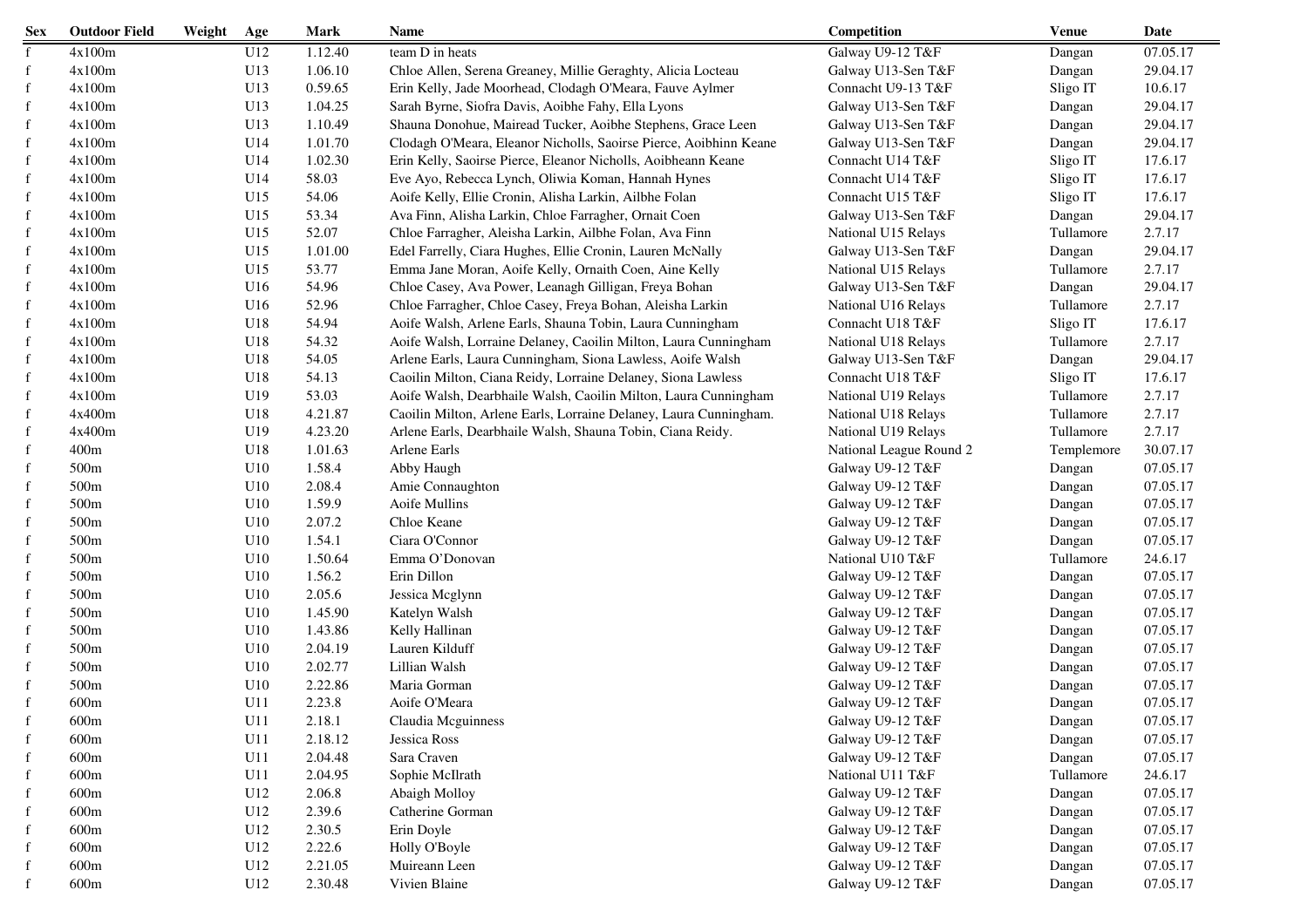| <b>Sex</b>   | <b>Outdoor Field</b> | Weight | Age            | <b>Mark</b> | <b>Name</b>           | Competition        | <b>Venue</b> | Date     |
|--------------|----------------------|--------|----------------|-------------|-----------------------|--------------------|--------------|----------|
| f            | 600m                 |        | U13            | 1.57.29     | Clodagh O'Meara       | Connacht U13 T&F   | Sligo IT     | 10.6.17  |
| $\mathbf{f}$ | 600m                 |        | U13            | 1.55.35     | Fauve Aylmer          | National U13 B T&F | Tullamore    | 15.7.17  |
| $\mathbf{f}$ | 60m                  |        | U10            | 10.9        | Abby Haugh            | Galway U9-12 T&F   | Dangan       | 07.05.17 |
| $\mathbf{f}$ | 60m                  |        | U10            | 12.39       | Amie Connaughton      | Galway U9-12 T&F   | Dangan       | 07.05.17 |
| f            | 60m                  |        | U10            | 11.06       | Aoife Mullins         | Galway U9-12 T&F   | Dangan       | 07.05.17 |
| f            | 60m                  |        | U10            | 10.94       | Chloe Keane           | Galway U9-12 T&F   | Dangan       | 07.05.17 |
| f            | 60m                  |        | U10            | 10.79       | Ciara O'Connor        | Galway U9-12 T&F   | Dangan       | 07.05.17 |
|              | 60m                  |        | U10            | 10.73       | <b>Emily Kinane</b>   | Connacht U10 T&F   | Sligo IT     | 10.6.17  |
|              | 60m                  |        | U10            | 10.12       | Lauren Kilduff        | Galway U9-12 T&F   | Dangan       | 07.05.17 |
| f            | 60m                  |        | U10            | 11.00       | Moya Butler           | Galway U9-12 T&F   | Dangan       | 07.05.17 |
| f            | 60m                  |        | U11            | 10.61       | Abigail Fitzgerald    | Galway U9-12 T&F   | Dangan       | 07.05.17 |
| f            | 60m                  |        | U11            | 10.46       | Alannah Farrell       | Galway U9-12 T&F   | Dangan       | 07.05.17 |
| f            | 60m                  |        | U11            | 10.96       | Amelie Grogan         | Galway U9-12 T&F   | Dangan       | 07.05.17 |
| f            | 60m                  |        | U11            | 10.37       | Clara Rooney          | Galway U9-12 T&F   | Dangan       | 07.05.17 |
| f            | 60m                  |        | U11            | 9.61        | Ella Farrelly         | Galway U9-12 T&F   | Dangan       | 07.05.17 |
| $\mathbf{f}$ | 60m                  |        | U11            | 10.7        | Erin Fahy             | Galway U9-12 T&F   | Dangan       | 07.05.17 |
| $\mathbf{f}$ | 60m                  |        | U11            | 9.82        | Evie Culhane          | Galway U9-12 T&F   | Dangan       | 07.05.17 |
| $\mathbf{f}$ | 60m                  |        | U11            | 10.02       | Hannah Whitney Mangan | Galway U9-12 T&F   | Dangan       | 07.05.17 |
| f            | 60 <sub>m</sub>      |        | U11            | 11.25       | Isabel Doyle          | Galway U9-12 T&F   | Dangan       | 07.05.17 |
| $\mathbf{f}$ | 60m                  |        | U11            | 9.82        | Isabel Schukat        | Galway U9-12 T&F   | Dangan       | 07.05.17 |
| $\mathbf{f}$ | 60m                  |        | U11            | 10.59       | Isobel Whyte          | Galway U9-12 T&F   | Dangan       | 07.05.17 |
| f            | 60m                  |        | U11            | 12.34       | Katie Flynn           | Galway U9-12 T&F   | Dangan       | 07.05.17 |
| f            | 60m                  |        | U11            | 10.64       | Keely Grogan          | Galway U9-12 T&F   | Dangan       | 07.05.17 |
| f            | 60m                  |        | U11            | 12.1        | Nisha Rizan           | Galway U9-12 T&F   | Dangan       | 07.05.17 |
|              | 60m                  |        | U11            | 11.09       | Orlaith Murphy        | Galway U9-12 T&F   | Dangan       | 07.05.17 |
| f            | 60m                  |        | U11            | 9.97        | Tara Keane            | Galway U9-12 T&F   | Dangan       | 07.05.17 |
| f            | 60m                  |        | U11            | 11.18       | Vivienne Greaney      | Galway U9-12 T&F   | Dangan       | 07.05.17 |
| f            | 60m                  |        | U12            | 11.2        | Catherine Gorman      | Galway U9-12 T&F   | Dangan       | 07.05.17 |
| $\mathbf{f}$ | 60m                  |        | U12            | 9.92        | Grace Keaveney        | Galway U9-12 T&F   | Dangan       | 07.05.17 |
| f            | 60m                  |        | U12            | 9.44        | Grace Lynch           | Galway U9-12 T&F   | Dangan       | 07.05.17 |
| f            | 60m                  |        | U12            | 10.28       | Muireann Leen         | Galway U9-12 T&F   | Dangan       | 07.05.17 |
| f            | 60m                  |        | U12            | 9.12        | Niamh Duffy           | National U12 T&F   | Tullamore    | 8.7.17   |
| f            | 60m                  |        | U12            | 11.22       | Tara Molloy           | Galway U9-12 T&F   | Dangan       | 07.05.17 |
| $\mathbf{f}$ | 60m                  |        | ${\bf U}8$     | 12.64       | Abbi Donoghue         | Galway U9-12 T&F   | Dangan       | 07.05.17 |
| f            | 60m                  |        | ${\bf U}8$     | 12.28       | Clodagh Kelly         | Galway U9-12 T&F   | Dangan       | 07.05.17 |
| f            | 60m                  |        | ${\bf U}8$     | 11.87       | Jane Evans            | Galway U9-12 T&F   | Dangan       | 07.05.17 |
|              | 60m                  |        | ${\bf U}8$     | 11.69       | Madison Ryan          | Galway U9-12 T&F   | Dangan       | 07.05.17 |
|              | 60m                  |        | ${\bf U}8$     | 10.95       | Remy Aylmer           | Galway U9-12 T&F   | Dangan       | 07.05.17 |
| $\mathbf{f}$ | 60m                  |        | U <sub>9</sub> | 11.45       | Ava Doyle             | Galway U9-12 T&F   | Dangan       | 07.05.17 |
| f            | 60m                  |        | U <sub>9</sub> | 11.77       | Ava Whyte             | Galway U9-12 T&F   | Dangan       | 07.05.17 |
| f            | 60m                  |        | U <sub>9</sub> | 11.73       | Beth Glynn            | Galway U9-12 T&F   | Dangan       | 07.05.17 |
|              | 60 <sub>m</sub>      |        | U <sub>9</sub> | 12.13       | Caoimhe O'Connor      | Galway U9-12 T&F   | Dangan       | 07.05.17 |
|              | 60m                  |        | U <sub>9</sub> | 12.49       | Claudia Coyle         | Galway U9-12 T&F   | Dangan       | 07.05.17 |
|              | 60m                  |        | U <sub>9</sub> | 11.47       | Katie Kennedy         | Galway U9-12 T&F   | Dangan       | 07.05.17 |
| f            | 60m                  |        | U <sub>9</sub> | 11.45       | Kayleigh Rabbitte     | Galway U9-12 T&F   | Dangan       | 07.05.17 |
| f            | 60m                  |        | ${\rm U}9$     | 12.94       | Laura Flynn           | Galway U9-12 T&F   | Dangan       | 07.05.17 |
|              | 60m                  |        | U <sub>9</sub> | 10.26       | Lauren Morgan         | Galway U9-12 T&F   | Dangan       | 07.05.17 |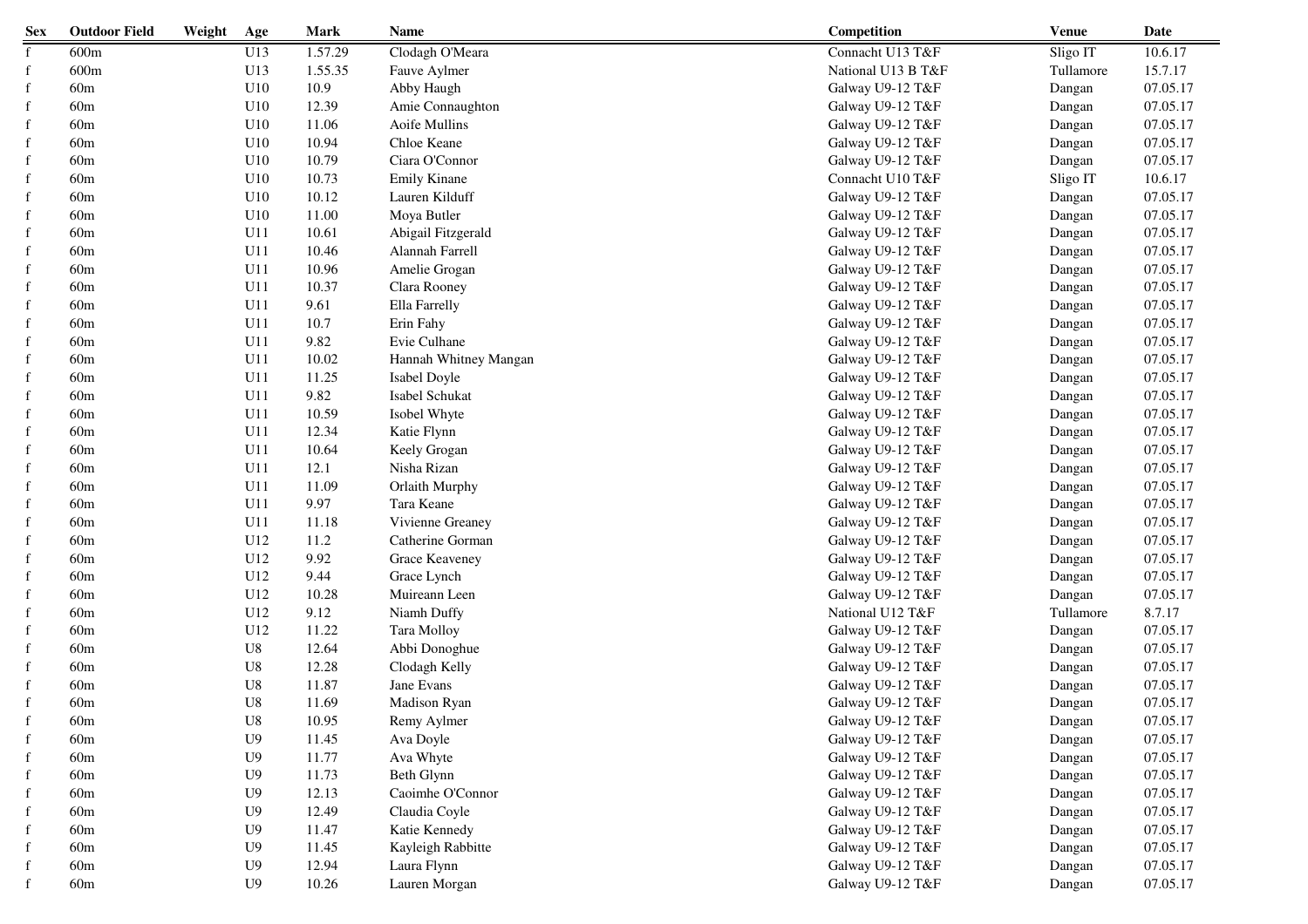| <b>Sex</b>  | <b>Outdoor Field</b> | Weight      | Age            | <b>Mark</b> | Name                    | Competition                | <b>Venue</b> | Date     |
|-------------|----------------------|-------------|----------------|-------------|-------------------------|----------------------------|--------------|----------|
| f           | 60m                  |             | U <sub>9</sub> | 14.37       | Melissa O'Connor        | Galway U9-12 T&F           | Dangan       | 07.05.17 |
| f           | 60m                  |             | U <sub>9</sub> | 12.46       | Mia Hollingworth        | Galway U9-12 T&F           | Dangan       | 07.05.17 |
| f           | 60 <sub>m</sub>      |             | U <sub>9</sub> | 11.96       | Rebeca Doyle            | Galway U9-12 T&F           | Dangan       | 07.05.17 |
| f           | 60m                  |             | U <sub>9</sub> | 12.32       | Sadbh Keane             | Galway U9-12 T&F           | Dangan       | 07.05.17 |
|             | 60m                  |             | U <sub>9</sub> | 11.79       | Saoirse O'Donnell       | Galway U9-12 T&F           | Dangan       | 07.05.17 |
|             | 60m                  |             | U <sub>9</sub> | 12.09       | Sarah O'Gara            | Galway U9-12 T&F           | Dangan       | 07.05.17 |
|             | 60m                  |             | U <sub>9</sub> | 14.16       | Sophia Shaughnessy      | Galway U9-12 T&F           | Dangan       | 07.05.17 |
|             | 60 <sub>mh</sub>     |             | U12            | 14.67       | Abaigh Molloy           | Galway U9-12 T&F           | Dangan       | 07.05.17 |
|             | 60 <sub>mh</sub>     |             | U12            | 12.16       | Chloe Hallinan          | Galway U9-12 T&F           | Dangan       | 07.05.17 |
| $\mathbf f$ | 60 <sub>mh</sub>     |             | U12            | 13.71       | Grace Keaveney          | Galway U9-12 T&F           | Dangan       | 07.05.17 |
| f           | 60 <sub>mh</sub>     |             | U12            | 12.87       | Grace Lynch             | Galway U9-12 T&F           | Dangan       | 07.05.17 |
| f           | 60 <sub>mh</sub>     |             | U12            | 14.16       | Vivien Blaine           | Galway U9-12 T&F           | Dangan       | 07.05.17 |
| f           | 60mh                 |             | U13            | 14.12       | Chloe Allen             | Galway U13-Sen T&F         | Dangan       | 29.04.17 |
| f           | 60mh                 |             | U13            | 12.12       | Clodagh O'Meara         | Galway U13-Sen T&F         | Dangan       | 29.04.17 |
| f           | 60mh                 |             | U13            | 13.17       | Grace Leen              | Galway U13-Sen T&F         | Dangan       | 29.04.17 |
| f           | 75mh                 |             | U15            | 13.46       | Aine Kelly              | Connacht Schools T&F       | Athlone IT   | 18.5.17  |
| f           | 75mh                 |             | U15            | 12.82       | Ellie Cronin            | Connacht Schools T&F       | Athlone IT   | 18.5.17  |
| f           | 75mh                 |             | U14            | 15.54       | Anna Molloy             | Galway U13-Sen T&F         | Dangan       | 29.04.17 |
| f           | 75mh                 |             | U14            | 15.17       | Oliwia Koman            | Connacht U14 T&F           | Sligo IT     | 17.6.17  |
| f           | 75 <sub>mh</sub>     |             | U14            | 15.54       | Saoirse Pierce          | Galway U13-Sen T&F         | Dangan       | 29.04.17 |
| f           | 800m                 |             | Senior         | 2.20.43     | Sinéad Gaffney          | Celtic International       | Tullamore    | 27.5.17  |
| f           | 800m                 |             | U15            | 2.29.73     | Oisin Davis             | Connacht Schools T&F       | Athlone IT   | 18.5.17  |
| f           | 800m                 |             | U16            | 2.45.5      | Ailbhe Miskella         | Galway U13-Sen T&F         | Dangan       | 29.04.17 |
| f           | 800m                 |             | U18            | 2.32.38     | Arlene Earls            | National U18 T&F           | Tullamore    | 9.7.17   |
|             | 800m                 |             | U14            | 2.54.88     | Rebekah Flynn           | South Connacht Schools T&F | Dangan       | 5.5.17   |
|             | 800m                 |             | U20            | 2.44.0      | Grainne McDaid          | South Connacht Schools T&F | Athlone IT   | 11.5.17  |
|             | 80 <sub>m</sub>      |             | U13            | 13.55       | Aoibhe Fahy             | Galway U13-Sen T&F         | Dangan       | 29.04.17 |
|             | 80 <sub>m</sub>      |             | U13            | 13.63       | Erin Kelly              | Galway U13-Sen T&F         | Dangan       | 29.04.17 |
|             | 80 <sub>m</sub>      |             | U13            | 12.04       | Fauve Aylmer            | National U13 B T&F         | Tullamore    | 15.7.17  |
| f           | 80 <sub>m</sub>      |             | U13            | 13.99       | Grace Leen              | Galway U13-Sen T&F         | Dangan       | 29.04.17 |
| f           | 80m                  |             | U13            | 13.06       | Sarah Byrne             | Galway U13-Sen T&F         | Dangan       | 29.04.17 |
| f           | 80m                  |             | U13            | 14.55       | Serena Greaney          | Galway U13-Sen T&F         | Dangan       | 29.04.17 |
| f           | 80m                  |             | U14            | 13.66       | <b>Eleanor Nicholls</b> | Galway U13-Sen T&F         | Dangan       | 29.04.17 |
| f           | 80m                  |             | U14            | 12.28       | Eve Ayo                 | Galway U13-Sen T&F         | Dangan       | 29.04.17 |
| f           | 80m                  |             | U14            | 12.91       | Rebecca Lynch           | Galway U13-Sen T&F         | Dangan       | 29.04.17 |
|             | 80m                  |             | U14            | 16.2        | Sile Greaney            | Galway U13-Sen T&F         | Dangan       | 29.04.17 |
|             | 80mh                 |             | U15            | 14.91       | Aine Kelly              | Galway U13-Sen T&F         | Dangan       | 29.04.17 |
|             | 80mh                 |             | U15            | 16.27       | Ciara Hughes            | Galway U13-Sen T&F         | Dangan       | 29.04.17 |
| f           | Discus               | $0.75$ kg   | U14            | 15.78       | Hannah Hynes            | Connacht U14 T&F           | Sligo IT     | 17.6.17  |
| f           | Discus               | $0.75$ kg   | U14            | 8.55        | Leah Farrelly           | Galway U13-Sen T&F         | Dangan       | 29.04.17 |
|             | Discus               | $0.75$ $kg$ | U14            | 15.55       | Oliwia Koman            | Connacht U14 T&F           | Sligo IT     | 17.6.17  |
|             | Discus               | $0.75$ $kg$ | U15            | 11.8        | Annie Dehora            | Galway U13-Sen T&F         | Dangan       | 29.04.17 |
|             | Discus               | 1kg         | U16            | 33.39       | Chloe Casey             | Celtic Games International | Santry       | 05.08.17 |
|             | Hammer               | 2.5kg       | U14            | 5.3         | Hannah Hynes            | Galway U13-Sen T&F         | Dangan       | 29.04.17 |
|             | Hammer               | 2.5kg       | U14            | 5.50        | Leah Farrelly           | Galway U13-Sen T&F         | Dangan       | 29.04.17 |
|             | High Jump            |             | U12            | 1.1         | Chloe Hallinan          | Galway U9-12 T&F           | Dangan       | 07.05.17 |
|             | High Jump            |             | U12            | 1.15        | Isabella Fitzgerald     | Connacht U12 T&F           | Sligo IT     | 10.6.17  |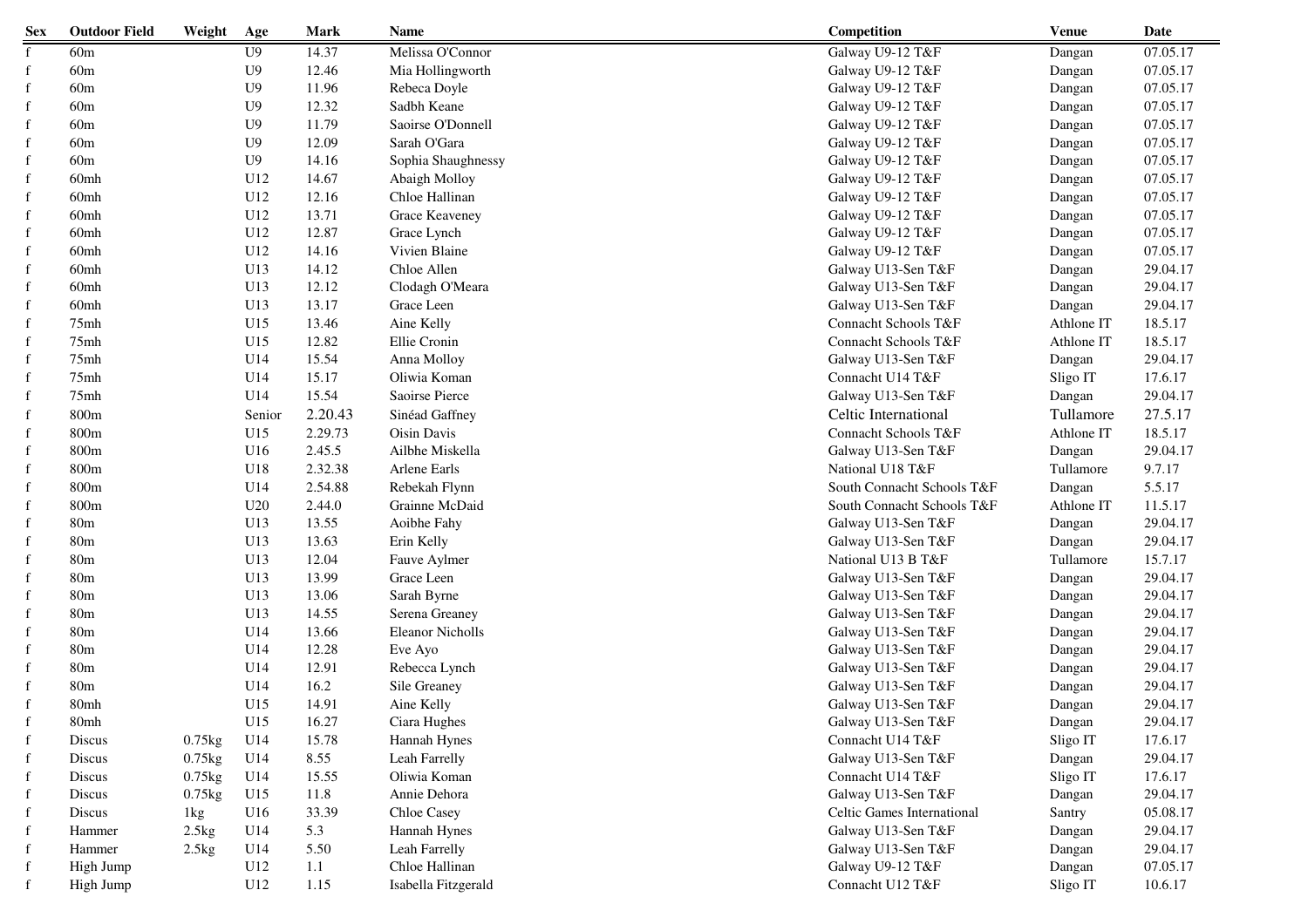| <b>Sex</b>  | <b>Outdoor Field</b> | Weight | Age | Mark           | Name                    | Competition                | <b>Venue</b> | Date     |
|-------------|----------------------|--------|-----|----------------|-------------------------|----------------------------|--------------|----------|
| f           | High Jump            |        | U13 | 1.25           | Alicia Locteau          | Connacht U13 T&F           | Sligo IT     | 10.6.17  |
| $\mathbf f$ | High Jump            |        | U13 | 1.15           | Chloe Allen             | Galway U13-Sen T&F         | Dangan       | 29.04.17 |
| $\mathbf f$ | High Jump            |        | U13 | 1.15           | Erin Kelly              | Galway U13-Sen T&F         | Dangan       | 29.04.17 |
| $\mathbf f$ | High Jump            |        | U13 | 1.45           | Jade Moorhead           | National U13 T&F           | Tullamore    | 9.7.17   |
| $\mathbf f$ | High Jump            |        | U13 | 1.15           | Millie Geraghty         | Galway U13-Sen T&F         | Dangan       | 29.04.17 |
| f           | High Jump            |        | U13 | 1.1            | Sarah Byrne             | Galway U13-Sen T&F         | Dangan       | 29.04.17 |
| f           | High Jump            |        | U13 | 1.30           | Siofra Davis            | Galway U13-Sen T&F         | Dangan       | 29.04.17 |
| f           | High Jump            |        | U14 | 1.20           | <b>Eleanor Nicholls</b> | Connacht U14 T&F           | Sligo IT     | 17.6.17  |
|             | High Jump            |        | U14 | 1.35           | Saoirse Moore           | Connacht U14 T&F           | Sligo IT     | 17.6.17  |
| f           | High Jump            |        | U14 | 1.40           | Saoirse Pierce          | Connacht U14 T&F           | Sligo IT     | 17.6.17  |
| f           | High Jump            |        | U14 | 1.05           | Siena Greaney           | Galway U13-Sen T&F         | Dangan       | 29.04.17 |
| f           | High Jump            |        | U15 | 1.50           | Ellie Cronin            | South Connacht Schools T&F | Athlone IT   | 11.5.17  |
| $\mathbf f$ | High Jump            |        | U15 | 1.3            | Lauren Mcnally          | Galway U13-Sen T&F         | Dangan       | 29.04.17 |
| f           | High Jump            |        | U16 | 1.45           | Aine Kelly              | Connacht Schools T&F       | Athlone IT   | 18.5.17  |
| $\mathbf f$ | High Jump            |        | U18 | 1.45           | Aoife Walsh             | Galway U13-Sen T&F         | Dangan       | 29.04.17 |
| f           | High Jump            |        | U18 | 1.50           | Ciana Reidy             | South Connacht Schools T&F | Athlone IT   | 11.5.17  |
| f           | High Jump            |        | U18 | 1.60           | Laura Cunningham        | Connacht U18 T&F           | Sligo IT     | 17.6.17  |
| f           | High Jump            |        | U18 | 1.50           | Lorraine Delaney        | Connacht U18 T&F           | Sligo IT     | 17.6.17  |
| f           | Javelin              | 400g   | U13 | 18.27          | Aoibhe Fahy             | Connacht U13 T&F           | Sligo IT     | 10.6.17  |
| $\mathbf f$ | Javelin              | 400g   | U13 | 8.62           | Mairead Tucker          | Galway U13-Sen T&F         | Dangan       | 29.04.17 |
| $\mathbf f$ | Javelin              | 400g   | U13 | 17.59          | Millie Geraghty         | Connacht U13 T&F           | Sligo IT     | 10.6.17  |
| f           | Javelin              | 400g   | U13 | 12.5           | Rosemary Maduka         | Galway U13-Sen T&F         | Dangan       | 29.04.17 |
| f           | Javelin              | 400g   | U13 | 9.25           | Shauna Donoghue         | Galway U13-Sen T&F         | Dangan       | 29.04.17 |
| f           | Javelin              | 400g   | U14 | 13.65          | Leah Farrelly           | Galway U13-Sen T&F         | Dangan       | 29.04.17 |
|             | Javelin              | 400g   | U14 | 20.04          | Rebecca Lynch           | National U14 T&F           | Tullamore    | 8.7.17   |
|             | Javelin              | 400g   | U15 | 9.70           | <b>Edel Farrelly</b>    | Galway U13-Sen T&F         | Dangan       | 29.04.17 |
| f           | Javelin              | 400g   | U15 | 21.64          | Lauren Mcnally          | Galway U13-Sen T&F         | Dangan       | 29.04.17 |
| f           | Javelin              | 400g   | U15 | 15.45          | Ornaith Coen            | Connacht Schools T&F       | Athlone IT   | 18.5.17  |
| f           | Javelin              | 500g   | U16 | 21.58          | Eva Kelly               | Connacht Schools T&F       | Athlone IT   | 18.5.17  |
| f           | Long Jump            |        | U10 | 2.5            | Adriana Berzanska       | Galway U9-12 T&F           | Dangan       | 07.05.17 |
| f           | Long Jump            |        | U10 | 3.09           | <b>Emily Kinane</b>     | Galway U9-12 T&F           | Dangan       | 07.05.17 |
| f           | Long Jump            |        | U10 | 3.63           | Emma O'Donovan          | National U10 T&F           | Tullamore    | 24.6.17  |
| f           | Long Jump            |        | U10 | $\overline{2}$ | Emma Phelan             | Galway U9-12 T&F           | Dangan       | 07.05.17 |
| f           | Long Jump            |        | U10 | 3.07           | Erin Dillon             | Galway U9-12 T&F           | Dangan       | 07.05.17 |
| f           | Long Jump            |        | U10 | 2.94           | Gemma Hallinan          | Galway U9-12 T&F           | Dangan       | 07.05.17 |
| f           | Long Jump            |        | U10 | 2.39           | Jessica Mcglynn         | Galway U9-12 T&F           | Dangan       | 07.05.17 |
|             | Long Jump            |        | U10 | 3.10           | Katelyn Walsh           | Connacht U10 T&F           | Sligo IT     | 10.6.17  |
|             | Long Jump            |        | U10 | 3.22           | Kelly Hallinan          | National U10 T&F           | Tullamore    | 24.6.17  |
| f           | Long Jump            |        | U10 | 2.66           | Lillian Walsh           | Galway U9-12 T&F           | Dangan       | 07.05.17 |
| f           | Long Jump            |        | U10 | 2.70           | Moya Butler             | Galway U9-12 T&F           | Dangan       | 07.05.17 |
| f           | Long Jump            |        | U11 | 3.2            | Alannah Farrell         | Galway U9-12 T&F           | Dangan       | 07.05.17 |
| f           | Long Jump            |        | U11 | 2.34           | Andrea Slamas           | Galway U9-12 T&F           | Dangan       | 07.05.17 |
|             | Long Jump            |        | U11 | 4.03           | Ella Farrelly           | Galway U9-12 T&F           | Dangan       | 07.05.17 |
| f           | Long Jump            |        | U11 | 2.89           | Erin Fahy               | Galway U9-12 T&F           | Dangan       | 07.05.17 |
| f           | Long Jump            |        | U11 | 2.93           | Evie Culhane            | Galway U9-12 T&F           | Dangan       | 07.05.17 |
| f           | Long Jump            |        | U11 | 3.60           | Hannah Whitney-Mangan   | National U11 T&F           | Tullamore    | 24.6.17  |
| f           | Long Jump            |        | U11 | 1.94           | Isabel Doyle            | Galway U9-12 T&F           | Dangan       | 07.05.17 |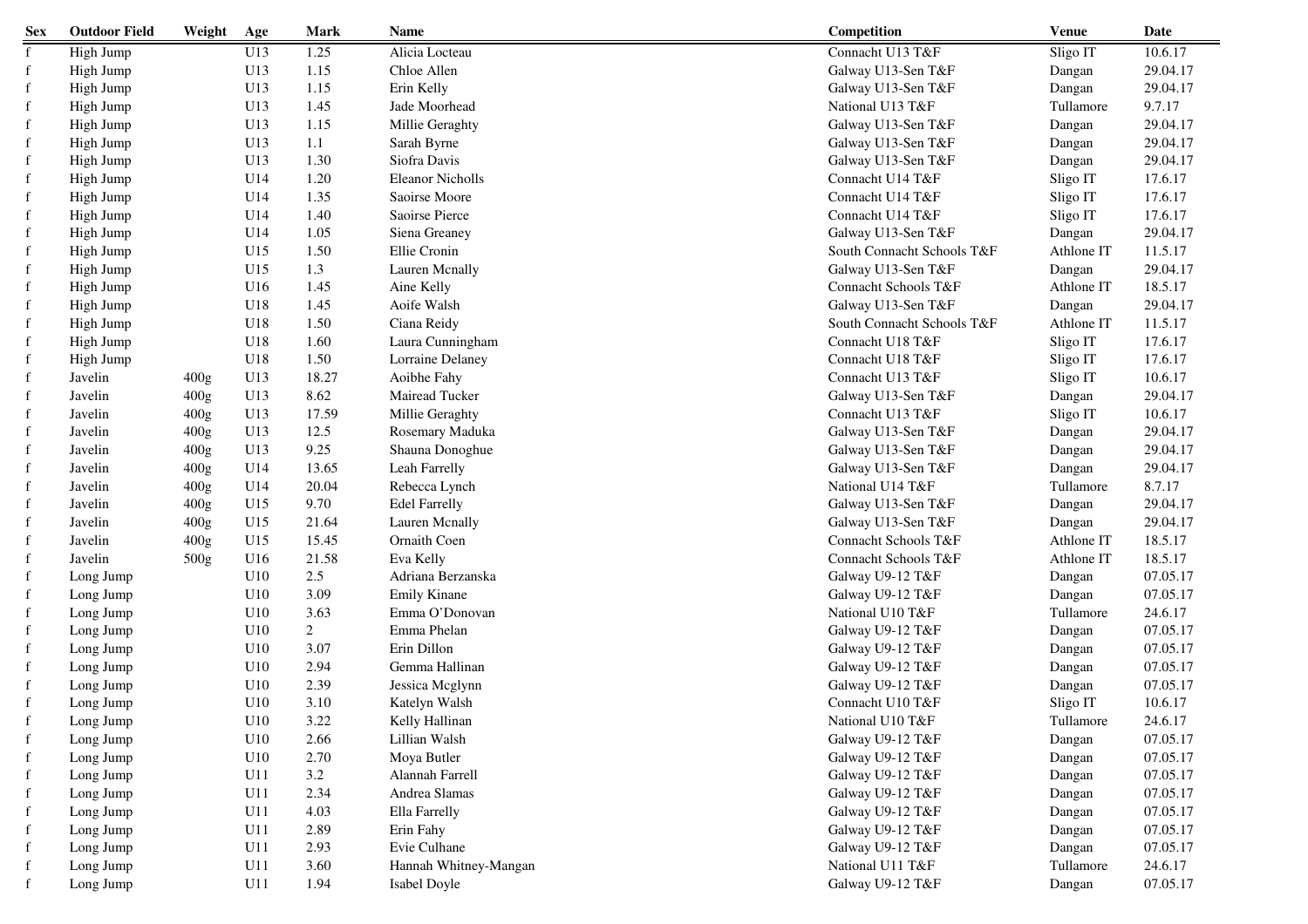| <b>Sex</b>  | <b>Outdoor Field</b> | Weight | Age | Mark    | Name                    | Competition                | <b>Venue</b> | Date     |
|-------------|----------------------|--------|-----|---------|-------------------------|----------------------------|--------------|----------|
| f           | Long Jump            |        | U11 | 3.09    | Isabel Schukat          | Galway U9-12 T&F           | Dangan       | 07.05.17 |
| $\mathbf f$ | Long Jump            |        | U11 | 2.97    | Isobel Whyte            | Galway U9-12 T&F           | Dangan       | 07.05.17 |
| $\mathbf f$ | Long Jump            |        | U11 | 3.37    | Jessica Ross            | Galway U9-12 T&F           | Dangan       | 07.05.17 |
| f           | Long Jump            |        | U11 | 2.22    | Katie Flynn             | Galway U9-12 T&F           | Dangan       | 07.05.17 |
| f           | Long Jump            |        | U11 | 3.28    | Lily Lopez              | Galway U9-12 T&F           | Dangan       | 07.05.17 |
| f           | Long Jump            |        | U11 | 2.56    | Maiah Fleetwood         | Galway U9-12 T&F           | Dangan       | 07.05.17 |
| f           | Long Jump            |        | U11 | 2.23    | Nisha Rizan             | Galway U9-12 T&F           | Dangan       | 07.05.17 |
| f           | Long Jump            |        | U11 | 3.01    | Oshini Burke            | Galway U9-12 T&F           | Dangan       | 07.05.17 |
| f           | Long Jump            |        | U11 | 2.36    | Sara Craven             | Galway U9-12 T&F           | Dangan       | 07.05.17 |
| f           | Long Jump            |        | U11 | 3.11    | Sarah Concannon         | Galway U9-12 T&F           | Dangan       | 07.05.17 |
| f           | Long Jump            |        | U11 | 2.98    | Sophie Mcilrath         | Galway U9-12 T&F           | Dangan       | 07.05.17 |
| $\mathbf f$ | Long Jump            |        | U12 | 3.49    | Abaigh Molloy           | Galway U9-12 T&F           | Dangan       | 07.05.17 |
| f           | Long Jump            |        | U12 | 2.08    | Carmel Conway           | Galway U9-12 T&F           | Dangan       | 07.05.17 |
| f           | Long Jump            |        | U12 | $2.5\,$ | Catherine Gorman        | Galway U9-12 T&F           | Dangan       | 07.05.17 |
| f           | Long Jump            |        | U12 | 3.91    | Chloe Hallinan          | National U12 T&F           | Tullamore    | 8.7.17   |
| f           | Long Jump            |        | U12 | 2.63    | Eabha Neary             | Galway U9-12 T&F           | Dangan       | 07.05.17 |
| f           | Long Jump            |        | U12 | 3.7     | Grace Keaveney          | Galway U9-12 T&F           | Dangan       | 07.05.17 |
| $\mathbf f$ | Long Jump            |        | U12 | 3.65    | Grace Lynch             | Connacht U12 T&F           | Sligo IT     | 10.6.17  |
| f           | Long Jump            |        | U12 | 3.56    | Isabella Boland         | Connacht U12 T&F           | Sligo IT     | 10.6.17  |
| f           | Long Jump            |        | U12 | 3.49    | Isabella Fitzgerald     | Galway U9-12 T&F           | Dangan       | 07.05.17 |
| f           | Long Jump            |        | U12 | 2.87    | Jenny Cloonan           | Galway U9-12 T&F           | Dangan       | 07.05.17 |
| f           | Long Jump            |        | U12 | 2.68    | Niamh O'Connor          | Galway U9-12 T&F           | Dangan       | 07.05.17 |
| f           | Long Jump            |        | U12 | 3.22    | Sole Lopez              | Galway U9-12 T&F           | Dangan       | 07.05.17 |
| f           | Long Jump            |        | U12 | 2.90    | Tara Molloy             | Galway U9-12 T&F           | Dangan       | 07.05.17 |
| f           | Long Jump            |        | U12 | 3.19    | Vivien Blaine           | Galway U9-12 T&F           | Dangan       | 07.05.17 |
| f           | Long Jump            |        | U13 | 3.32    | Alicia Locteau          | Galway U13-Sen T&F         | Dangan       | 29.04.17 |
| f           | Long Jump            |        | U13 | 2.71    | Aoibhe Stephens         | Galway U13-Sen T&F         | Dangan       | 29.04.17 |
| f           | Long Jump            |        | U13 | 3.4     | Chloe Allen             | Galway U13-Sen T&F         | Dangan       | 29.04.17 |
| f           | Long Jump            |        | U13 | 3.6     | Ella Lyons              | Galway U13-Sen T&F         | Dangan       | 29.04.17 |
| f           | Long Jump            |        | U13 | 3.71    | Erin Kelly              | Connacht U13 T&F           | Sligo IT     | 10.6.17  |
| f           | Long Jump            |        | U13 | 3.28    | Grace Leen              | Galway U13-Sen T&F         | Dangan       | 29.04.17 |
| f           | Long Jump            |        | U13 | 2.9     | Helen Callaghan         | Galway U13-Sen T&F         | Dangan       | 29.04.17 |
| $\mathbf f$ | Long Jump            |        | U13 | 4.01    | Jade Moorhead           | Connacht U13 T&F           | Sligo IT     | 10.6.17  |
| $\mathbf f$ | Long Jump            |        | U13 | 3.83    | Mairead Tucker          | Connacht U13 T&F           | Sligo IT     | 10.6.17  |
| f           | Long Jump            |        | U13 | 3.24    | Millie Geraghty         | Galway U13-Sen T&F         | Dangan       | 29.04.17 |
| f           | Long Jump            |        | U13 | 3.76    | Sarah Byrne             | Galway U13-Sen T&F         | Dangan       | 29.04.17 |
|             | Long Jump            |        | U13 | 3.12    | Serena Greaney          | Galway U13-Sen T&F         | Dangan       | 29.04.17 |
|             | Long Jump            |        | U13 | 3.70    | Siofra Davis            | Connacht U13 T&F           | Sligo IT     | 10.6.17  |
| f           | Long Jump            |        | U13 | 2.93    | Sophia Bartolozzi       | Galway U13-Sen T&F         | Dangan       | 29.04.17 |
| f           | Long Jump            |        | U14 | 3.87    | Anna Molloy             | South Connacht Schools T&F | Dangan       | 5.5.17   |
|             | Long Jump            |        | U14 | 4.04    | Annie deHora            | South Connacht Schools T&F | Dangan       | 5.5.17   |
| f           | Long Jump            |        | U14 | 3.69    | Aoibheann Keane         | South Connacht Schools T&F | Dangan       | 5.5.17   |
| f           | Long Jump            |        | U14 | 3.47    | <b>Eleanor Nicholls</b> | Galway U13-Sen T&F         | Dangan       | 29.04.17 |
| f           | Long Jump            |        | U14 | 4.38    | Rebecca Lynch           | Connacht U14 T&F           | Sligo IT     | 17.6.17  |
| f           | Long Jump            |        | U14 | 3.64    | Saoirse Pierce          | Connacht U14 T&F           | Sligo IT     | 17.6.17  |
| f           | Long Jump            |        | U14 | 2.79    | Siena Greaney           | Galway U13-Sen T&F         | Dangan       | 29.04.17 |
|             | Long Jump            |        | U14 | 2.09    | Sile Greaney            | Galway U13-Sen T&F         | Dangan       | 29.04.17 |
|             |                      |        |     |         |                         |                            |              |          |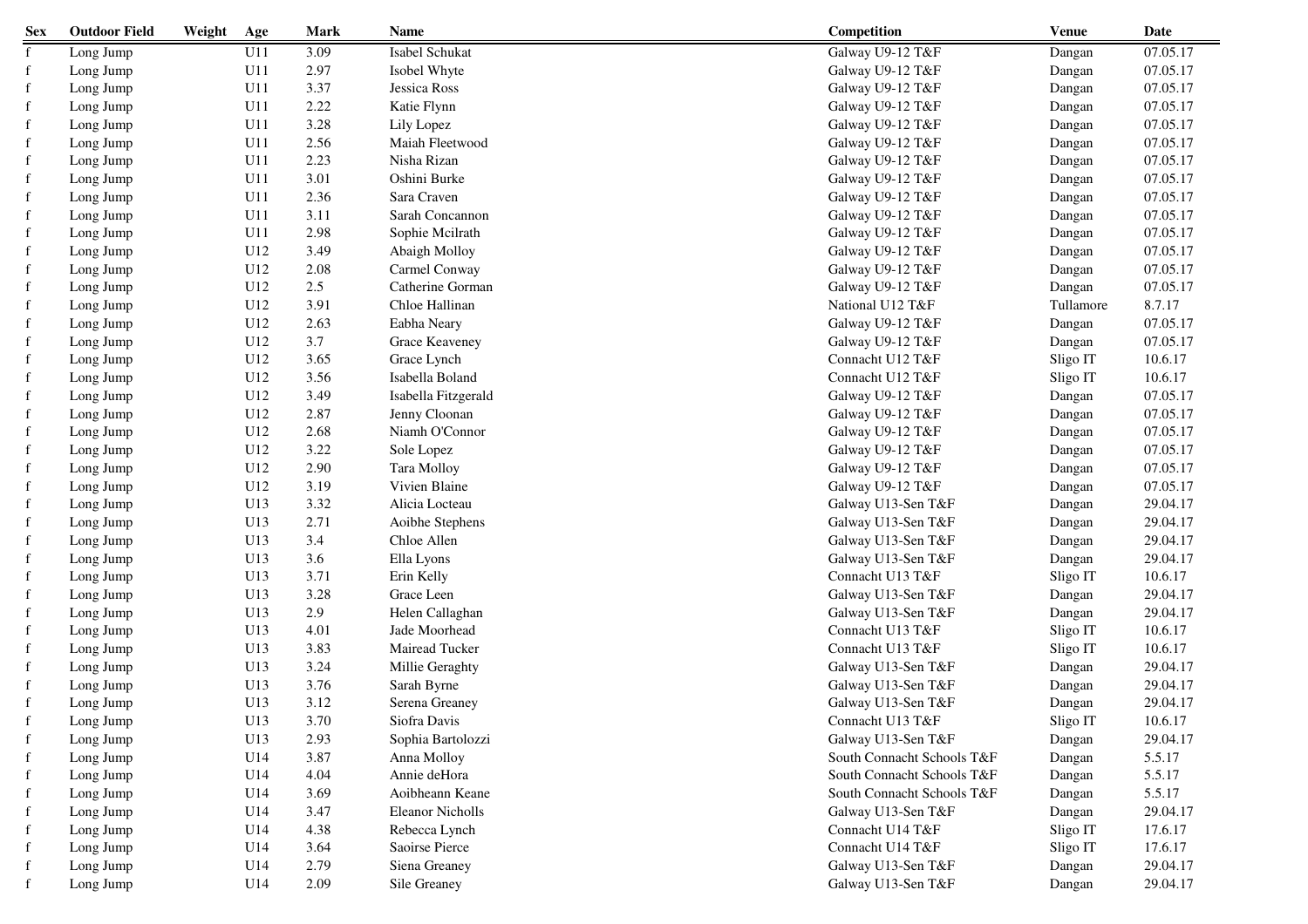| <b>Sex</b>  | <b>Outdoor Field</b> | Weight | Age             | <b>Mark</b> | Name                 | Competition          | <b>Venue</b> | Date     |
|-------------|----------------------|--------|-----------------|-------------|----------------------|----------------------|--------------|----------|
| $\mathbf f$ | Long Jump            |        | U15             | 4.26        | Ailbhe Folan         | Connacht U15 T&F     | Sligo IT     | 17.6.17  |
| $\mathbf f$ | Long Jump            |        | U15             | 4.43        | Aine Kelly           | Galway U13-Sen T&F   | Dangan       | 29.04.17 |
| $\mathbf f$ | Long Jump            |        | U15             | 4.11        | Alisha Larkin        | Connacht U15 T&F     | Sligo IT     | 17.6.17  |
| $\mathbf f$ | Long Jump            |        | U15             | 4.07        | Aoife Kelly          | Galway U13-Sen T&F   | Dangan       | 29.04.17 |
| f           | Long Jump            |        | U15             | 4.62        | Ava Finn             | Connacht Schools T&F | Athlone IT   | 18.5.17  |
| f           | Long Jump            |        | U15             | 3.21        | <b>Edel Farrelly</b> | Galway U13-Sen T&F   | Dangan       | 29.04.17 |
| f           | Long Jump            |        | U15             | 4.37        | Ellie Cronin         | National U15 T&F     | Tullamore    | 9.7.17   |
| f           | Long Jump            |        | U15             | 3.56        | Triona Furey         | Connacht U15 T&F     | Sligo IT     | 17.6.17  |
| $\mathbf f$ | Long Jump            |        | U16             | 3.97        | Ava Power            | Galway U13-Sen T&F   | Dangan       | 29.04.17 |
| $\mathbf f$ | Long Jump            |        | U16             | 4.68        | Eva Whyte            | Irish Schools T&F    | Tullamore    | 3.6.17   |
| $\mathbf f$ | Long Jump            |        | U16             | 5.00        | Leanagh Gilligan     | Connacht Schools T&F | Athlone IT   | 18.5.17  |
| $\mathbf f$ | Long Jump            |        | U16             | 3.58        | Lorna Collins        | Galway U13-Sen T&F   | Dangan       | 29.04.17 |
| $\mathbf f$ | Long Jump            |        | U17             | 4.79        | Siona Lawless        | Connacht U17 T&F     | Sligo IT     | 17.6.17  |
| f           | Long Jump            |        | U18             | 4.36        | Aoife Walsh          | Connacht U18 T&F     | Sligo IT     | 17.6.17  |
| $\mathbf f$ | Long Jump            |        | U18             | 4.68        | Arlene Earls         | Connacht U18 T&F     | Sligo IT     | 17.6.17  |
| f           | Long Jump            |        | U18             | 4.30        | Ciana Reidy          | Connacht U18 T&F     | Sligo IT     | 17.6.17  |
| $\mathbf f$ | Long Jump            |        | U18             | 4.74        | Laura Cunningham     | National U18 T&F     | Tullamore    | 8.7.17   |
| $\mathbf f$ | Long Jump            |        | U18             | 4.67        | Lorraine Delaney     | National U18 T&F     | Tullamore    | 8.7.17   |
| $\mathbf f$ | Long Jump            |        | U18             | 3.71        | Neasa Schukat        | Galway U13-Sen T&F   | Dangan       | 29.04.17 |
| f           | Long Jump            |        | U18             | 4.33        | Shauna Tobin         | Connacht Schools T&F | Athlone IT   | 18.5.17  |
| $\mathbf f$ | Long Jump            |        | U <sub>23</sub> | 4.95        | Sineád Treacy        | National U23 T&F     | Tullamore    | 1.7.17   |
| f           | Long Jump            |        | U8              | 2.56        | Aisling Lavan        | Galway U9-12 T&F     | Dangan       | 07.05.17 |
| f           | Long Jump            |        | U8              | 1.37        | Aisling Mulveen      | Galway U9-12 T&F     | Dangan       | 07.05.17 |
| f           | Long Jump            |        | U8              | 1.44        | Clodagh Kelly        | Galway U9-12 T&F     | Dangan       | 07.05.17 |
| f           | Long Jump            |        | U8              | 2.18        | Madison Ryan         | Galway U9-12 T&F     | Dangan       | 07.05.17 |
| $\mathbf f$ | Long Jump            |        | U8              | 1.37        | Remy Aylmer          | Galway U9-12 T&F     | Dangan       | 07.05.17 |
| f           | Long Jump            |        | U <sub>9</sub>  | 2.6         | Alva Horan           | Galway U9-12 T&F     | Dangan       | 07.05.17 |
| f           | Long Jump            |        | U <sub>9</sub>  | 2.38        | Ava Doyle            | Galway U9-12 T&F     | Dangan       | 07.05.17 |
| $\mathbf f$ | Long Jump            |        | U <sub>9</sub>  | 2.33        | Beth Glynn           | Galway U9-12 T&F     | Dangan       | 07.05.17 |
| $\mathbf f$ | Long Jump            |        | U <sub>9</sub>  | 2.29        | Caoimhe O'Connor     | Galway U9-12 T&F     | Dangan       | 07.05.17 |
| $\mathbf f$ | Long Jump            |        | U <sub>9</sub>  | 1.81        | Ciara Byrnes         | Galway U9-12 T&F     | Dangan       | 07.05.17 |
| $\mathbf f$ | Long Jump            |        | U <sub>9</sub>  | 1.97        | Katie Kennedy        | Galway U9-12 T&F     | Dangan       | 07.05.17 |
| $\mathbf f$ | Long Jump            |        | U <sub>9</sub>  | 1.55        | Laura Flynn          | Galway U9-12 T&F     | Dangan       | 07.05.17 |
| $\mathbf f$ | Long Jump            |        | U <sub>9</sub>  | 3.52        | Lauren Morgan        | National U9 T&F      | Tullamore    | 24.6.17  |
| f           | Long Jump            |        | U <sub>9</sub>  | 2.34        | Melissa O'Connor     | Galway U9-12 T&F     | Dangan       | 07.05.17 |
| f           | Long Jump            |        | U <sub>9</sub>  | 2.43        | Mia Hollingworth     | Galway U9-12 T&F     | Dangan       | 07.05.17 |
|             | Long Jump            |        | U <sub>9</sub>  | 1.64        | Rebeca Doyle         | Galway U9-12 T&F     | Dangan       | 07.05.17 |
|             | Long Jump            |        | U9              | 2.02        | Sadbh Keane          | Galway U9-12 T&F     | Dangan       | 07.05.17 |
| f           | Long Jump            |        | U <sub>9</sub>  | 2.76        | Saoirse O'Donnell    | Connacht U9 T&F      | Sligo IT     | 10.6.17  |
| $\mathbf f$ | Long Jump            |        | U9              | 2.25        | Sarah O'Gara         | Galway U9-12 T&F     | Dangan       | 07.05.17 |
| f           | Long Jump            |        | U9              | 1.42        | Sophia Shaughnessy   | Galway U9-12 T&F     | Dangan       | 07.05.17 |
| f           | Pole Vault           |        | U18             | 2.05        | Aoife Walsh          | Connacht U18 T&F     | Sligo IT     | 17.6.17  |
| f           | Pole Vault           |        | U18             | 2.65        | Ciana Reidy          | Connacht U18 T&F     | Sligo IT     | 17.6.17  |
| f           | <b>Shot Putt</b>     | 2kg    | U12             | 3.15        | Carmel Conway        | Galway U9-12 T&F     | Dangan       | 07.05.17 |
| f           | <b>Shot Putt</b>     | 2kg    | U12             | 3.63        | Holly O'Boyle        | Connacht U12 T&F     | Sligo IT     | 10.6.17  |
| f           | Shot Putt            | 2kg    | U12             | 4.15        | Jenny Cloonan        | Galway U9-12 T&F     | Dangan       | 07.05.17 |
| f           | Shot Putt            | 2kg    | U12             | 8.64        | Niamh Duffy          | National U12 T&F     | Tullamore    | 8.7.17   |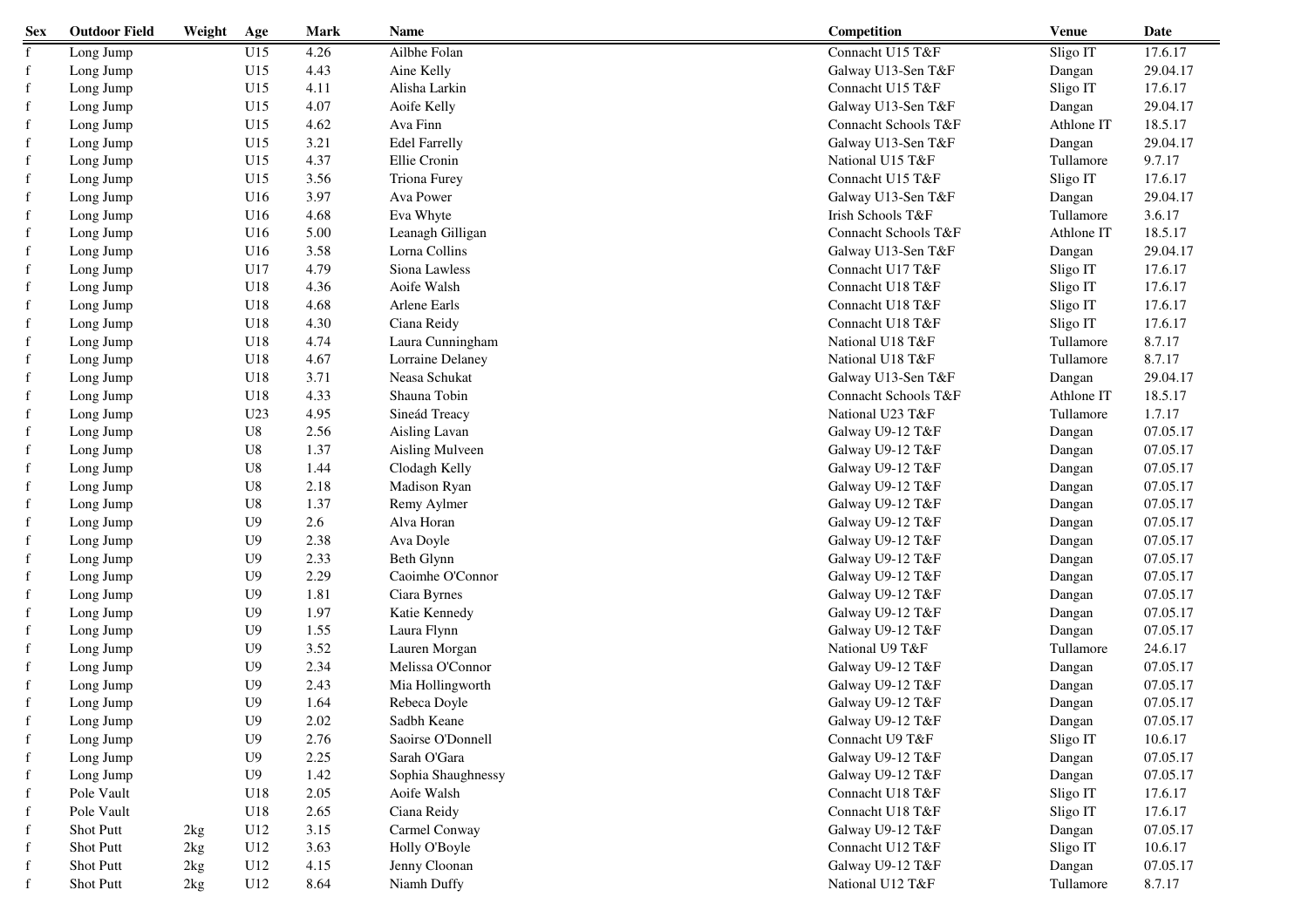| <b>Sex</b>  | <b>Outdoor Field</b> | Weight      | Age    | <b>Mark</b> | <b>Name</b>          | Competition                | <b>Venue</b> | Date     |
|-------------|----------------------|-------------|--------|-------------|----------------------|----------------------------|--------------|----------|
| $\mathbf f$ | Shot Putt            | 2kg         | U12    | 4.52        | Niamh O'Connor       | Galway U9-12 T&F           | Dangan       | 07.05.17 |
| f           | <b>Shot Putt</b>     | 2kg         | U12    | 3.79        | Tara Molloy          | Connacht U12 T&F           | Sligo IT     | 10.6.17  |
| f           | <b>Shot Putt</b>     | 2kg         | U13    | 7.68        | Aoibhe Fahy          | Connacht U13 T&F           | Sligo IT     | 10.6.17  |
| f           | <b>Shot Putt</b>     | 2kg         | U13    | 6.47        | Helen Callaghan      | Galway U13-Sen T&F         | Dangan       | 29.04.17 |
| f           | <b>Shot Putt</b>     | 2kg         | U13    | 7.36        | Rosemary Maduka      | Galway U13-Sen T&F         | Dangan       | 29.04.17 |
| f           | <b>Shot Putt</b>     | 2kg         | U13    | 6.65        | Shauna Donoghue      | Galway U13-Sen T&F         | Dangan       | 29.04.17 |
|             | <b>Shot Putt</b>     | 2kg         | U13    | 6.49        | Sophia Bartolozzi    | Galway U13-Sen T&F         | Dangan       | 29.04.17 |
|             | <b>Shot Putt</b>     | 2kg         | U14    | 6.66        | Hannah Hynes         | Galway U13-Sen T&F         | Dangan       | 29.04.17 |
| f           | Shot Putt            | 2kg         | U14    | 6.25        | Oliwia Koman         | Galway U13-Sen T&F         | Dangan       | 29.04.17 |
| f           | <b>Shot Putt</b>     | $2.72$ kg   | U16    | 7.66        | Caoimhe Starr        | Connacht Schools T&F       | Athlone IT   | 18.5.17  |
| f           | Shot Putt            | 3kg         | U16    | 13.18       | Chloe Casey          | Galway U13-Sen T&F         | Dangan       | 29.04.17 |
| f           | Shot Putt            | 3kg         | U16    | 8.52        | Eva Kelly            | South Connacht Schools T&F | Athlone IT   | 11.5.17  |
| $\mathbf f$ | <b>Shot Putt</b>     | $2.72$ $kg$ | U16    | 6.08        | <b>Edel Farrelly</b> | Connacht Schools T&F       | Athlone IT   | 18.5.17  |
| $\mathbf f$ | <b>Shot Putt</b>     | $2.72$ $kg$ | U16    | 8.29        | Freya Bohan          | South Connacht Schools T&F | Dangan       | 5.5.17   |
| $\mathbf f$ | Triple Jump          |             | Senior | 9.82        | Sarah Finnegan       | National League Round 1    | Athlone IT   | 25.6.17  |
| $\mathbf f$ | Triple Jump          |             | U16    | 9.37        | Eva Whyte            | Connacht Schools T&F       | Athlone IT   | 18.5.17  |
| $\mathbf f$ | Triple Jump          |             | U16    | 10.32       | Leanagh Gilligan     | Connacht Schools T&F       | Athlone IT   | 18.5.17  |
| $\mathbf f$ | Triple Jump          |             | U18    | 9           | Aoife Walsh          | Galway U13-Sen T&F         | Dangan       | 29.04.17 |
| $\mathbf f$ | Triple Jump          |             | U18    | 11.00       | Laura Cunningham     | Connacht Schools T&F       | Athlone IT   | 18.5.17  |
| $\mathbf f$ | Triple Jump          |             | U18    | 9.59        | Lorraine Delaney     | National U18 T&F           | Tullamore    | 16.7.17  |
| $\mathbf f$ | Turbo Javelin        |             | U10    | 8.43        | Aoibheann Dolan      | Galway U9-12 T&F           | Dangan       | 07.05.17 |
| f           | Turbo Javelin        |             | U10    | 6.77        | Emma Phelan          | Galway U9-12 T&F           | Dangan       | 07.05.17 |
| f           | Turbo Javelin        |             | U10    | 9.43        | Gemma Hallinan       | Galway U9-12 T&F           | Dangan       | 07.05.17 |
| f           | Turbo Javelin        |             | U10    | 7.8         | Gillian Walsh        | Connacht U10 T&F           | Sligo IT     | 10.6.17  |
| f           | Turbo Javelin        |             | U10    | 7.4         | Kiera Mernagh        | Galway U9-12 T&F           | Dangan       | 07.05.17 |
| f           | Turbo Javelin        |             | U10    | 7.60        | Maria Gorman         | Connacht U10 T&F           | Sligo IT     | 10.6.17  |
| f           | Turbo Javelin        |             | U11    | 10.02       | Andrea Slamas        | Galway U9-12 T&F           | Dangan       | 07.05.17 |
| f           | Turbo Javelin        |             | U11    | 12.46       | Aoife O'Meara        | Galway U9-12 T&F           | Dangan       | 07.05.17 |
| $\mathbf f$ | Turbo Javelin        |             | U11    | 6.77        | Clara Rooney         | Galway U9-12 T&F           | Dangan       | 07.05.17 |
| $\mathbf f$ | Turbo Javelin        |             | U11    | 9.13        | Claudia Mcguinness   | Galway U9-12 T&F           | Dangan       | 07.05.17 |
| $\mathbf f$ | Turbo Javelin        |             | U11    | 13.68       | Lily Lopez           | National U11 T&F           | Tullamore    | 24.6.17  |
| f           | Turbo Javelin        |             | U11    | 14.90       | Mollie Gilligan      | Connacht U11 T&F           | Sligo IT     | 10.6.17  |
| $\mathbf f$ | Turbo Javelin        |             | U11    | 9.62        | Sarah Concannon      | Galway U9-12 T&F           | Dangan       | 07.05.17 |
| $\mathbf f$ | Turbo Javelin        |             | U11    | 8.7         | Shannon Quinn        | Galway U9-12 T&F           | Dangan       | 07.05.17 |
| f           | Turbo Javelin        |             | U11    | 17.91       | Tara Keane           | National U11 T&F           | Tullamore    | 24.6.17  |
| f           | Turbo Javelin        |             | U11    | 7.76        | Vivienne Greaney     | Galway U9-12 T&F           | Dangan       | 07.05.17 |
| f           | Turbo Javelin        |             | U12    | 6.26        | Carmel Conway        | Galway U9-12 T&F           | Dangan       | 07.05.17 |
|             | Turbo Javelin        |             | U12    | 13.36       | Eabha Neary          | Galway U9-12 T&F           | Dangan       | 07.05.17 |
| f           | Turbo Javelin        |             | U12    | 11.68       | Grace Lynch          | Galway U9-12 T&F           | Dangan       | 07.05.17 |
| f           | Turbo Javelin        |             | U12    | 11.23       | Holly O'Boyle        | Galway U9-12 T&F           | Dangan       | 07.05.17 |
| f           | Turbo Javelin        |             | U12    | 13.13       | Jenny Cloonan        | Galway U9-12 T&F           | Dangan       | 07.05.17 |
|             | Turbo Javelin        |             | U12    | 9.98        | Niamh Duffy          | Galway U9-12 T&F           | Dangan       | 07.05.17 |
| f           | Turbo Javelin        |             | U12    | 8.76        | Niamh O'Connor       | Galway U9-12 T&F           | Dangan       | 07.05.17 |
| f           | Turbo Javelin        |             | U12    | 10.72       | Sole Lopez           | Galway U9-12 T&F           | Dangan       | 07.05.17 |
| f           | Turbo Javelin        |             | U12    | 6.66        | Tara Molloy          | Galway U9-12 T&F           | Dangan       | 07.05.17 |
| f           | Turbo Javelin        |             | U8     | 6.62        | Aisling Mulveen      | Galway U9-12 T&F           | Dangan       | 07.05.17 |
|             | Turbo Javelin        |             | U9     | 5.25        | Ciara Byrnes         | Galway U9-12 T&F           | Dangan       | 07.05.17 |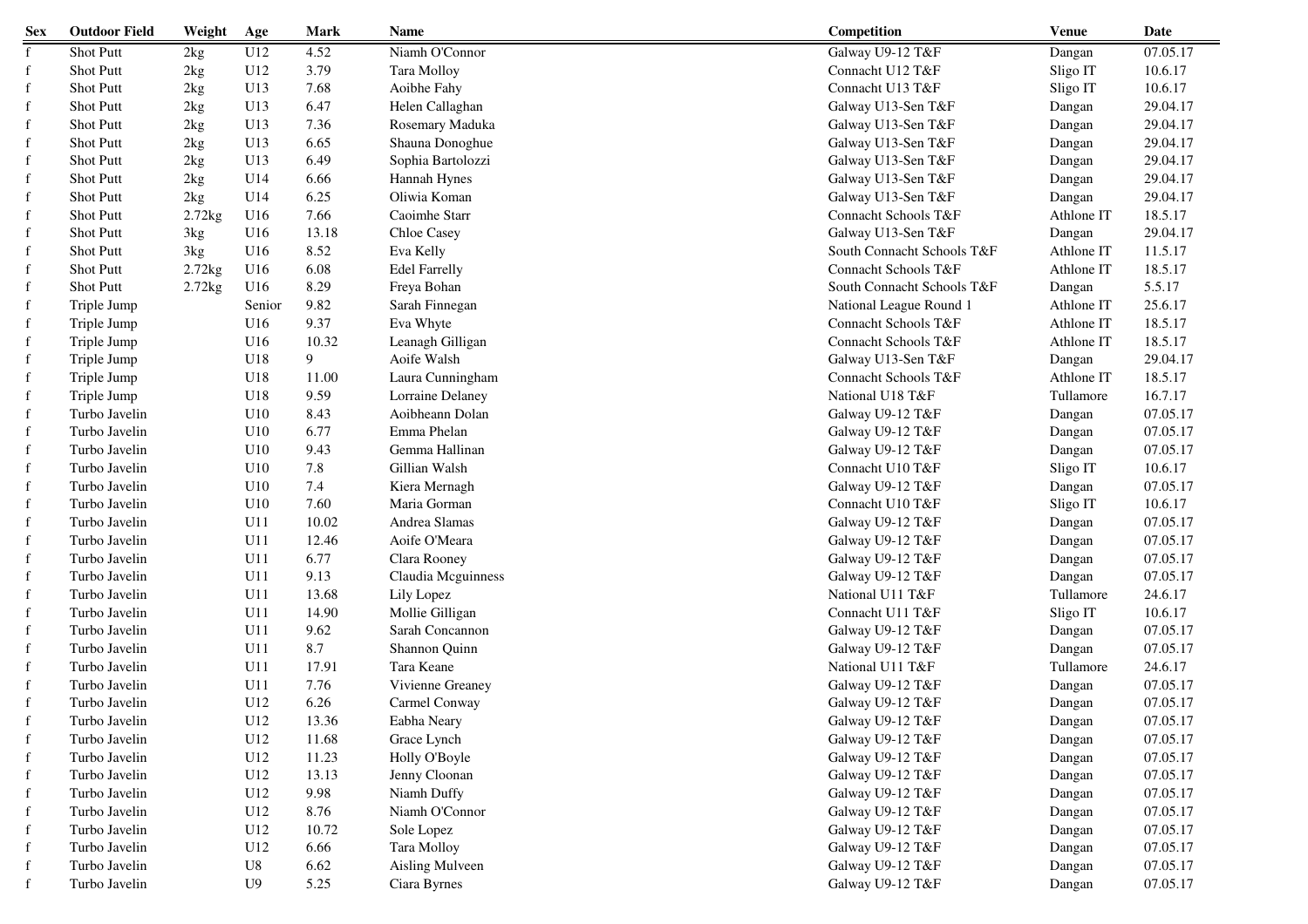| <b>Sex</b> | <b>Outdoor Field</b> | Weight | Age            | <b>Mark</b> | Name                                               | Competition                | <b>Venue</b>           | Date     |
|------------|----------------------|--------|----------------|-------------|----------------------------------------------------|----------------------------|------------------------|----------|
| m          | 100 <sub>m</sub>     |        | Senior         | 12.55       | John Cormican                                      | Galway U13-Sen T&F         | Dangan                 | 29.04.17 |
| m          | 100m                 |        | Senior         | 15.26       | Noel Gorman                                        | Galway U13-Sen T&F         | Dangan                 | 29.04.17 |
| m          | 100m                 |        | U15            | 13.52       | Lughaigh Morgan                                    | Connacht U15 T&F           | Sligo IT               | 17.6.17  |
| m          | 100m                 |        | U15            | 13.68       | Paschal Walsh                                      | Galway U13-Sen T&F         | Dangan                 | 29.04.17 |
| m          | 100m                 |        | U15            | 13.83       | Shaun Gilligan                                     | Galway U13-Sen T&F         | Dangan                 | 29.04.17 |
| m          | 100m                 |        | U18            | 11.97       | Jerry Keary                                        | Connacht U18 T&F           | Sligo IT               | 17.6.17  |
| m          | 100m                 |        | U18            | 13.04       | Louis Molloy                                       | Galway U13-Sen T&F         | Dangan                 | 29.04.17 |
| m          | 1500m                |        | Senior         | 4.16.91     | Peter O'Sullivan                                   | National League Round 1    | Athlone IT             | 25.6.17  |
| m          | 1500m                |        | U14            | 05.54.85    | Noah Keane                                         | Galway U13-Sen T&F         | Dangan                 | 29.04.17 |
| m          | 1500m                |        | U14            | 5.13.16     | Ross Mcguinness                                    | Galway U13-Sen T&F         | Dangan                 | 29.04.17 |
| m          | 1500m                |        | U15            | 4.44.73     | Sean Cotter                                        | National U15 T&F           | Tullamore              | 16.7.17  |
| m          | 1500m                |        | U16            | 4.40.67     | Finbarr McFadden                                   | Connacht U16 T&F           | Sligo IT               | 17.6.17  |
| m          | 1500m                |        | U16            | 5.01.98     | Kyle Moorhead                                      | Galway U13-Sen T&F         | Dangan                 | 29.04.17 |
| m          | 1500m                |        | U18            | 4.16.53     | Oisin Lyons                                        | Cork City Sports           | Cork IT                | 18.07.17 |
| m          | 1500m                |        | Senior         | 4.15.62     | Peter O'Sullivan                                   | European Masters T&F       | Aarhus Denmarl 4.15.62 |          |
| m          | 200m                 |        | U14            | 29.10       | Conor Hoade                                        | Connacht U14 T&F           | Sligo IT               | 17.6.17  |
| m          | 200m                 |        | U14            | 30.38       | Kieran O'Connor                                    | Connacht U14 T&F           | Sligo IT               | 17.6.17  |
| m          | 200m                 |        | U14            | 28.57       | Rian Kearney                                       | Galway U13-Sen T&F         | Dangan                 | 29.04.17 |
| m          | 200m                 |        | U14            | 29.29       | Robert Urquhart                                    | Connacht U14 T&F           | Sligo IT               | 17.6.17  |
| m          | 200m                 |        | U15            | 28.61       | Lughaidh Morgan                                    | Galway U13-Sen T&F         | Dangan                 | 29.04.17 |
| m          | 200m                 |        | U16            | 26.5        | Garvin Surlis                                      | South Connacht Schools T&F | Dangan                 | 5.5.17   |
| m          | 200m                 |        | U18            | 23.73       | Jerry Keary                                        | National League Round 1    | Athlone IT             | 25.6.17  |
| m          | 200m                 |        | U18            | 25.37       | Oisin Lyons                                        | National League Round 2    | Templemore             | 30.07.17 |
| m          | 250mh                |        | U15            | 48.93       | Jack Fitzgerald                                    | Galway U13-Sen T&F         | Dangan                 | 29.04.17 |
| m          | 250mh                |        | U15            | 44.31       | James Furey                                        | Galway U13-Sen T&F         | Dangan                 | 29.04.17 |
| m          | 250mh                |        | U16            | 44.45       | Kyle Moorhead                                      | Galway U13-Sen T&F         | Dangan                 | 29.04.17 |
| m          | 250mh                |        | U16            | 38.68       | Ryan Gallagher                                     | Galway U13-Sen T&F         | Dangan                 | 29.04.17 |
| m          | 3000m                |        | U16            | 9.33.26     | Ben Ryan                                           | Connacht Schools T&F       | Athlone IT             | 18.5.17  |
| m          | 3000m                |        | U16            | 10.26.80    | Finbarr McFadden                                   | Connacht U16 T&F           | Sligo IT               | 17.6.17  |
| m          | 300m                 |        | U9             | 1.04.3      | Daniel Farrelly                                    | Galway U9-12 T&F           | Dangan                 | 07.05.17 |
| m          | 300m                 |        | U9             | 1.01.5      | Daniel Gilmore                                     | Galway U9-12 T&F           | Dangan                 | 07.05.17 |
| m          | 300m                 |        | U9             | 57.79       | Eanna Morrissey                                    | Galway U9-12 T&F           | Dangan                 | 07.05.17 |
| m          | 300m                 |        | U9             | 1.12.4      | Harry Comer                                        | Galway U9-12 T&F           | Dangan                 | 07.05.17 |
| m          | 300m                 |        | U9             | 1.06.5      | Iarlaith Doyle                                     | Galway U9-12 T&F           | Dangan                 | 07.05.17 |
| m          | 300m                 |        | U9             | 1.09.56     | Leo Molloy                                         | Galway U9-12 T&F           | Dangan                 | 07.05.17 |
| m          | 300m                 |        | U9             | 1.06.53     | Patrick Carr                                       | Galway U9-12 T&F           | Dangan                 | 07.05.17 |
| m          | 300m                 |        | U <sub>9</sub> | 1.01.87     | Tom Malone                                         | Galway U9-12 T&F           | Dangan                 | 07.05.17 |
| m          | 400m                 |        | Senior         | 54.68       | Gavin Cooney                                       | National League Round 2    | Templemore             | 30.07.17 |
| m          | 400m                 |        | U19            | 53.29       | Ben Garrard                                        | Connacht U19 T&F           | Sligo IT               | 17.6.17  |
| m          | 4x100m               |        | Senior         | 48.58       | Craughwell A.C.                                    | Galway U13-Sen T&F         | Dangan                 | 29.04.17 |
| m          | 4x100m               |        | U10            | 1.03.79     | Dara Zimmerer, Sean Hoade, Dean McNally, Ben Moran | National U10 T&F           | Tullamore              | 24.6.17  |
| m          | 4x100m               |        | U10            | 1.03.47     | team A in final                                    | Galway U9-12 T&F           | Dangan                 | 07.05.17 |
| m          | 4x100m               |        | U10            | 1.10.36     | team B in heats                                    | Galway U9-12 T&F           | Dangan                 | 07.05.17 |
| m          | 4x100m               |        | U10            | 1.15.73     | team C in heats                                    | Galway U9-12 T&F           | Dangan                 | 07.05.17 |
| m          | 4x100m               |        | U11            | 1.02.69     | team A in final                                    | Galway U9-12 T&F           | Dangan                 | 07.05.17 |
| m          | 4x100m               |        | U11            | 1.08.71     | team B in heats                                    | Galway U9-12 T&F           | Dangan                 | 07.05.17 |
| m          | 4x100m               |        | U11            | 1.11.24     | team C in heats                                    | Galway U9-12 T&F           | Dangan                 | 07.05.17 |
|            |                      |        |                |             |                                                    |                            |                        |          |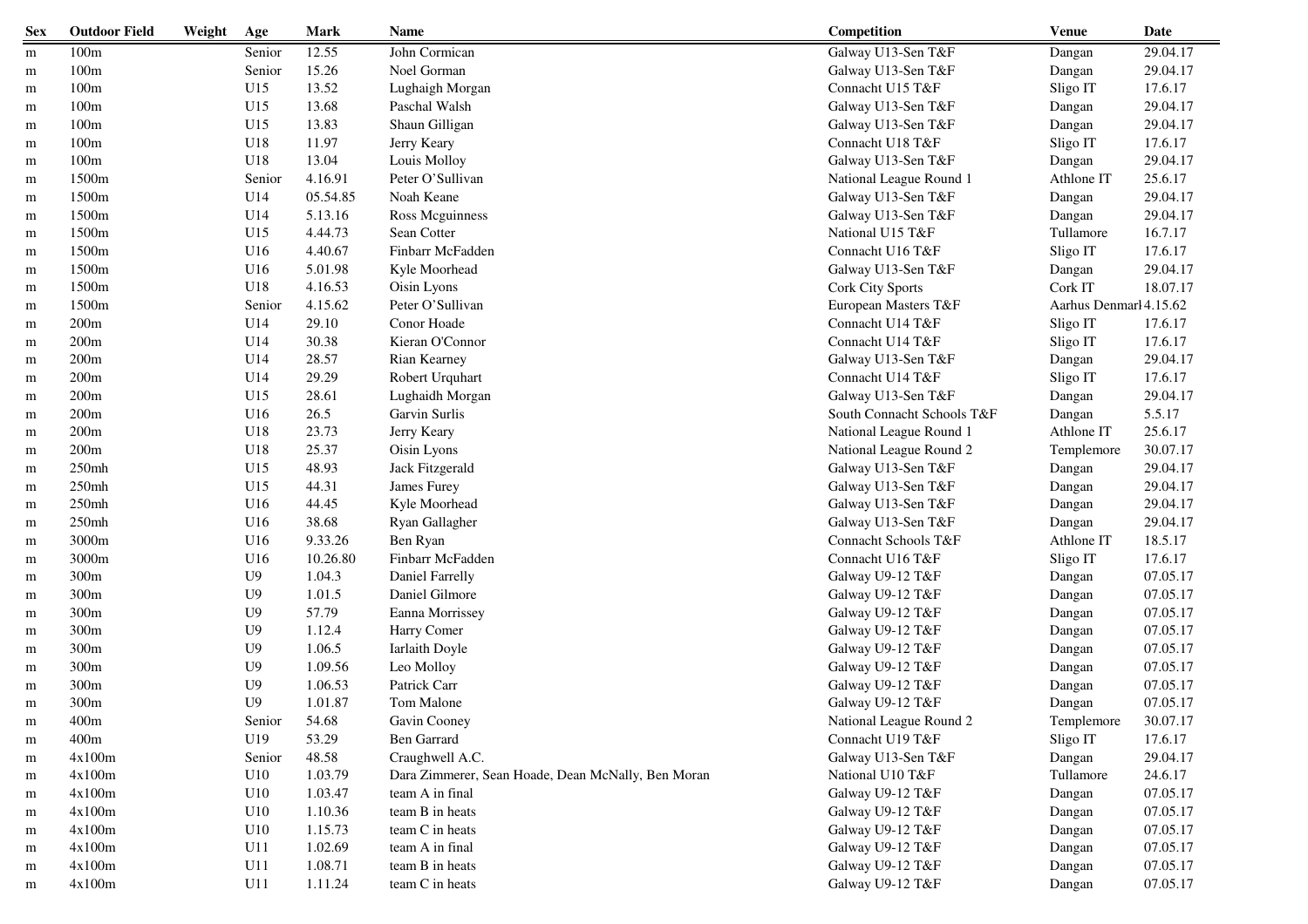| <b>Sex</b> | <b>Outdoor Field</b> | Weight | Age            | <b>Mark</b> | Name                                                            | Competition             | <b>Venue</b> | Date     |
|------------|----------------------|--------|----------------|-------------|-----------------------------------------------------------------|-------------------------|--------------|----------|
| m          | 4x100m               |        | U12            | 59.25       | Evan Moran, Adam Jordan, Eddie Silke, Eoin Spelman.             | National U12 Relays     | Tullamore    | 2.7.17   |
| m          | 4x100m               |        | U12            | 58.95       | team A                                                          | Galway U9-12 T&F        | Dangan       | 07.05.17 |
| m          | 4x100m               |        | U12            | 1.00.78     | team B                                                          | Galway U9-12 T&F        | Dangan       | 07.05.17 |
| m          | 4x100m               |        | U12            | 1.04.98     | Team C                                                          | Galway U9-12 T&F        | Dangan       | 07.05.17 |
| m          | 4x100m               |        | U13            | 57.36       | Ryan O'Donnell, Evan Hallinan, Odhran Gilligan, Cian Lavan      | Connacht U13 T&F        | Sligo IT     | 10.6.17  |
| m          | 4x100m               |        | U13            | 1.02.90     | Sean Diviney, Tallon Milton, Calvin Ryan, Aaron Flynn           | Galway U13-Sen T&F      | Dangan       | 29.04.17 |
| m          | 4x100m               |        | U14            | 55.83       | Conor Hoade, Kieran O'Connor, Lukas Schukat, Liam McDonagh      | National U14 Relays     | Tullamore    | 2.7.17   |
| m          | 4x100m               |        | U14            | 56.26       | Rian Kearney, Kieran O'Connor, Conor Hoade, Lukas Schukat       | Galway U13-Sen T&F      | Dangan       | 29.04.17 |
| m          | 4x100m               |        | U15            | 52.19       | Lughaigh Morgan, Paschal Walsh, Robert Urquhart, Oisin Davis    | National U15 Relays     | Tullamore    | 2.7.17   |
| m          | 4x100m               |        | U15            | 54.53       | Oisin Davis, Robert Urquhart, Lughaigh Morgan, James Furey      | Connacht U15 T&F        | Sligo IT     | 17.6.17  |
| m          | 4x100m               |        | U15            | 53.98       | Robert Urquhart, Paschal Walsh, Shaun Gilligan, Lughaidh Morgan | Galway U13-Sen T&F      | Dangan       | 29.04.17 |
| m          | 4x100m               |        | U15            | 59.69       | Sean Cotter, James Furey, Jack Fitzgerald, Lewis Ryan           | Galway U13-Sen T&F      | Dangan       | 29.04.17 |
| m          | 4x100m               |        | U <sub>9</sub> | 1.09.11     | Eanna Morrissey, Tom Malone, Daniel Gilmore, Oran Collins       |                         | Tullamore    | 24.6.17  |
| m          | 4x100m               |        | U9             | 1.15.43     | team B                                                          | Galway U9-12 T&F        | Dangan       | 07.05.17 |
| m          | 4x100m               |        | U <sub>9</sub> | 1.24.76     | team C                                                          | Galway U9-12 T&F        | Dangan       | 07.05.17 |
| m          | 5000m                |        | Senior         | 17.10.60    | Kevin Mooney                                                    | National League Round 1 | Athlone IT   | 25.6.17  |
| m          | 500m                 |        | U10            | 1.49.6      | Alex Ryan                                                       | Galway U9-12 T&F        | Dangan       | 07.05.17 |
| m          | 500m                 |        | U10            | 1.38.79     | Keelan Moorhead                                                 | National U10 T&F        | Tullamore    | 24.6.17  |
| m          | 500m                 |        | U10            | 2.01.01     | Paul Thornton                                                   | Galway U9-12 T&F        | Dangan       | 07.05.17 |
| m          | 500m                 |        | U10            | 1.50.41     | Relay Team 4 (642)                                              | Galway U9-12 T&F        | Dangan       | 07.05.17 |
| m          | 500m                 |        | U10            | 1.58.11     | Sean Mcdonagh                                                   | Galway U9-12 T&F        | Dangan       | 07.05.17 |
| m          | 600m                 |        | U11            | 2.14.6      | Darragh Reidy                                                   | Galway U9-12 T&F        | Dangan       | 07.05.17 |
| m          | 600m                 |        | U11            | 2.01.2      | Fionn Higgins                                                   | Galway U9-12 T&F        | Dangan       | 07.05.17 |
| m          | 600m                 |        | U11            | 2.16.56     | Luke O'Sullivan                                                 | Galway U9-12 T&F        | Dangan       | 07.05.17 |
| m          | 600m                 |        | U11            | 2.17.37     | Paddy Malone                                                    | Galway U9-12 T&F        | Dangan       | 07.05.17 |
| m          | 600m                 |        | U11            | 2.01.73     | Rian Comer                                                      | Galway U9-12 T&F        | Dangan       | 07.05.17 |
| m          | 600m                 |        | U11            | 2.09.28     | Sean Lavin                                                      | Galway U9-12 T&F        | Dangan       | 07.05.17 |
| m          | 600m                 |        | U12            | 2.15.2      | Aidan Allan                                                     | Galway U9-12 T&F        | Dangan       | 07.05.17 |
| m          | 600m                 |        | U12            | 2.13.1      | Alan Connaughton                                                | Galway U9-12 T&F        | Dangan       | 07.05.17 |
| m          | 600m                 |        | U12            | 1.52.2      | Eddie Silke                                                     | Galway U9-12 T&F        | Dangan       | 07.05.17 |
| m          | 600m                 |        | U12            | 2.09.1      | Eoin Spellman                                                   | Galway U9-12 T&F        | Dangan       | 07.05.17 |
| m          | 600m                 |        | U12            | 1.51.5      | Evan Moran                                                      | Galway U9-12 T&F        | Dangan       | 07.05.17 |
| m          | 600m                 |        | U12            | 2.05.22     | Jamie Collins                                                   | Connacht U12 T&F        | Sligo IT     | 10.6.17  |
| m          | 600m                 |        | U12            | 02.08.67    | Liam O'Connell                                                  | Galway U9-12 T&F        | Dangan       | 07.05.17 |
| m          | 600m                 |        | U12            | 02.03.34    | Lucas Keane                                                     | Galway U9-12 T&F        | Dangan       | 07.05.17 |
| m          | 60m                  |        | U10            | 9.53        | Ben Moran                                                       | Galway U9-12 T&F        | Dangan       | 07.05.17 |
| m          | 60m                  |        | U10            | 9.88        | Dara Zimmerer                                                   | National U10 T&F        | Tullamore    | 24.6.17  |
| m          | 60m                  |        | U10            | 10.12       | Dean Mcnally                                                    | Galway U9-12 T&F        | Dangan       | 07.05.17 |
| m          | 60m                  |        | U10            | 10.3        | Iarlaith Leen                                                   | Galway U9-12 T&F        | Dangan       | 07.05.17 |
| m          | 60m                  |        | U10            | 11.54       | Joseph O'Dwyer                                                  | Galway U9-12 T&F        | Dangan       | 07.05.17 |
| m          | 60 <sub>m</sub>      |        | U10            | 10.11       | Sean Hoade                                                      | Galway U9-12 T&F        | Dangan       | 07.05.17 |
| m          | 60m                  |        | U11            | 11          | Matthew Allan                                                   | Galway U9-12 T&F        | Dangan       | 07.05.17 |
| m          | 60m                  |        | U11            | 9.89        | Matthew Coleman                                                 | Galway U9-12 T&F        | Dangan       | 07.05.17 |
| m          | 60 <sub>m</sub>      |        | U11            | 10.16       | Paddy Malone                                                    | Galway U9-12 T&F        | Dangan       | 07.05.17 |
| m          | 60 <sub>m</sub>      |        | U11            | 10.99       | Peter Martyn                                                    | Galway U9-12 T&F        | Dangan       | 07.05.17 |
| m          | 60m                  |        | U11            | 10.83       | Rian Middleton                                                  | Galway U9-12 T&F        | Dangan       | 07.05.17 |
| m          | 60m                  |        | U12            | 10.26       | Alexander Fitzgerald                                            | Galway U9-12 T&F        | Dangan       | 07.05.17 |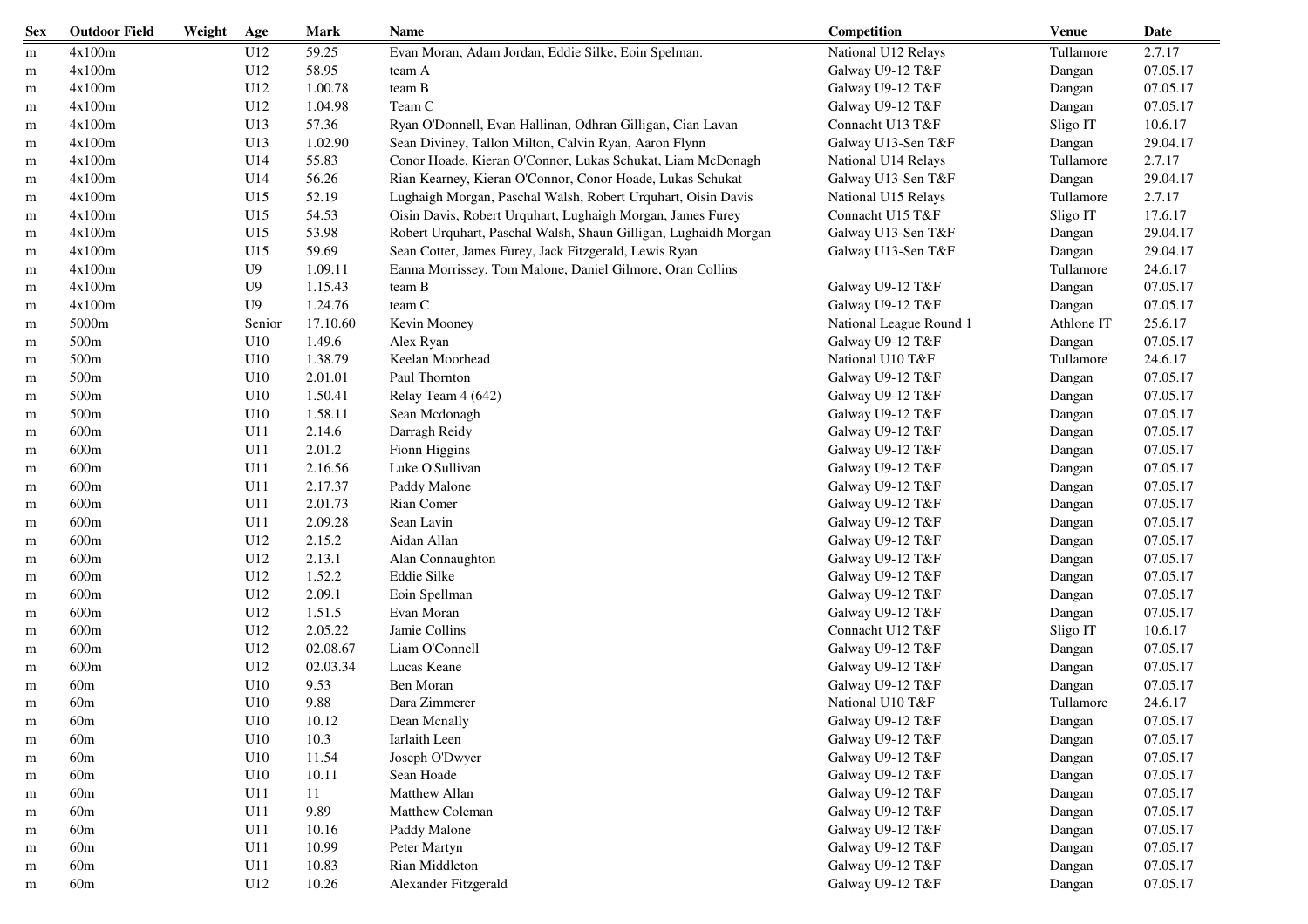| <b>Sex</b> | <b>Outdoor Field</b> | Weight      | Age            | <b>Mark</b>              | Name                   | Competition                | <b>Venue</b> | Date     |
|------------|----------------------|-------------|----------------|--------------------------|------------------------|----------------------------|--------------|----------|
| m          | 60m                  |             | U12            | 9.58                     | Cathal Sweeney         | Galway U9-12 T&F           | Dangan       | 07.05.17 |
| m          | 60m                  |             | U12            | 9.13                     | Conor Gilligan         | Galway U9-12 T&F           | Dangan       | 07.05.17 |
| m          | 60m                  |             | U12            | 9.16                     | Darragh Kearney        | Galway U9-12 T&F           | Dangan       | 07.05.17 |
| m          | 60m                  |             | U12            | 9.47                     | Eddie Silke            | Galway U9-12 T&F           | Dangan       | 07.05.17 |
| m          | 60m                  |             | U12            | 9.34                     | Eoin Spellman          | Galway U9-12 T&F           | Dangan       | 07.05.17 |
| m          | 60m                  |             | U12            | 8.90                     | Evan Moran             | National U12 T&F           | Tullamore    | 8.7.17   |
| m          | 60m                  |             | U12            | 10.38                    | <b>Robert Donnelly</b> | Galway U9-12 T&F           | Dangan       | 07.05.17 |
| m          | 60m                  |             | U8             | 12.4                     | James O'Dwyer          | Galway U9-12 T&F           | Dangan       | 07.05.17 |
| m          | 60m                  |             | U9             | 10.79                    | Daniel Gilmore         | Galway U9-12 T&F           | Dangan       | 07.05.17 |
| m          | 60m                  |             | U <sub>9</sub> | 10.2                     | Eanna Morrissey        | Galway U9-12 T&F           | Dangan       | 07.05.17 |
| m          | 60m                  |             | U <sub>9</sub> | 11.54                    | Eoin Middleton         | Galway U9-12 T&F           | Dangan       | 07.05.17 |
| m          | 60m                  |             | U <sub>9</sub> | 11.74                    | Harry Comer            | Galway U9-12 T&F           | Dangan       | 07.05.17 |
| m          | 60m                  |             | U <sub>9</sub> | 11.21                    | Liam Reilly            | Galway U9-12 T&F           | Dangan       | 07.05.17 |
| m          | 60m                  |             | U9             | 11.17                    | Oran Collins           | Galway U9-12 T&F           | Dangan       | 07.05.17 |
| m          | 60m                  |             | U <sub>9</sub> | 11.39                    | Paul Keaveney          | Galway U9-12 T&F           | Dangan       | 07.05.17 |
| m          | $60\mathrm{m}$       |             | U <sub>9</sub> | 14.37                    | Sam Glynn              | Galway U9-12 T&F           | Dangan       | 07.05.17 |
| m          | 60m                  |             | U <sub>9</sub> | 13.33                    | Shane Cahill           | Galway U9-12 T&F           | Dangan       | 07.05.17 |
| m          | 60m                  |             | U <sub>9</sub> | 12.04                    | Tadhg O'Meara          | Galway U9-12 T&F           | Dangan       | 07.05.17 |
| m          | 60m                  |             | U <sub>9</sub> | 10.49                    | Tom Malone             | Connacht U9 T&F            | Sligo IT     | 10.6.17  |
| m          | 60mh                 |             | U12            | $\overline{\mathcal{L}}$ | Alan Zimmerer          | Connacht U12 T&F           | Sligo IT     | 10.6.17  |
| m          | 60 <sub>mh</sub>     |             | U12            | 12.84                    | Adam Jordan            | Galway U9-12 T&F           | Dangan       | 07.05.17 |
| m          | 60 <sub>mh</sub>     |             | U12            | 13.97                    | Alan Connaughton       | Galway U9-12 T&F           | Dangan       | 07.05.17 |
| m          | 60 <sub>mh</sub>     |             | U12            | 12.73                    | Cathal Sweeney         | Galway U9-12 T&F           | Dangan       | 07.05.17 |
| m          | 60 <sub>mh</sub>     |             | U12            | 12.29                    | Conor Gilligan         | Galway U9-12 T&F           | Dangan       | 07.05.17 |
| m          | 60 <sub>mh</sub>     |             | U12            | 13.05                    | Cormac Mcfadden        | Galway U9-12 T&F           | Dangan       | 07.05.17 |
| m          | 60 <sub>mh</sub>     |             | U12            | 11.15                    | Evan Moran             | Connacht U12 T&F           | Sligo IT     | 10.6.17  |
| m          | 60 <sub>mh</sub>     |             | U12            | 13.09                    | Lucas Keane            | Galway U9-12 T&F           | Dangan       | 07.05.17 |
| m          | 60 <sub>mh</sub>     |             | U12            | 12.97                    | Tomas Fitzgerald       | Galway U9-12 T&F           | Dangan       | 07.05.17 |
| m          | 60mh                 |             | U13            | 11.17                    | Cian Lavan             | National U13 T&F           | Tullamore    | 8.7.17   |
| m          | 60mh                 |             | U13            | 10.64                    | Evan Hallinan          | Galway U13-Sen T&F         | Dangan       | 29.04.17 |
| m          | 60mh                 |             | U13            | 11.38                    | Odhran Gilligan        | Galway U13-Sen T&F         | Dangan       | 29.04.17 |
| m          | 75mh                 |             | U14            | 11.89                    | Conor Hoade            | National U14 T&F           | Tullamore    | 9.7.17   |
| m          | 75mh                 |             | U14            | 16.82                    | Noah Keane             | Galway U13-Sen T&F         | Dangan       | 29.04.17 |
| m          | 75mh                 |             | U14            | 12.33                    | Robert Urquhart        | National U14 T&F           | Tullamore    | 9.7.17   |
| m          | 75mh                 |             | U14            | 16.4                     | Ross Mcguinness        | Galway U13-Sen T&F         | Dangan       | 29.04.17 |
| m          | 800m                 |             | Senior         | 2.00.35                  | <b>Ben Garrard</b>     | Sligo City Sports          | Sligo IT     |          |
| m          | 800m                 |             | Senior         | 2.03.29                  | Gavin Cooney           | National League Round 2    | Templemore   | 30.07.17 |
| m          | $800\mathrm{m}$      |             | U14            | 2.32.95                  | Ross Mcguinness        | Galway U13-Sen T&F         | Dangan       | 29.04.17 |
| m          | 800m                 |             | U15            | 2.26.53                  | Oisin Davis            | South Connacht Schools T&F | Dangan       | 5.5.17   |
| m          | 800m                 |             | U15            | 2.26.23                  | Sean Cotter            | Galway U13-Sen T&F         | Dangan       | 29.04.17 |
| m          | 800m                 |             | U16            | 2.11.21                  | Kyle Moorhead          | Connacht U16 T&F           | Sligo IT     | 17.6.17  |
| m          | 800m                 |             | U18            | 2.01.65                  | Oisin Lyons            | Taillteann Games           | Santry       | 24.6.17  |
| m          | 800m                 |             | Senior         | 2.06.67                  | Peader Harvey          | Dublin Graded Meet         | Irishtown    | 24.5.17  |
| m          | 80 <sub>m</sub>      |             | U13            | 15.96                    | Aaron Flynn            | Galway U13-Sen T&F         | Dangan       | 29.04.17 |
| m          | 80 <sub>m</sub>      |             | U14            | 11.66                    | Kieran O'Connor        | Connacht U14 T&F           | Sligo IT     | 17.6.17  |
| m          | 80mh                 |             | U15            | 17.05                    | Jack Fitzgerald        | Galway U13-Sen T&F         | Dangan       | 29.04.17 |
| m          | Discus               | $0.75$ $kg$ | U14            | 13.93                    | David Donoghue         | Galway U13-Sen T&F         | Dangan       | 29.04.17 |
|            |                      |             |                |                          |                        |                            |              |          |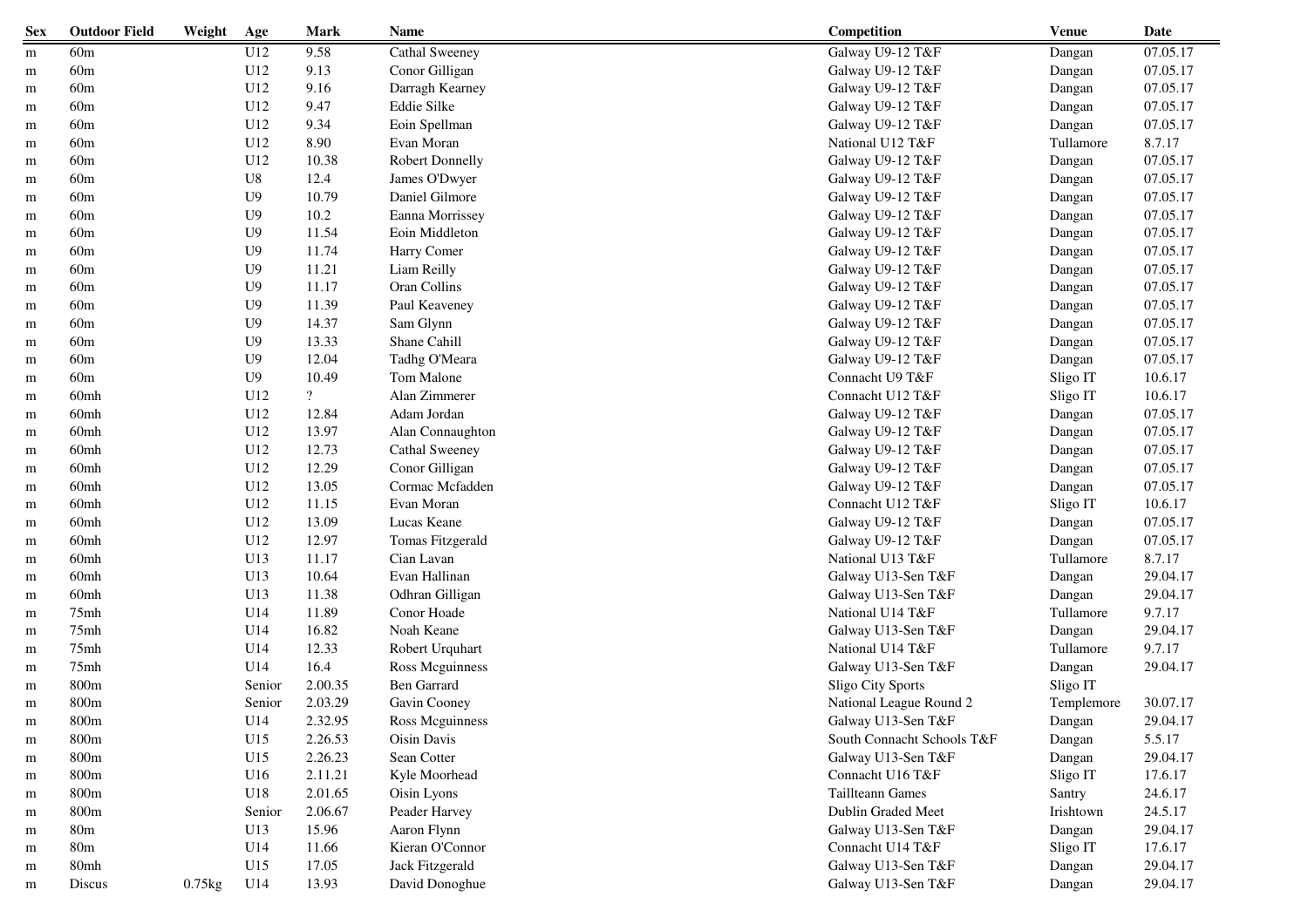| <b>Sex</b> | <b>Outdoor Field</b> | Weight    | Age    | <b>Mark</b>    | Name             | Competition                | <b>Venue</b> | Date     |
|------------|----------------------|-----------|--------|----------------|------------------|----------------------------|--------------|----------|
| m          | Discus               | $0.75$ kg | U14    | 30.03          | Liam McDonagh    | National U14 T&F           | Tullamore    | 16.7.17  |
| m          | Discus               | $0.75$ kg | U14    | 30.00          | Oisin Keane      | National U14 T&F           | Tullamore    | 16.7.17  |
| m          | Discus               | 2kg       | Senior | 21.70          | Oisin Lyons      | National League Round 2    | Templemore   | 30.07.17 |
| m          | Hammer               | 2.5kg     | U14    | 4.18           | David Donoghue   | Galway U13-Sen T&F         | Dangan       | 29.04.17 |
| m          | Hammer               | 2.5kg     | U14    | 15.75          | Liam Mcdonagh    | Galway U13-Sen T&F         | Dangan       | 29.04.17 |
| m          | High Jump            |           | U12    | 1.15           | Adam Jordan      | Galway U9-12 T&F           | Dangan       | 07.05.17 |
| m          | High Jump            |           | U12    | 1.15           | Callum Brady     | Connacht U12 T&F           | Sligo IT     | 10.6.17  |
| m          | High Jump            |           | U12    | 1.23           | Conor Gilligan   | Galway U9-12 T&F           | Dangan       | 07.05.17 |
| m          | High Jump            |           | U12    | 1.23           | Cormac Mcfadden  | Galway U9-12 T&F           | Dangan       | 07.05.17 |
| m          | High Jump            |           | U12    | 1.20           | Evan Moran       | Connacht U12 T&F           | Sligo IT     | 10.6.17  |
| m          | High Jump            |           | U13    | 1.30           | Calvin Ryan      | Galway U13-Sen T&F         | Dangan       | 29.04.17 |
| m          | High Jump            |           | U13    | 1.4            | Cian Lavan       | Galway U13-Sen T&F         | Dangan       | 29.04.17 |
| m          | High Jump            |           | U13    | 1.56           | Evan Hallinan    | National U13 T&F           | Tullamore    | 8.7.17   |
| m          | High Jump            |           | U13    | 1.25           | Odhran Gilligan  | Galway U13-Sen T&F         | Dangan       | 29.04.17 |
| m          | High Jump            |           | U14    | 1.2            | Ben Brady        | Galway U13-Sen T&F         | Dangan       | 29.04.17 |
| m          | High Jump            |           | U14    |                | Conor Hoade      | Galway U13-Sen T&F         | Dangan       | 29.04.17 |
| m          | High Jump            |           | U14    | 1.58           | Lukas Schukat    | National U14 T&F           | Tullamore    | 9.7.17   |
| m          | High Jump            |           | U15    | 1.40           | James Furey      | National U15 T&F           | Tullamore    | 16.7.17  |
| m          | High Jump            |           | U15    | 1.25           | Lewis Ryan       | Galway U13-Sen T&F         | Dangan       | 29.04.17 |
| m          | High Jump            |           | U15    | 1.35           | Paschal Walsh    | Galway U13-Sen T&F         | Dangan       | 29.04.17 |
| m          | High Jump            |           | U16    | 1.65           | Ryan Gallagher   | South Connacht Schools T&F | Athlone IT   | 11.5.17  |
| m          | High Jump            |           | U18    | 2.07           | Jerry Keary      | National League Round 2    | Templemore   | 30.07.17 |
| m          | High Jump            |           | U20    | 1.60           | Paul Armstrong   | South Connacht Schools T&F | Athlone IT   | 11.5.17  |
| m          | Javelin              | 400g      | U13    | 11.99          | Aaron Flynn      | Galway U13-Sen T&F         | Dangan       | 29.04.17 |
| m          | Javelin              | 400g      | U13    | 16.05          | Calvin Ryan      | Connacht U9-13 T&F         | Sligo IT     | 10.6.17  |
| m          | Javelin              | 400g      | U13    | 18.75          | Kenneth O'Connor | Galway U13-Sen T&F         | Dangan       | 29.04.17 |
| m          | Javelin              | 400g      | U13    | 16.84          | Michael Woods    | Galway U13-Sen T&F         | Dangan       | 29.04.17 |
| m          | Javelin              | 400g      | U13    | 17.09          | Ryan McDonnell   | Connacht U13 T&F           | Sligo IT     | 10.6.17  |
| m          | Javelin              | 400g      | U13    | 12.9           | Sean Diviney     | Galway U13-Sen T&F         | Dangan       | 29.04.17 |
| m          | Javelin              | 400g      | U14    | 11.15          | David Donoghue   | Galway U13-Sen T&F         | Dangan       | 29.04.17 |
| m          | Javelin              | 400g      | U14    | 11.46          | Fabien Fleetwood | Galway U13-Sen T&F         | Dangan       | 29.04.17 |
| m          | Javelin              | 400g      | U14    | 31.50          | Liam Mcdonagh    | Galway U13-Sen T&F         | Dangan       | 29.04.17 |
| m          | Javelin              | 400g      | U14    | 28.27          | Oisin Keane      | National U14 T&F           | Tullamore    | 8.7.17   |
| m          | Javelin              | 400g      | U14    | 25.90          | Robert Urquhart  | Galway U13-Sen T&F         | Dangan       | 29.04.17 |
| m          | Javelin              | 500g      | U15    | 22.8           | Conor Trehy      | Galway U13-Sen T&F         | Dangan       | 29.04.17 |
| m          | Javelin              | 500g      | U15    | 23.53          | James Furey      | Connacht U15 T&F           | Sligo IT     | 17.6.17  |
| m          | Javelin              | 800g      | Senior | 14.08          | Gavin Cooney     | National League Round 2    | Templemore   | 30.07.17 |
| m          | Long Jump            |           | Senior | $\overline{4}$ | Noel Gorman      | Galway U13-Sen T&F         | Dangan       | 29.04.17 |
| m          | Long Jump            |           | U10    | 3.76           | Ben Moran        | National U10 T&F           | Tullamore    | 24.6.17  |
| m          | Long Jump            |           | U10    | 3.62           | Dara Zimmerer    | National U10 T&F           | Tullamore    | 24.6.17  |
| m          | Long Jump            |           | U10    | 3.40           | Dean McNally     | National U10 T&F           | Tullamore    | 24.6.17  |
| m          | Long Jump            |           | U10    | 2.28           | Declan O'Connell | Galway U9-12 T&F           | Dangan       | 07.05.17 |
| m          | Long Jump            |           | U10    | 2.39           | Donnacha Lawless | Galway U9-12 T&F           | Dangan       | 07.05.17 |
| m          | Long Jump            |           | U10    | 2.35           | Harry Lynam      | Galway U9-12 T&F           | Dangan       | 07.05.17 |
| m          | Long Jump            |           | U10    | 2.67           | Iarlaith Leen    | Galway U9-12 T&F           | Dangan       | 07.05.17 |
| m          | Long Jump            |           | U10    | 2.1            | James O'Sullivan | Galway U9-12 T&F           | Dangan       | 07.05.17 |
| m          | Long Jump            |           | U10    | 2.98           | Keelan Moorhead  | Galway U9-12 T&F           | Dangan       | 07.05.17 |
|            |                      |           |        |                |                  |                            |              |          |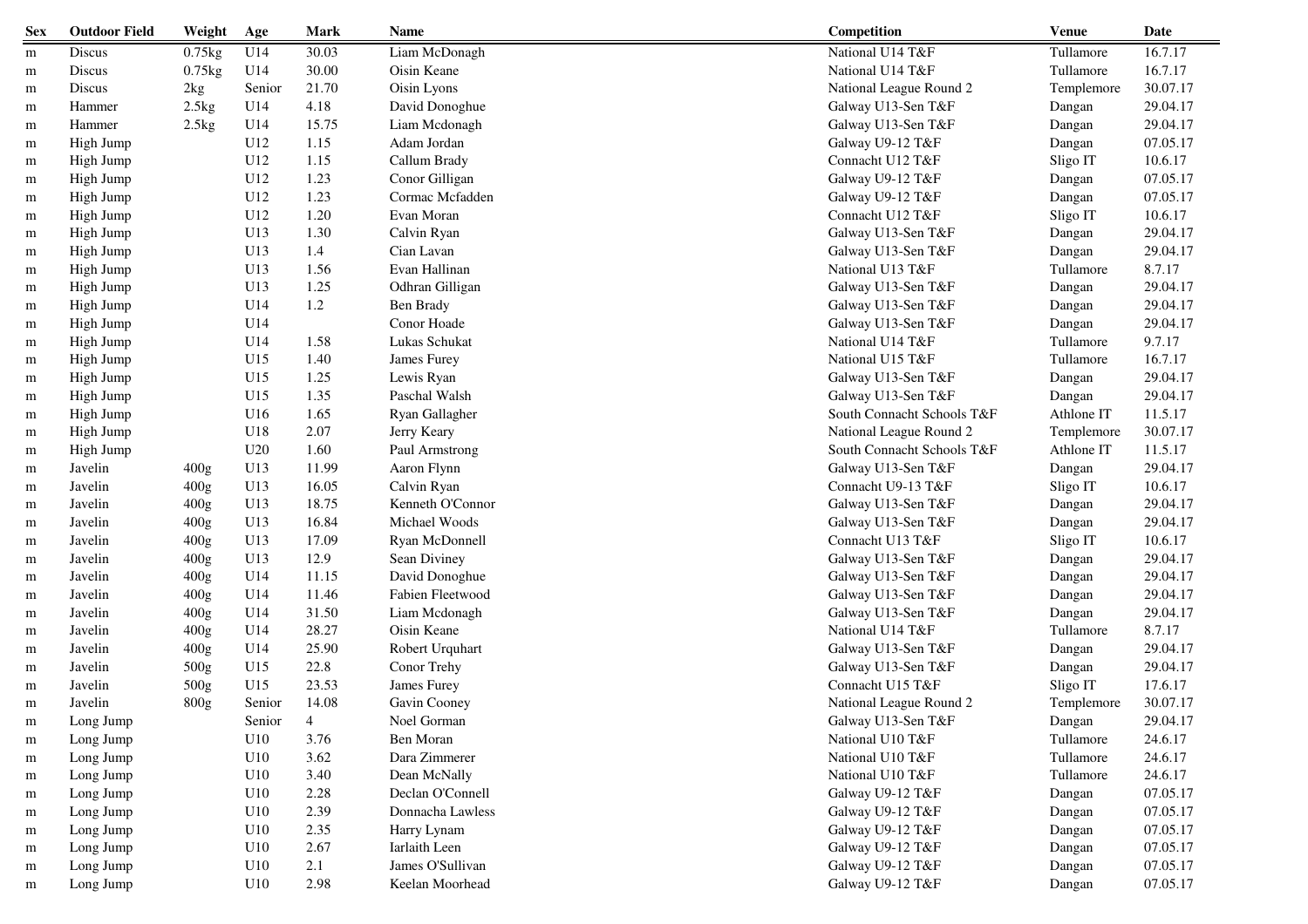| Galway U9-12 T&F<br>07.05.17<br>U10<br>1.85<br>Patrick Diviney<br>Long Jump<br>Dangan<br>m<br>U10<br>2.5<br>07.05.17<br>Paul Thornton<br>Galway U9-12 T&F<br>Long Jump<br>Dangan<br>m<br>Sean Hoade<br>24.6.17<br>U10<br>3.64<br>National U10 T&F<br>Tullamore<br>Long Jump<br>m<br>07.05.17<br>U10<br>2.68<br>Sean Lemonnier<br>Galway U9-12 T&F<br>Dangan<br>Long Jump<br>m<br>2.22<br>07.05.17<br>U10<br>Sean Mcdonagh<br>Long Jump<br>Galway U9-12 T&F<br>Dangan<br>m<br>3.90<br>24.6.17<br>Long Jump<br>U11<br>Darragh Kelly<br>National U11 T&F<br>Tullamore<br>m<br>07.05.17<br>U11<br>3.15<br>Darragh Reidy<br>Galway U9-12 T&F<br>Long Jump<br>Dangan<br>m<br>Eoin Woods<br>07.05.17<br>U11<br>2.53<br>Galway U9-12 T&F<br>Long Jump<br>Dangan<br>m<br>07.05.17<br>U11<br>3.49<br>Fionn Higgins<br>Galway U9-12 T&F<br>Long Jump<br>Dangan<br>m<br>2.3<br>Liam Cahill<br>07.05.17<br>U11<br>Galway U9-12 T&F<br>Long Jump<br>Dangan<br>m<br>3.25<br>Matthew Coleman<br>07.05.17<br>U11<br>Galway U9-12 T&F<br>Long Jump<br>Dangan<br>m<br>2.16<br>07.05.17<br>U11<br>Peter Martyn<br>Galway U9-12 T&F<br>Long Jump<br>Dangan<br>m<br>U11<br>3.42<br>Rian Comer<br>Connacht U11 T&F<br>Sligo IT<br>10.6.17<br>Long Jump<br>m<br>Sean Lavan<br>Connacht U11 T&F<br>10.6.17<br>U11<br>3.61<br>Sligo IT<br>Long Jump<br>m<br>3.44<br>Sean Lavin<br>Galway U9-12 T&F<br>07.05.17<br>U11<br>Long Jump<br>Dangan<br>m<br>U12<br>3.69<br>07.05.17<br>Adam Jordan<br>Galway U9-12 T&F<br>Long Jump<br>Dangan<br>m<br>07.05.17<br>U12<br>3.03<br>Alan Connaughton<br>Galway U9-12 T&F<br>Long Jump<br>Dangan<br>m<br>10.6.17<br>U12<br>3.27<br>Alan Zimmerer<br>Connacht U12 T&F<br>Sligo IT<br>Long Jump<br>m<br>07.05.17<br>U12<br>3.18<br>Alexander Fitzgerald<br>Galway U9-12 T&F<br>Long Jump<br>Dangan<br>m<br>07.05.17<br>U12<br>3.33<br>Callum Brady<br>Galway U9-12 T&F<br>Long Jump<br>Dangan<br>m<br>10.6.17<br>U12<br>3.32<br>Cathal Sweeney<br>Connacht U12 T&F<br>Sligo IT<br>Long Jump<br>m<br>Conor Gilligan<br>07.05.17<br>U12<br>4.37<br>Galway U9-12 T&F<br>Long Jump<br>Dangan<br>m<br>Cormac Mcfadden<br>07.05.17<br>U12<br>3.71<br>Galway U9-12 T&F<br>Long Jump<br>Dangan<br>m<br>Eddie Silke<br>10.6.17<br>U12<br>3.62<br>Connacht U12 T&F<br>Sligo IT<br>Long Jump<br>m<br>8.7.17<br>U12<br>3.83<br>Evan Moran<br>National U12 T&F<br>Tullamore<br>Long Jump<br>m<br>10.6.17<br>U12<br>2.94<br>Gavin Keenan<br>Sligo IT<br>Long Jump<br>Connacht U12 T&F<br>m<br>07.05.17<br>U12<br>3.64<br>Tomas Fitzgerald<br>Galway U9-12 T&F<br>Long Jump<br>Dangan<br>m<br>U13<br>29.04.17<br>4.17<br>Cian Lavan<br>Galway U13-Sen T&F<br>Long Jump<br>Dangan<br>m<br>4.32<br>Evan Hallinan<br>10.6.17<br>U13<br>Connacht U13 T&F<br>Sligo IT<br>Long jump<br>m<br>4.23<br>29.04.17<br>U13<br>Odhran Gilligan<br>Galway U13-Sen T&F<br>Long Jump<br>Dangan<br>m<br>U14<br>4.52<br>Connacht U14 T&F<br>17.6.17<br>Conor Hoade<br>Sligo IT<br>Long Jump<br>m<br>4.74<br>Lukas Schukat<br>29.04.17<br>U14<br>Galway U13-Sen T&F<br>Long Jump<br>Dangan<br>m<br>29.04.17<br>U14<br>4.13<br>Rian Kearney<br>Galway U13-Sen T&F<br>Long Jump<br>Dangan<br>m<br>29.04.17<br>U15<br>4.66<br>Lughaidh Morgan<br>Galway U13-Sen T&F<br>Long Jump<br>Dangan<br>m<br>Paschal Walsh<br>29.04.17<br>U15<br>4.71<br>Galway U13-Sen T&F<br>Long Jump<br>Dangan<br>m<br>Conor Roberts<br>Connacht Schools T&F<br>18.5.17<br>U16<br>5.21<br>Athlone IT<br>Long Jump<br>m<br>U16<br>5.40<br>Garvin Surlis<br>Connacht Schools T&F<br>18.5.17<br>Athlone IT<br>Long Jump<br>m<br>U18<br>6.26<br>Connacht U18 T&F<br>Sligo IT<br>17.6.17<br>Long Jump<br>Jerry Keary<br>m<br>29.04.17<br>U18<br>5.53<br>Louis Molloy<br>Galway U13-Sen T&F<br>Long Jump<br>Dangan<br>m<br>Ben Garrard<br>Connacht U19 T&F<br>Sligo IT<br>17.6.17<br>Long Jump<br>U19<br>5.88<br>m<br>11.5.17<br>U20<br>5.58<br>Paul Armstrong<br>South Connacht Schools T&F<br>Athlone IT<br>Long Jump<br>m<br>07.05.17<br>${\rm U}8$<br>1.65<br>James O'Dwyer<br>Galway U9-12 T&F<br>Dangan<br>Long Jump<br>m<br>Long Jump<br>U9<br>2.39<br>Eoin Middleton<br>Galway U9-12 T&F<br>Dangan<br>07.05.17<br>m<br>Galway U9-12 T&F<br>07.05.17<br>1.67<br>Iarlaith Doyle<br>Long Jump<br>U9<br>Dangan<br>m<br>2.82<br>Galway U9-12 T&F<br>Long Jump<br>U <sub>9</sub><br>Leo Molloy<br>Dangan<br>07.05.17<br>m<br>2.72<br>Galway U9-12 T&F<br>Long Jump<br>U <sub>9</sub><br>Liam Reilly<br>Dangan<br>07.05.17<br>m<br>2.44<br>Patrick Carr<br>Galway U9-12 T&F<br>07.05.17<br>Long Jump<br>U <sub>9</sub><br>Dangan<br>m | <b>Sex</b> | <b>Outdoor Field</b> | Weight | Age | <b>Mark</b> | Name | Competition | <b>Venue</b> | Date |
|-------------------------------------------------------------------------------------------------------------------------------------------------------------------------------------------------------------------------------------------------------------------------------------------------------------------------------------------------------------------------------------------------------------------------------------------------------------------------------------------------------------------------------------------------------------------------------------------------------------------------------------------------------------------------------------------------------------------------------------------------------------------------------------------------------------------------------------------------------------------------------------------------------------------------------------------------------------------------------------------------------------------------------------------------------------------------------------------------------------------------------------------------------------------------------------------------------------------------------------------------------------------------------------------------------------------------------------------------------------------------------------------------------------------------------------------------------------------------------------------------------------------------------------------------------------------------------------------------------------------------------------------------------------------------------------------------------------------------------------------------------------------------------------------------------------------------------------------------------------------------------------------------------------------------------------------------------------------------------------------------------------------------------------------------------------------------------------------------------------------------------------------------------------------------------------------------------------------------------------------------------------------------------------------------------------------------------------------------------------------------------------------------------------------------------------------------------------------------------------------------------------------------------------------------------------------------------------------------------------------------------------------------------------------------------------------------------------------------------------------------------------------------------------------------------------------------------------------------------------------------------------------------------------------------------------------------------------------------------------------------------------------------------------------------------------------------------------------------------------------------------------------------------------------------------------------------------------------------------------------------------------------------------------------------------------------------------------------------------------------------------------------------------------------------------------------------------------------------------------------------------------------------------------------------------------------------------------------------------------------------------------------------------------------------------------------------------------------------------------------------------------------------------------------------------------------------------------------------------------------------------------------------------------------------------------------------------------------------------------------------------------------------------------------------------------------------------------------------------------------------------------------------------------------------------------------------------------------------------------------------------------------------------------------------------------------------------------------------------------------------------------------------------------------------------------------------------------------------------------------------------------------------------------------------------------------------------|------------|----------------------|--------|-----|-------------|------|-------------|--------------|------|
|                                                                                                                                                                                                                                                                                                                                                                                                                                                                                                                                                                                                                                                                                                                                                                                                                                                                                                                                                                                                                                                                                                                                                                                                                                                                                                                                                                                                                                                                                                                                                                                                                                                                                                                                                                                                                                                                                                                                                                                                                                                                                                                                                                                                                                                                                                                                                                                                                                                                                                                                                                                                                                                                                                                                                                                                                                                                                                                                                                                                                                                                                                                                                                                                                                                                                                                                                                                                                                                                                                                                                                                                                                                                                                                                                                                                                                                                                                                                                                                                                                                                                                                                                                                                                                                                                                                                                                                                                                                                                                                                                                               |            |                      |        |     |             |      |             |              |      |
|                                                                                                                                                                                                                                                                                                                                                                                                                                                                                                                                                                                                                                                                                                                                                                                                                                                                                                                                                                                                                                                                                                                                                                                                                                                                                                                                                                                                                                                                                                                                                                                                                                                                                                                                                                                                                                                                                                                                                                                                                                                                                                                                                                                                                                                                                                                                                                                                                                                                                                                                                                                                                                                                                                                                                                                                                                                                                                                                                                                                                                                                                                                                                                                                                                                                                                                                                                                                                                                                                                                                                                                                                                                                                                                                                                                                                                                                                                                                                                                                                                                                                                                                                                                                                                                                                                                                                                                                                                                                                                                                                                               |            |                      |        |     |             |      |             |              |      |
|                                                                                                                                                                                                                                                                                                                                                                                                                                                                                                                                                                                                                                                                                                                                                                                                                                                                                                                                                                                                                                                                                                                                                                                                                                                                                                                                                                                                                                                                                                                                                                                                                                                                                                                                                                                                                                                                                                                                                                                                                                                                                                                                                                                                                                                                                                                                                                                                                                                                                                                                                                                                                                                                                                                                                                                                                                                                                                                                                                                                                                                                                                                                                                                                                                                                                                                                                                                                                                                                                                                                                                                                                                                                                                                                                                                                                                                                                                                                                                                                                                                                                                                                                                                                                                                                                                                                                                                                                                                                                                                                                                               |            |                      |        |     |             |      |             |              |      |
|                                                                                                                                                                                                                                                                                                                                                                                                                                                                                                                                                                                                                                                                                                                                                                                                                                                                                                                                                                                                                                                                                                                                                                                                                                                                                                                                                                                                                                                                                                                                                                                                                                                                                                                                                                                                                                                                                                                                                                                                                                                                                                                                                                                                                                                                                                                                                                                                                                                                                                                                                                                                                                                                                                                                                                                                                                                                                                                                                                                                                                                                                                                                                                                                                                                                                                                                                                                                                                                                                                                                                                                                                                                                                                                                                                                                                                                                                                                                                                                                                                                                                                                                                                                                                                                                                                                                                                                                                                                                                                                                                                               |            |                      |        |     |             |      |             |              |      |
|                                                                                                                                                                                                                                                                                                                                                                                                                                                                                                                                                                                                                                                                                                                                                                                                                                                                                                                                                                                                                                                                                                                                                                                                                                                                                                                                                                                                                                                                                                                                                                                                                                                                                                                                                                                                                                                                                                                                                                                                                                                                                                                                                                                                                                                                                                                                                                                                                                                                                                                                                                                                                                                                                                                                                                                                                                                                                                                                                                                                                                                                                                                                                                                                                                                                                                                                                                                                                                                                                                                                                                                                                                                                                                                                                                                                                                                                                                                                                                                                                                                                                                                                                                                                                                                                                                                                                                                                                                                                                                                                                                               |            |                      |        |     |             |      |             |              |      |
|                                                                                                                                                                                                                                                                                                                                                                                                                                                                                                                                                                                                                                                                                                                                                                                                                                                                                                                                                                                                                                                                                                                                                                                                                                                                                                                                                                                                                                                                                                                                                                                                                                                                                                                                                                                                                                                                                                                                                                                                                                                                                                                                                                                                                                                                                                                                                                                                                                                                                                                                                                                                                                                                                                                                                                                                                                                                                                                                                                                                                                                                                                                                                                                                                                                                                                                                                                                                                                                                                                                                                                                                                                                                                                                                                                                                                                                                                                                                                                                                                                                                                                                                                                                                                                                                                                                                                                                                                                                                                                                                                                               |            |                      |        |     |             |      |             |              |      |
|                                                                                                                                                                                                                                                                                                                                                                                                                                                                                                                                                                                                                                                                                                                                                                                                                                                                                                                                                                                                                                                                                                                                                                                                                                                                                                                                                                                                                                                                                                                                                                                                                                                                                                                                                                                                                                                                                                                                                                                                                                                                                                                                                                                                                                                                                                                                                                                                                                                                                                                                                                                                                                                                                                                                                                                                                                                                                                                                                                                                                                                                                                                                                                                                                                                                                                                                                                                                                                                                                                                                                                                                                                                                                                                                                                                                                                                                                                                                                                                                                                                                                                                                                                                                                                                                                                                                                                                                                                                                                                                                                                               |            |                      |        |     |             |      |             |              |      |
|                                                                                                                                                                                                                                                                                                                                                                                                                                                                                                                                                                                                                                                                                                                                                                                                                                                                                                                                                                                                                                                                                                                                                                                                                                                                                                                                                                                                                                                                                                                                                                                                                                                                                                                                                                                                                                                                                                                                                                                                                                                                                                                                                                                                                                                                                                                                                                                                                                                                                                                                                                                                                                                                                                                                                                                                                                                                                                                                                                                                                                                                                                                                                                                                                                                                                                                                                                                                                                                                                                                                                                                                                                                                                                                                                                                                                                                                                                                                                                                                                                                                                                                                                                                                                                                                                                                                                                                                                                                                                                                                                                               |            |                      |        |     |             |      |             |              |      |
|                                                                                                                                                                                                                                                                                                                                                                                                                                                                                                                                                                                                                                                                                                                                                                                                                                                                                                                                                                                                                                                                                                                                                                                                                                                                                                                                                                                                                                                                                                                                                                                                                                                                                                                                                                                                                                                                                                                                                                                                                                                                                                                                                                                                                                                                                                                                                                                                                                                                                                                                                                                                                                                                                                                                                                                                                                                                                                                                                                                                                                                                                                                                                                                                                                                                                                                                                                                                                                                                                                                                                                                                                                                                                                                                                                                                                                                                                                                                                                                                                                                                                                                                                                                                                                                                                                                                                                                                                                                                                                                                                                               |            |                      |        |     |             |      |             |              |      |
|                                                                                                                                                                                                                                                                                                                                                                                                                                                                                                                                                                                                                                                                                                                                                                                                                                                                                                                                                                                                                                                                                                                                                                                                                                                                                                                                                                                                                                                                                                                                                                                                                                                                                                                                                                                                                                                                                                                                                                                                                                                                                                                                                                                                                                                                                                                                                                                                                                                                                                                                                                                                                                                                                                                                                                                                                                                                                                                                                                                                                                                                                                                                                                                                                                                                                                                                                                                                                                                                                                                                                                                                                                                                                                                                                                                                                                                                                                                                                                                                                                                                                                                                                                                                                                                                                                                                                                                                                                                                                                                                                                               |            |                      |        |     |             |      |             |              |      |
|                                                                                                                                                                                                                                                                                                                                                                                                                                                                                                                                                                                                                                                                                                                                                                                                                                                                                                                                                                                                                                                                                                                                                                                                                                                                                                                                                                                                                                                                                                                                                                                                                                                                                                                                                                                                                                                                                                                                                                                                                                                                                                                                                                                                                                                                                                                                                                                                                                                                                                                                                                                                                                                                                                                                                                                                                                                                                                                                                                                                                                                                                                                                                                                                                                                                                                                                                                                                                                                                                                                                                                                                                                                                                                                                                                                                                                                                                                                                                                                                                                                                                                                                                                                                                                                                                                                                                                                                                                                                                                                                                                               |            |                      |        |     |             |      |             |              |      |
|                                                                                                                                                                                                                                                                                                                                                                                                                                                                                                                                                                                                                                                                                                                                                                                                                                                                                                                                                                                                                                                                                                                                                                                                                                                                                                                                                                                                                                                                                                                                                                                                                                                                                                                                                                                                                                                                                                                                                                                                                                                                                                                                                                                                                                                                                                                                                                                                                                                                                                                                                                                                                                                                                                                                                                                                                                                                                                                                                                                                                                                                                                                                                                                                                                                                                                                                                                                                                                                                                                                                                                                                                                                                                                                                                                                                                                                                                                                                                                                                                                                                                                                                                                                                                                                                                                                                                                                                                                                                                                                                                                               |            |                      |        |     |             |      |             |              |      |
|                                                                                                                                                                                                                                                                                                                                                                                                                                                                                                                                                                                                                                                                                                                                                                                                                                                                                                                                                                                                                                                                                                                                                                                                                                                                                                                                                                                                                                                                                                                                                                                                                                                                                                                                                                                                                                                                                                                                                                                                                                                                                                                                                                                                                                                                                                                                                                                                                                                                                                                                                                                                                                                                                                                                                                                                                                                                                                                                                                                                                                                                                                                                                                                                                                                                                                                                                                                                                                                                                                                                                                                                                                                                                                                                                                                                                                                                                                                                                                                                                                                                                                                                                                                                                                                                                                                                                                                                                                                                                                                                                                               |            |                      |        |     |             |      |             |              |      |
|                                                                                                                                                                                                                                                                                                                                                                                                                                                                                                                                                                                                                                                                                                                                                                                                                                                                                                                                                                                                                                                                                                                                                                                                                                                                                                                                                                                                                                                                                                                                                                                                                                                                                                                                                                                                                                                                                                                                                                                                                                                                                                                                                                                                                                                                                                                                                                                                                                                                                                                                                                                                                                                                                                                                                                                                                                                                                                                                                                                                                                                                                                                                                                                                                                                                                                                                                                                                                                                                                                                                                                                                                                                                                                                                                                                                                                                                                                                                                                                                                                                                                                                                                                                                                                                                                                                                                                                                                                                                                                                                                                               |            |                      |        |     |             |      |             |              |      |
|                                                                                                                                                                                                                                                                                                                                                                                                                                                                                                                                                                                                                                                                                                                                                                                                                                                                                                                                                                                                                                                                                                                                                                                                                                                                                                                                                                                                                                                                                                                                                                                                                                                                                                                                                                                                                                                                                                                                                                                                                                                                                                                                                                                                                                                                                                                                                                                                                                                                                                                                                                                                                                                                                                                                                                                                                                                                                                                                                                                                                                                                                                                                                                                                                                                                                                                                                                                                                                                                                                                                                                                                                                                                                                                                                                                                                                                                                                                                                                                                                                                                                                                                                                                                                                                                                                                                                                                                                                                                                                                                                                               |            |                      |        |     |             |      |             |              |      |
|                                                                                                                                                                                                                                                                                                                                                                                                                                                                                                                                                                                                                                                                                                                                                                                                                                                                                                                                                                                                                                                                                                                                                                                                                                                                                                                                                                                                                                                                                                                                                                                                                                                                                                                                                                                                                                                                                                                                                                                                                                                                                                                                                                                                                                                                                                                                                                                                                                                                                                                                                                                                                                                                                                                                                                                                                                                                                                                                                                                                                                                                                                                                                                                                                                                                                                                                                                                                                                                                                                                                                                                                                                                                                                                                                                                                                                                                                                                                                                                                                                                                                                                                                                                                                                                                                                                                                                                                                                                                                                                                                                               |            |                      |        |     |             |      |             |              |      |
|                                                                                                                                                                                                                                                                                                                                                                                                                                                                                                                                                                                                                                                                                                                                                                                                                                                                                                                                                                                                                                                                                                                                                                                                                                                                                                                                                                                                                                                                                                                                                                                                                                                                                                                                                                                                                                                                                                                                                                                                                                                                                                                                                                                                                                                                                                                                                                                                                                                                                                                                                                                                                                                                                                                                                                                                                                                                                                                                                                                                                                                                                                                                                                                                                                                                                                                                                                                                                                                                                                                                                                                                                                                                                                                                                                                                                                                                                                                                                                                                                                                                                                                                                                                                                                                                                                                                                                                                                                                                                                                                                                               |            |                      |        |     |             |      |             |              |      |
|                                                                                                                                                                                                                                                                                                                                                                                                                                                                                                                                                                                                                                                                                                                                                                                                                                                                                                                                                                                                                                                                                                                                                                                                                                                                                                                                                                                                                                                                                                                                                                                                                                                                                                                                                                                                                                                                                                                                                                                                                                                                                                                                                                                                                                                                                                                                                                                                                                                                                                                                                                                                                                                                                                                                                                                                                                                                                                                                                                                                                                                                                                                                                                                                                                                                                                                                                                                                                                                                                                                                                                                                                                                                                                                                                                                                                                                                                                                                                                                                                                                                                                                                                                                                                                                                                                                                                                                                                                                                                                                                                                               |            |                      |        |     |             |      |             |              |      |
|                                                                                                                                                                                                                                                                                                                                                                                                                                                                                                                                                                                                                                                                                                                                                                                                                                                                                                                                                                                                                                                                                                                                                                                                                                                                                                                                                                                                                                                                                                                                                                                                                                                                                                                                                                                                                                                                                                                                                                                                                                                                                                                                                                                                                                                                                                                                                                                                                                                                                                                                                                                                                                                                                                                                                                                                                                                                                                                                                                                                                                                                                                                                                                                                                                                                                                                                                                                                                                                                                                                                                                                                                                                                                                                                                                                                                                                                                                                                                                                                                                                                                                                                                                                                                                                                                                                                                                                                                                                                                                                                                                               |            |                      |        |     |             |      |             |              |      |
|                                                                                                                                                                                                                                                                                                                                                                                                                                                                                                                                                                                                                                                                                                                                                                                                                                                                                                                                                                                                                                                                                                                                                                                                                                                                                                                                                                                                                                                                                                                                                                                                                                                                                                                                                                                                                                                                                                                                                                                                                                                                                                                                                                                                                                                                                                                                                                                                                                                                                                                                                                                                                                                                                                                                                                                                                                                                                                                                                                                                                                                                                                                                                                                                                                                                                                                                                                                                                                                                                                                                                                                                                                                                                                                                                                                                                                                                                                                                                                                                                                                                                                                                                                                                                                                                                                                                                                                                                                                                                                                                                                               |            |                      |        |     |             |      |             |              |      |
|                                                                                                                                                                                                                                                                                                                                                                                                                                                                                                                                                                                                                                                                                                                                                                                                                                                                                                                                                                                                                                                                                                                                                                                                                                                                                                                                                                                                                                                                                                                                                                                                                                                                                                                                                                                                                                                                                                                                                                                                                                                                                                                                                                                                                                                                                                                                                                                                                                                                                                                                                                                                                                                                                                                                                                                                                                                                                                                                                                                                                                                                                                                                                                                                                                                                                                                                                                                                                                                                                                                                                                                                                                                                                                                                                                                                                                                                                                                                                                                                                                                                                                                                                                                                                                                                                                                                                                                                                                                                                                                                                                               |            |                      |        |     |             |      |             |              |      |
|                                                                                                                                                                                                                                                                                                                                                                                                                                                                                                                                                                                                                                                                                                                                                                                                                                                                                                                                                                                                                                                                                                                                                                                                                                                                                                                                                                                                                                                                                                                                                                                                                                                                                                                                                                                                                                                                                                                                                                                                                                                                                                                                                                                                                                                                                                                                                                                                                                                                                                                                                                                                                                                                                                                                                                                                                                                                                                                                                                                                                                                                                                                                                                                                                                                                                                                                                                                                                                                                                                                                                                                                                                                                                                                                                                                                                                                                                                                                                                                                                                                                                                                                                                                                                                                                                                                                                                                                                                                                                                                                                                               |            |                      |        |     |             |      |             |              |      |
|                                                                                                                                                                                                                                                                                                                                                                                                                                                                                                                                                                                                                                                                                                                                                                                                                                                                                                                                                                                                                                                                                                                                                                                                                                                                                                                                                                                                                                                                                                                                                                                                                                                                                                                                                                                                                                                                                                                                                                                                                                                                                                                                                                                                                                                                                                                                                                                                                                                                                                                                                                                                                                                                                                                                                                                                                                                                                                                                                                                                                                                                                                                                                                                                                                                                                                                                                                                                                                                                                                                                                                                                                                                                                                                                                                                                                                                                                                                                                                                                                                                                                                                                                                                                                                                                                                                                                                                                                                                                                                                                                                               |            |                      |        |     |             |      |             |              |      |
|                                                                                                                                                                                                                                                                                                                                                                                                                                                                                                                                                                                                                                                                                                                                                                                                                                                                                                                                                                                                                                                                                                                                                                                                                                                                                                                                                                                                                                                                                                                                                                                                                                                                                                                                                                                                                                                                                                                                                                                                                                                                                                                                                                                                                                                                                                                                                                                                                                                                                                                                                                                                                                                                                                                                                                                                                                                                                                                                                                                                                                                                                                                                                                                                                                                                                                                                                                                                                                                                                                                                                                                                                                                                                                                                                                                                                                                                                                                                                                                                                                                                                                                                                                                                                                                                                                                                                                                                                                                                                                                                                                               |            |                      |        |     |             |      |             |              |      |
|                                                                                                                                                                                                                                                                                                                                                                                                                                                                                                                                                                                                                                                                                                                                                                                                                                                                                                                                                                                                                                                                                                                                                                                                                                                                                                                                                                                                                                                                                                                                                                                                                                                                                                                                                                                                                                                                                                                                                                                                                                                                                                                                                                                                                                                                                                                                                                                                                                                                                                                                                                                                                                                                                                                                                                                                                                                                                                                                                                                                                                                                                                                                                                                                                                                                                                                                                                                                                                                                                                                                                                                                                                                                                                                                                                                                                                                                                                                                                                                                                                                                                                                                                                                                                                                                                                                                                                                                                                                                                                                                                                               |            |                      |        |     |             |      |             |              |      |
|                                                                                                                                                                                                                                                                                                                                                                                                                                                                                                                                                                                                                                                                                                                                                                                                                                                                                                                                                                                                                                                                                                                                                                                                                                                                                                                                                                                                                                                                                                                                                                                                                                                                                                                                                                                                                                                                                                                                                                                                                                                                                                                                                                                                                                                                                                                                                                                                                                                                                                                                                                                                                                                                                                                                                                                                                                                                                                                                                                                                                                                                                                                                                                                                                                                                                                                                                                                                                                                                                                                                                                                                                                                                                                                                                                                                                                                                                                                                                                                                                                                                                                                                                                                                                                                                                                                                                                                                                                                                                                                                                                               |            |                      |        |     |             |      |             |              |      |
|                                                                                                                                                                                                                                                                                                                                                                                                                                                                                                                                                                                                                                                                                                                                                                                                                                                                                                                                                                                                                                                                                                                                                                                                                                                                                                                                                                                                                                                                                                                                                                                                                                                                                                                                                                                                                                                                                                                                                                                                                                                                                                                                                                                                                                                                                                                                                                                                                                                                                                                                                                                                                                                                                                                                                                                                                                                                                                                                                                                                                                                                                                                                                                                                                                                                                                                                                                                                                                                                                                                                                                                                                                                                                                                                                                                                                                                                                                                                                                                                                                                                                                                                                                                                                                                                                                                                                                                                                                                                                                                                                                               |            |                      |        |     |             |      |             |              |      |
|                                                                                                                                                                                                                                                                                                                                                                                                                                                                                                                                                                                                                                                                                                                                                                                                                                                                                                                                                                                                                                                                                                                                                                                                                                                                                                                                                                                                                                                                                                                                                                                                                                                                                                                                                                                                                                                                                                                                                                                                                                                                                                                                                                                                                                                                                                                                                                                                                                                                                                                                                                                                                                                                                                                                                                                                                                                                                                                                                                                                                                                                                                                                                                                                                                                                                                                                                                                                                                                                                                                                                                                                                                                                                                                                                                                                                                                                                                                                                                                                                                                                                                                                                                                                                                                                                                                                                                                                                                                                                                                                                                               |            |                      |        |     |             |      |             |              |      |
|                                                                                                                                                                                                                                                                                                                                                                                                                                                                                                                                                                                                                                                                                                                                                                                                                                                                                                                                                                                                                                                                                                                                                                                                                                                                                                                                                                                                                                                                                                                                                                                                                                                                                                                                                                                                                                                                                                                                                                                                                                                                                                                                                                                                                                                                                                                                                                                                                                                                                                                                                                                                                                                                                                                                                                                                                                                                                                                                                                                                                                                                                                                                                                                                                                                                                                                                                                                                                                                                                                                                                                                                                                                                                                                                                                                                                                                                                                                                                                                                                                                                                                                                                                                                                                                                                                                                                                                                                                                                                                                                                                               |            |                      |        |     |             |      |             |              |      |
|                                                                                                                                                                                                                                                                                                                                                                                                                                                                                                                                                                                                                                                                                                                                                                                                                                                                                                                                                                                                                                                                                                                                                                                                                                                                                                                                                                                                                                                                                                                                                                                                                                                                                                                                                                                                                                                                                                                                                                                                                                                                                                                                                                                                                                                                                                                                                                                                                                                                                                                                                                                                                                                                                                                                                                                                                                                                                                                                                                                                                                                                                                                                                                                                                                                                                                                                                                                                                                                                                                                                                                                                                                                                                                                                                                                                                                                                                                                                                                                                                                                                                                                                                                                                                                                                                                                                                                                                                                                                                                                                                                               |            |                      |        |     |             |      |             |              |      |
|                                                                                                                                                                                                                                                                                                                                                                                                                                                                                                                                                                                                                                                                                                                                                                                                                                                                                                                                                                                                                                                                                                                                                                                                                                                                                                                                                                                                                                                                                                                                                                                                                                                                                                                                                                                                                                                                                                                                                                                                                                                                                                                                                                                                                                                                                                                                                                                                                                                                                                                                                                                                                                                                                                                                                                                                                                                                                                                                                                                                                                                                                                                                                                                                                                                                                                                                                                                                                                                                                                                                                                                                                                                                                                                                                                                                                                                                                                                                                                                                                                                                                                                                                                                                                                                                                                                                                                                                                                                                                                                                                                               |            |                      |        |     |             |      |             |              |      |
|                                                                                                                                                                                                                                                                                                                                                                                                                                                                                                                                                                                                                                                                                                                                                                                                                                                                                                                                                                                                                                                                                                                                                                                                                                                                                                                                                                                                                                                                                                                                                                                                                                                                                                                                                                                                                                                                                                                                                                                                                                                                                                                                                                                                                                                                                                                                                                                                                                                                                                                                                                                                                                                                                                                                                                                                                                                                                                                                                                                                                                                                                                                                                                                                                                                                                                                                                                                                                                                                                                                                                                                                                                                                                                                                                                                                                                                                                                                                                                                                                                                                                                                                                                                                                                                                                                                                                                                                                                                                                                                                                                               |            |                      |        |     |             |      |             |              |      |
|                                                                                                                                                                                                                                                                                                                                                                                                                                                                                                                                                                                                                                                                                                                                                                                                                                                                                                                                                                                                                                                                                                                                                                                                                                                                                                                                                                                                                                                                                                                                                                                                                                                                                                                                                                                                                                                                                                                                                                                                                                                                                                                                                                                                                                                                                                                                                                                                                                                                                                                                                                                                                                                                                                                                                                                                                                                                                                                                                                                                                                                                                                                                                                                                                                                                                                                                                                                                                                                                                                                                                                                                                                                                                                                                                                                                                                                                                                                                                                                                                                                                                                                                                                                                                                                                                                                                                                                                                                                                                                                                                                               |            |                      |        |     |             |      |             |              |      |
|                                                                                                                                                                                                                                                                                                                                                                                                                                                                                                                                                                                                                                                                                                                                                                                                                                                                                                                                                                                                                                                                                                                                                                                                                                                                                                                                                                                                                                                                                                                                                                                                                                                                                                                                                                                                                                                                                                                                                                                                                                                                                                                                                                                                                                                                                                                                                                                                                                                                                                                                                                                                                                                                                                                                                                                                                                                                                                                                                                                                                                                                                                                                                                                                                                                                                                                                                                                                                                                                                                                                                                                                                                                                                                                                                                                                                                                                                                                                                                                                                                                                                                                                                                                                                                                                                                                                                                                                                                                                                                                                                                               |            |                      |        |     |             |      |             |              |      |
|                                                                                                                                                                                                                                                                                                                                                                                                                                                                                                                                                                                                                                                                                                                                                                                                                                                                                                                                                                                                                                                                                                                                                                                                                                                                                                                                                                                                                                                                                                                                                                                                                                                                                                                                                                                                                                                                                                                                                                                                                                                                                                                                                                                                                                                                                                                                                                                                                                                                                                                                                                                                                                                                                                                                                                                                                                                                                                                                                                                                                                                                                                                                                                                                                                                                                                                                                                                                                                                                                                                                                                                                                                                                                                                                                                                                                                                                                                                                                                                                                                                                                                                                                                                                                                                                                                                                                                                                                                                                                                                                                                               |            |                      |        |     |             |      |             |              |      |
|                                                                                                                                                                                                                                                                                                                                                                                                                                                                                                                                                                                                                                                                                                                                                                                                                                                                                                                                                                                                                                                                                                                                                                                                                                                                                                                                                                                                                                                                                                                                                                                                                                                                                                                                                                                                                                                                                                                                                                                                                                                                                                                                                                                                                                                                                                                                                                                                                                                                                                                                                                                                                                                                                                                                                                                                                                                                                                                                                                                                                                                                                                                                                                                                                                                                                                                                                                                                                                                                                                                                                                                                                                                                                                                                                                                                                                                                                                                                                                                                                                                                                                                                                                                                                                                                                                                                                                                                                                                                                                                                                                               |            |                      |        |     |             |      |             |              |      |
|                                                                                                                                                                                                                                                                                                                                                                                                                                                                                                                                                                                                                                                                                                                                                                                                                                                                                                                                                                                                                                                                                                                                                                                                                                                                                                                                                                                                                                                                                                                                                                                                                                                                                                                                                                                                                                                                                                                                                                                                                                                                                                                                                                                                                                                                                                                                                                                                                                                                                                                                                                                                                                                                                                                                                                                                                                                                                                                                                                                                                                                                                                                                                                                                                                                                                                                                                                                                                                                                                                                                                                                                                                                                                                                                                                                                                                                                                                                                                                                                                                                                                                                                                                                                                                                                                                                                                                                                                                                                                                                                                                               |            |                      |        |     |             |      |             |              |      |
|                                                                                                                                                                                                                                                                                                                                                                                                                                                                                                                                                                                                                                                                                                                                                                                                                                                                                                                                                                                                                                                                                                                                                                                                                                                                                                                                                                                                                                                                                                                                                                                                                                                                                                                                                                                                                                                                                                                                                                                                                                                                                                                                                                                                                                                                                                                                                                                                                                                                                                                                                                                                                                                                                                                                                                                                                                                                                                                                                                                                                                                                                                                                                                                                                                                                                                                                                                                                                                                                                                                                                                                                                                                                                                                                                                                                                                                                                                                                                                                                                                                                                                                                                                                                                                                                                                                                                                                                                                                                                                                                                                               |            |                      |        |     |             |      |             |              |      |
|                                                                                                                                                                                                                                                                                                                                                                                                                                                                                                                                                                                                                                                                                                                                                                                                                                                                                                                                                                                                                                                                                                                                                                                                                                                                                                                                                                                                                                                                                                                                                                                                                                                                                                                                                                                                                                                                                                                                                                                                                                                                                                                                                                                                                                                                                                                                                                                                                                                                                                                                                                                                                                                                                                                                                                                                                                                                                                                                                                                                                                                                                                                                                                                                                                                                                                                                                                                                                                                                                                                                                                                                                                                                                                                                                                                                                                                                                                                                                                                                                                                                                                                                                                                                                                                                                                                                                                                                                                                                                                                                                                               |            |                      |        |     |             |      |             |              |      |
|                                                                                                                                                                                                                                                                                                                                                                                                                                                                                                                                                                                                                                                                                                                                                                                                                                                                                                                                                                                                                                                                                                                                                                                                                                                                                                                                                                                                                                                                                                                                                                                                                                                                                                                                                                                                                                                                                                                                                                                                                                                                                                                                                                                                                                                                                                                                                                                                                                                                                                                                                                                                                                                                                                                                                                                                                                                                                                                                                                                                                                                                                                                                                                                                                                                                                                                                                                                                                                                                                                                                                                                                                                                                                                                                                                                                                                                                                                                                                                                                                                                                                                                                                                                                                                                                                                                                                                                                                                                                                                                                                                               |            |                      |        |     |             |      |             |              |      |
|                                                                                                                                                                                                                                                                                                                                                                                                                                                                                                                                                                                                                                                                                                                                                                                                                                                                                                                                                                                                                                                                                                                                                                                                                                                                                                                                                                                                                                                                                                                                                                                                                                                                                                                                                                                                                                                                                                                                                                                                                                                                                                                                                                                                                                                                                                                                                                                                                                                                                                                                                                                                                                                                                                                                                                                                                                                                                                                                                                                                                                                                                                                                                                                                                                                                                                                                                                                                                                                                                                                                                                                                                                                                                                                                                                                                                                                                                                                                                                                                                                                                                                                                                                                                                                                                                                                                                                                                                                                                                                                                                                               |            |                      |        |     |             |      |             |              |      |
|                                                                                                                                                                                                                                                                                                                                                                                                                                                                                                                                                                                                                                                                                                                                                                                                                                                                                                                                                                                                                                                                                                                                                                                                                                                                                                                                                                                                                                                                                                                                                                                                                                                                                                                                                                                                                                                                                                                                                                                                                                                                                                                                                                                                                                                                                                                                                                                                                                                                                                                                                                                                                                                                                                                                                                                                                                                                                                                                                                                                                                                                                                                                                                                                                                                                                                                                                                                                                                                                                                                                                                                                                                                                                                                                                                                                                                                                                                                                                                                                                                                                                                                                                                                                                                                                                                                                                                                                                                                                                                                                                                               |            |                      |        |     |             |      |             |              |      |
|                                                                                                                                                                                                                                                                                                                                                                                                                                                                                                                                                                                                                                                                                                                                                                                                                                                                                                                                                                                                                                                                                                                                                                                                                                                                                                                                                                                                                                                                                                                                                                                                                                                                                                                                                                                                                                                                                                                                                                                                                                                                                                                                                                                                                                                                                                                                                                                                                                                                                                                                                                                                                                                                                                                                                                                                                                                                                                                                                                                                                                                                                                                                                                                                                                                                                                                                                                                                                                                                                                                                                                                                                                                                                                                                                                                                                                                                                                                                                                                                                                                                                                                                                                                                                                                                                                                                                                                                                                                                                                                                                                               |            |                      |        |     |             |      |             |              |      |
|                                                                                                                                                                                                                                                                                                                                                                                                                                                                                                                                                                                                                                                                                                                                                                                                                                                                                                                                                                                                                                                                                                                                                                                                                                                                                                                                                                                                                                                                                                                                                                                                                                                                                                                                                                                                                                                                                                                                                                                                                                                                                                                                                                                                                                                                                                                                                                                                                                                                                                                                                                                                                                                                                                                                                                                                                                                                                                                                                                                                                                                                                                                                                                                                                                                                                                                                                                                                                                                                                                                                                                                                                                                                                                                                                                                                                                                                                                                                                                                                                                                                                                                                                                                                                                                                                                                                                                                                                                                                                                                                                                               |            |                      |        |     |             |      |             |              |      |
|                                                                                                                                                                                                                                                                                                                                                                                                                                                                                                                                                                                                                                                                                                                                                                                                                                                                                                                                                                                                                                                                                                                                                                                                                                                                                                                                                                                                                                                                                                                                                                                                                                                                                                                                                                                                                                                                                                                                                                                                                                                                                                                                                                                                                                                                                                                                                                                                                                                                                                                                                                                                                                                                                                                                                                                                                                                                                                                                                                                                                                                                                                                                                                                                                                                                                                                                                                                                                                                                                                                                                                                                                                                                                                                                                                                                                                                                                                                                                                                                                                                                                                                                                                                                                                                                                                                                                                                                                                                                                                                                                                               |            |                      |        |     |             |      |             |              |      |
|                                                                                                                                                                                                                                                                                                                                                                                                                                                                                                                                                                                                                                                                                                                                                                                                                                                                                                                                                                                                                                                                                                                                                                                                                                                                                                                                                                                                                                                                                                                                                                                                                                                                                                                                                                                                                                                                                                                                                                                                                                                                                                                                                                                                                                                                                                                                                                                                                                                                                                                                                                                                                                                                                                                                                                                                                                                                                                                                                                                                                                                                                                                                                                                                                                                                                                                                                                                                                                                                                                                                                                                                                                                                                                                                                                                                                                                                                                                                                                                                                                                                                                                                                                                                                                                                                                                                                                                                                                                                                                                                                                               |            |                      |        |     |             |      |             |              |      |
|                                                                                                                                                                                                                                                                                                                                                                                                                                                                                                                                                                                                                                                                                                                                                                                                                                                                                                                                                                                                                                                                                                                                                                                                                                                                                                                                                                                                                                                                                                                                                                                                                                                                                                                                                                                                                                                                                                                                                                                                                                                                                                                                                                                                                                                                                                                                                                                                                                                                                                                                                                                                                                                                                                                                                                                                                                                                                                                                                                                                                                                                                                                                                                                                                                                                                                                                                                                                                                                                                                                                                                                                                                                                                                                                                                                                                                                                                                                                                                                                                                                                                                                                                                                                                                                                                                                                                                                                                                                                                                                                                                               |            |                      |        |     |             |      |             |              |      |